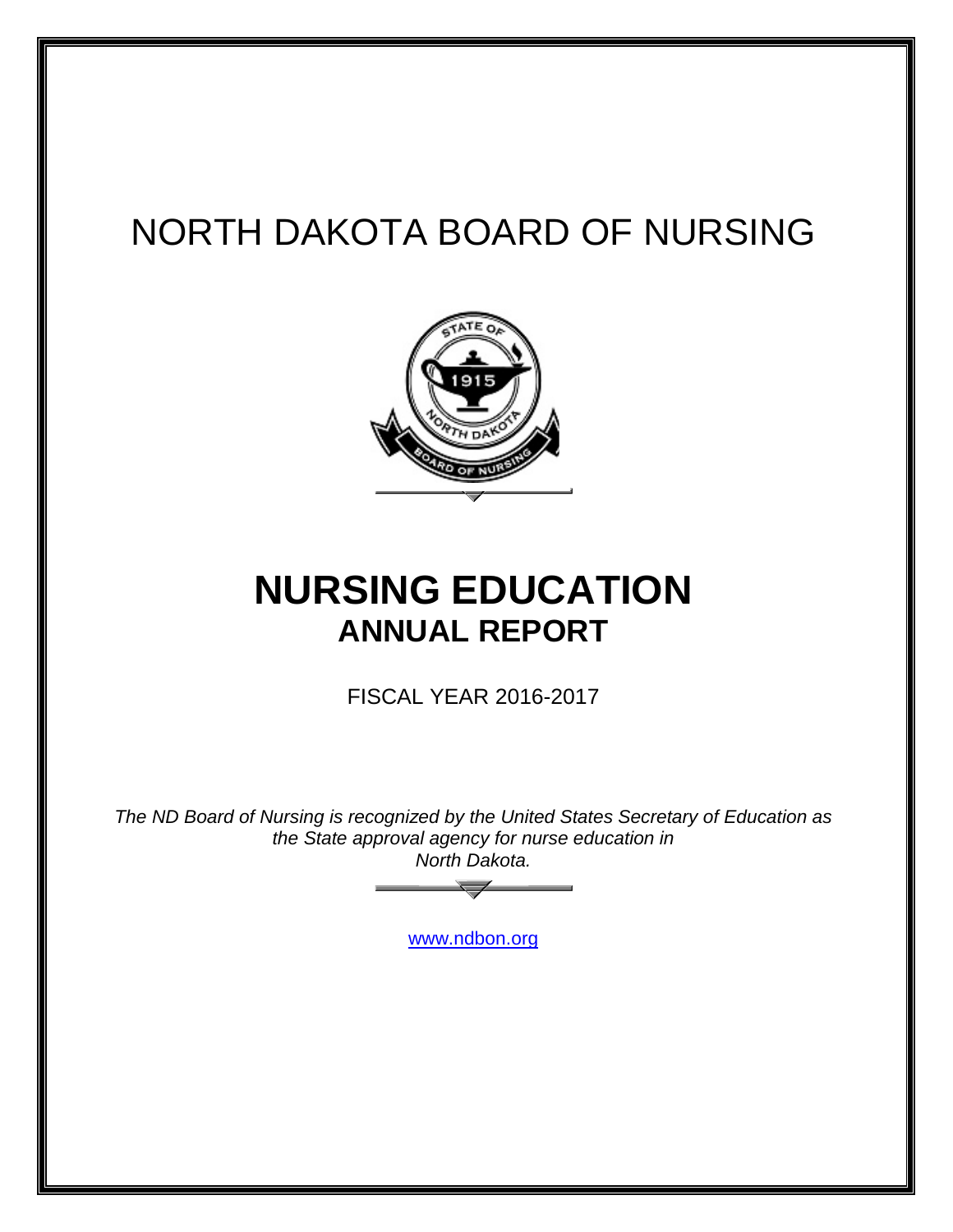## **FY 2016-2017 ANNUAL REPORT OF NORTH DAKOTA BOARD OF NURSING APPROVED NURSING EDUCATION PROGRAMS**

(Page 3)

## **Section 1 Nursing Program Statistics**

• **Nursing Program Approval and Accreditation Status**

#### • **Admissions Data**

- Practical Nursing Program Application and Admissions
- Practical Nursing Program Admission Trends
- Associate Degree Nursing Program Application and Admissions
- Associate Degree Nursing Program Admission Trends
- Baccalaureate Nursing Program Applications and Admissions
- Baccalaureate Nursing Program Admission Trends

### • **Enrollment History Data**

- Practical Nursing Program Enrollment History
- Registered Nursing Program Enrollment History
- Master's Nursing Program Enrollment History
- Doctorate Level Nursing Program Enrollment History

### • **Detailed Enrollment for ND Nursing Programs**

- Ladder Enrollment
- Detailed Certificate PN Program Enrollment
- Detailed Associate Degree PN Program Enrollment
- Detailed Baccalaureate Degree Nursing Program Enrollment
- Detailed Associate Degree Nursing Program Enrollment
- Detailed Master's Degree Program Enrollment
- Detailed Doctoral Degree Program Enrollment

#### • **Graduates**

- Certificate Practical Nurse Graduates
	- Graduation Trends
- Associate Degree Practical Nurse Program
	- Basic & LPN to AASPN
	- **Five Year Graduation Trends**
	- Associate Degree Graduates for RN Licensure
		- LPN/AASPN-ASN
		- LPN/PN-AASN
		- Graduation Trends
- Baccalaureate Degree Graduates for RN Licensure
	- Basic
	- LPN to BSN
	- Diploma to BSN
	- ADN to BSN
	- Five Year Graduation Trends
- Age Trends of Graduates of Undergraduate Programs
- Graduate Level Program Graduates
	- 2013-2014 Masters' Graduates per Specialty
	- Master's Program Graduation Trends
	- Doctorate Program Graduation Trends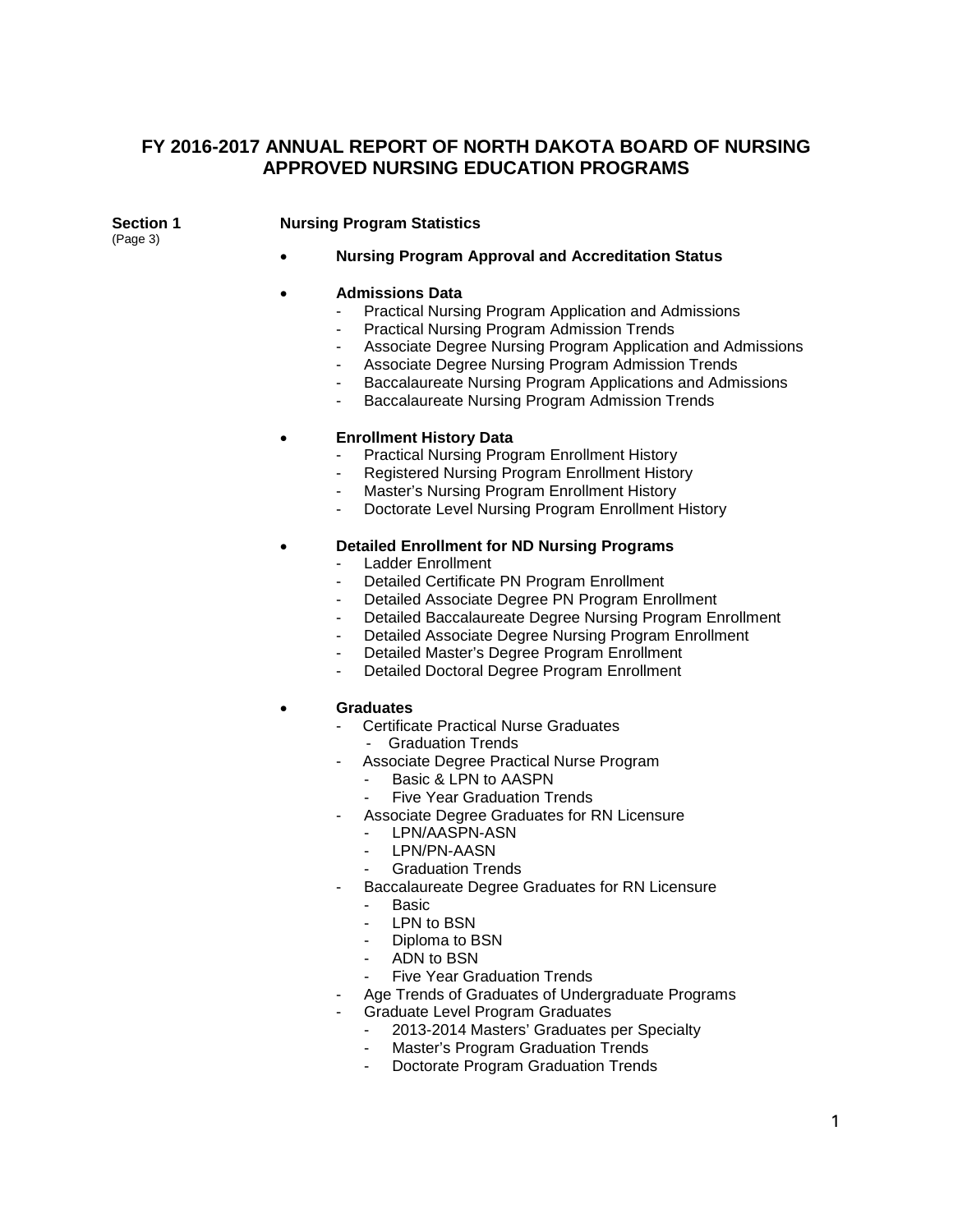## • **Program NCLEX Pass Rates**

- Fiscal Year PN Program First Time Candidate Pass Rates
- Fiscal Year RN Program First Time Candidate Pass Rates

#### • **Nursing Faculty Data Summary**

- Highest Level of Faculty Preparation<br>- Faculty Position Openings
- **Faculty Position Openings**
- Faculty Demographic Information
- **Clinical Practice Sites**

## **Section 2 Board Approved Nursing Education Programs**

(Page 35)

- Summary of Clinical Course Faculty/Student Ratio
- Summary of Major Practice Facilities for Year
- Update on Unqualified Faculty
- Notification of Major Programmatic Change
- Methods of Maintaining Student Health
- Budget Statement
- Program Evaluation Summary
- Curriculum Design

**Section 3 Distance Nursing Education Programs** (Page 51)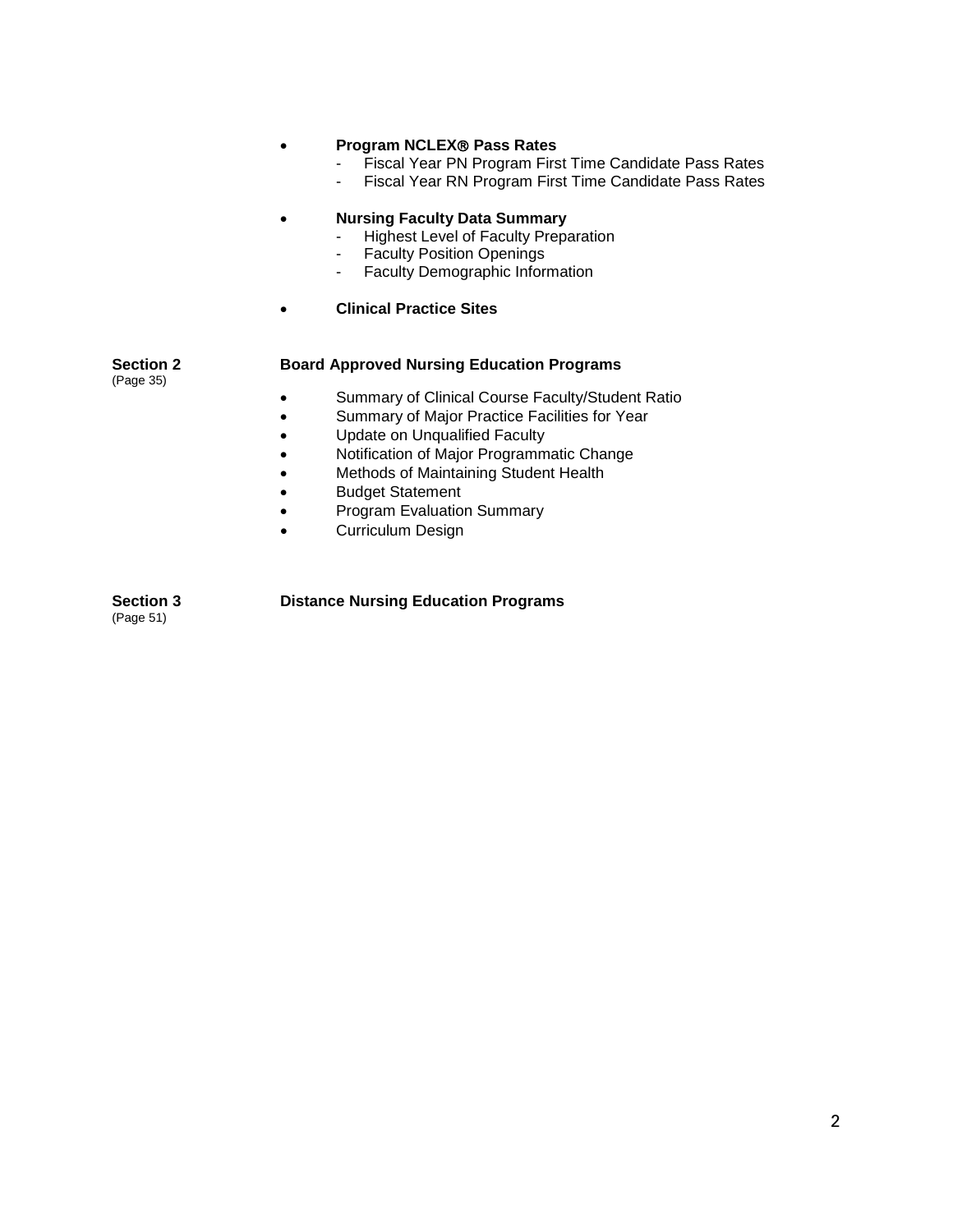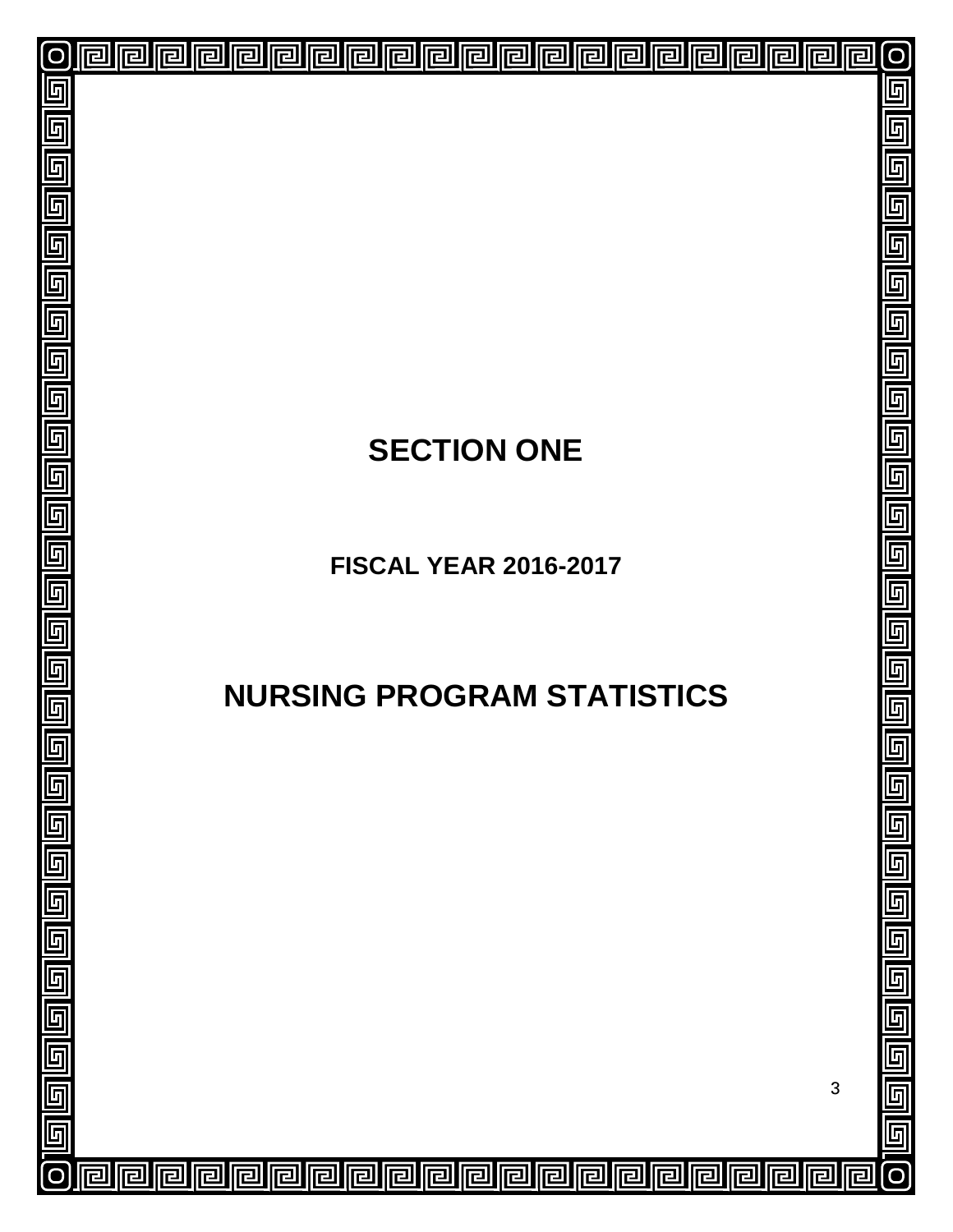## **Nursing Program Approval and Accreditation Status**

| Program                                                           | <b>ND Board of</b><br><b>Nursing Approval</b>       | <b>CCNE</b><br><b>Accreditation</b> | <b>ACEN</b><br><b>Accreditation</b> | Year of Initial<br><b>Accreditation</b> | Most<br>Recent | <b>Next National</b><br><b>Accreditation</b>                    |
|-------------------------------------------------------------------|-----------------------------------------------------|-------------------------------------|-------------------------------------|-----------------------------------------|----------------|-----------------------------------------------------------------|
|                                                                   | <b>Term</b>                                         |                                     |                                     |                                         | <b>Action</b>  | <b>Evaluation</b>                                               |
| Concordia (BAN)                                                   | January 2015-2020                                   | $\times$                            |                                     | 2006                                    | 2015           | <b>Fall 2025</b>                                                |
| Dakota Nursing Program<br>(Certificate PN) WSC,<br>LRSC, DCB, BSC | March 2014-2019                                     |                                     |                                     |                                         |                |                                                                 |
| Dakota Nursing Program<br>(ADN) WSC, LRSC, DCB,<br><b>BSC</b>     | March 2014-2019                                     |                                     | <b>LRSC X</b><br><b>BSC X</b>       | 2015<br>2015                            | 2016<br>2016   | <b>Fall 2020</b><br><b>Fall 2020</b>                            |
| Dickinson State University<br>(AASPN)                             | November 2016-2021                                  |                                     | X                                   | 1995                                    | 2016           | <b>Fall 2023</b><br>Conditions<br>Follow-up<br>Report-Fall 2017 |
| Dickinson State University<br>(BSN)                               | November 2016-2021                                  |                                     | $\mathsf{X}$                        | 1989                                    | 2013           | Spring 2021                                                     |
| <b>Minot State University</b><br>(BSN)                            | March 2016-2021                                     |                                     | $\mathsf{X}$                        | 1981                                    | 2017           | Spring 2022                                                     |
| North Dakota State College<br>of Science (AASPN)                  | May 2016-May 2021                                   |                                     | $\mathsf X$                         | 1991                                    | 2017           | <b>Fall 2019</b>                                                |
| North Dakota State College<br>of Science (ASN)                    | May 2016-May 2021                                   |                                     |                                     |                                         |                |                                                                 |
| North Dakota State<br>University (BSN)                            | May 2017-2022                                       | X                                   |                                     | 2006                                    | 2015           | <b>Fall 2025</b>                                                |
| North Dakota State<br>University (DNP)                            | May 2017-2022                                       | $\mathsf{X}$                        |                                     | 2011                                    | 2015           | <b>Fall 2025</b>                                                |
| Sitting Bull College (ASPN)                                       | November 2015-2020                                  |                                     |                                     |                                         |                |                                                                 |
| Turtle Mountain<br><b>Community Technical</b><br>College (AASPN)  | August 2016<br><b>Voluntary Closure</b>             |                                     |                                     |                                         |                |                                                                 |
| <b>United Tribes Technical</b><br>College (AASPN)                 | July 2017-September<br>2018 Conditional<br>Approval |                                     | X                                   | 1995                                    | 2016           | Spring 2024<br>Conditions<br>Follow-up<br>Report-Spring<br>2018 |
| University of Jamestown<br>(BSN)                                  | November 2014-2019                                  |                                     | $\mathsf{X}$                        | 1971                                    | 2013           | <b>Fall 2020</b>                                                |
| University of Mary (BSN)                                          | January 2017-2022                                   | $\mathsf{X}$                        |                                     | 2003                                    | 2008           | Spring 2018                                                     |
| University of Mary (DNP)                                          | January 2017-2022                                   | X                                   |                                     | 2015                                    | 2015           | <b>Fall 2020</b>                                                |
| University of North Dakota<br>(BSN)                               | November 2015-2020                                  | X                                   |                                     | 2001                                    | 2010           | <b>Fall 2020</b>                                                |
| University of North Dakota<br>(DNP)                               | November 2015-2020                                  | X                                   |                                     | 2015                                    | 2015           | Spring 2020                                                     |

Information obtained fro[m http://www.aacn.nche.edu/ccne-accreditation](http://www.aacn.nche.edu/ccne-accreditation) and<http://acenursing.org/>and program catalogs and handbooks. This information does not include candidacy status.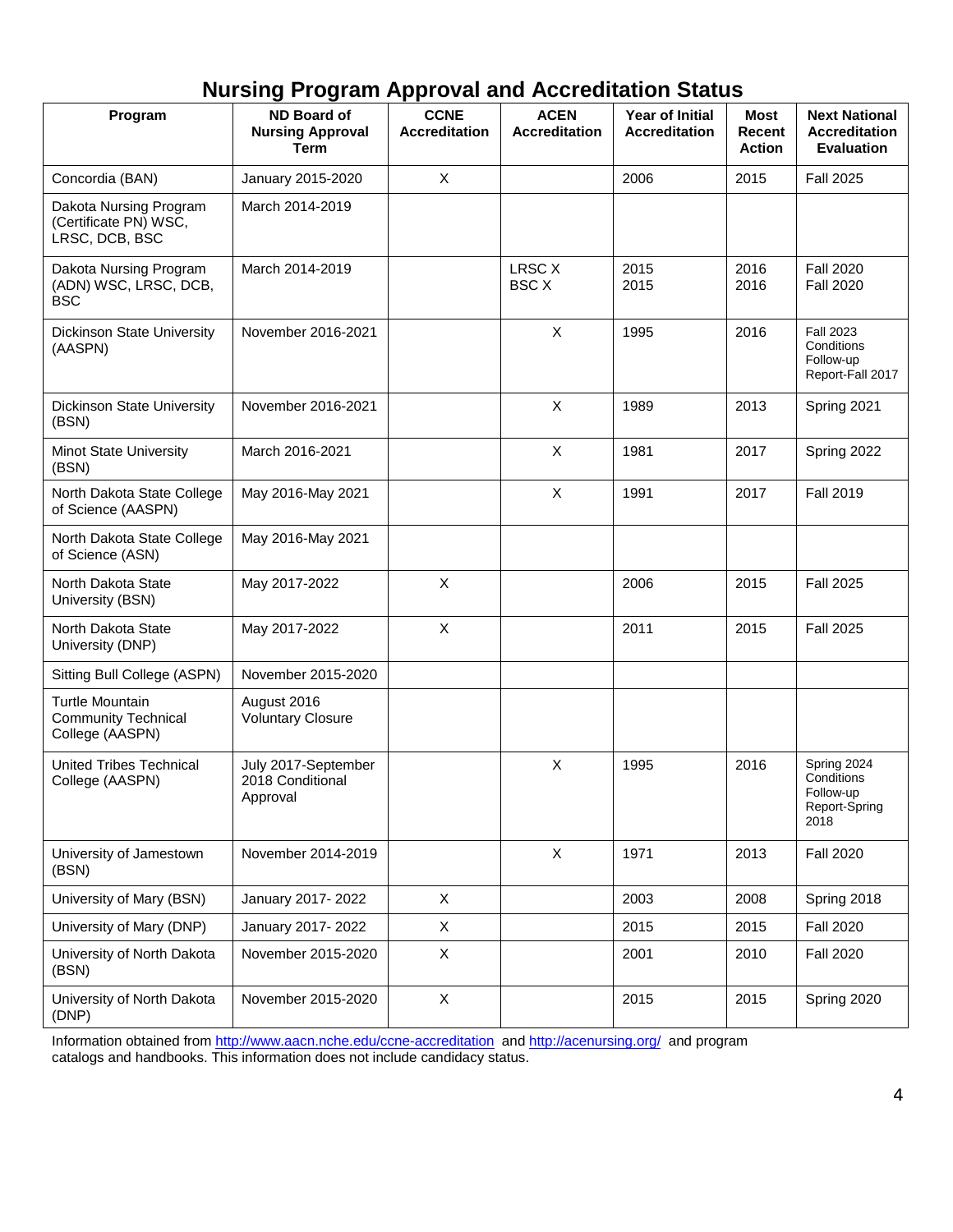## **ADMISSIONS DATA**

## **PRACTICAL NURSING PROGRAM APPLICATIONS AND ADMISSIONS**

| <b>PRACTICAL NURSING</b><br><b>PROGRAM</b><br><b>APPLICATIONS AND</b><br><b>ADMISSIONS</b>                     | Dickinson State<br>University | ND State<br>College of<br>Science | Sitting Bull<br>College | United Tribes<br>Technical<br>College | Dakota Nursing<br>PN Program<br>BSC | $-DCB$<br>집<br>Dakota<br>Nursing I<br>Program | Dakota Nursing<br>PN Program-<br>LRSC | <b>WSC</b><br>준<br>Dakota<br>Nursing F<br>Program \ | Totals           |
|----------------------------------------------------------------------------------------------------------------|-------------------------------|-----------------------------------|-------------------------|---------------------------------------|-------------------------------------|-----------------------------------------------|---------------------------------------|-----------------------------------------------------|------------------|
| Total number of admission<br>slots                                                                             | 43                            | 60                                | 10                      | 15                                    | 48                                  | 56                                            | 48                                    | 32                                                  | 312              |
| Basic applications received                                                                                    | 100                           | 146                               | 5                       | 16                                    | 66                                  | 77                                            | 78                                    | 52                                                  | 540              |
| Total number of qualified<br>Applicants                                                                        | 71                            | 117                               | 5                       | 15                                    | 44                                  | 48                                            | 55                                    | 34                                                  | 389              |
| Basic qualified applicants<br>accepted                                                                         | 71                            | 60                                | 5                       | 15                                    | 39                                  | 48                                            | 51                                    | 30                                                  | 319              |
| Basic qualified applicants not<br>accepted                                                                     | 31                            | 57                                | 0                       | 0                                     | $\mathbf 0$                         | 1                                             | 1                                     | $\mathbf 0$                                         | 90               |
| Qualified applicants<br>accepted but declined<br>admission                                                     | 25                            | 10                                | $\mathbf{1}$            | $\mathbf 0$                           | 3                                   | $\overline{c}$                                | 3                                     | 3                                                   | 47               |
| Total number of qualified<br>applicants who were<br>accepted enrolled in the<br>program                        | 44                            | 57                                | $\overline{4}$          | 15                                    | 36                                  | 45                                            | 47                                    | 27                                                  | 275              |
| Number of Qualified<br><b>Advanced Standing</b><br>Applicants (paramedic to<br>certificate PN)                 | $\mathbf 0$                   | $\pmb{0}$                         | 0                       | 0                                     | 0                                   | 0                                             | $\mathbf 0$                           | $\mathbf 0$                                         | $\mathbf 0$      |
| <b>Total Number of Qualified</b><br><b>Advanced Standing</b><br>Applicants to be admitted                      | 0                             | $\mathbf 0$                       | $\mathbf 0$             | $\mathbf 0$                           | $\mathbf 0$                         | 0                                             | $\mathbf 0$                           | $\mathbf 0$                                         | $\mathbf 0$      |
| <b>Total Number of Qualified</b><br><b>Advanced Standing</b><br>Applicants Accepted                            | 0                             | $\mathbf 0$                       | 0                       | $\mathbf 0$                           | 0                                   | 0                                             | 0                                     | 0                                                   | $\boldsymbol{0}$ |
| <b>Total Number of Qualified</b><br><b>Advanced Standing</b><br>Applicants Not Accepted                        | $\mathbf 0$                   | 0                                 | $\mathbf 0$             | $\pmb{0}$                             | 0                                   | 0                                             | 0                                     | $\mathbf 0$                                         | $\mbox{O}$       |
| <b>Total Number of Qualified</b><br><b>Advanced Standing</b><br>Applicants Accepted, but<br>declined admission | 0                             | 0                                 | 0                       | 0                                     | 0                                   | 0                                             | 0                                     | 0                                                   | $\Omega$         |
| <b>Total Number of Qualified</b><br>Applicants Accepted for<br><b>Advanced Standing Enrolled</b>               | 0                             | 0                                 | 0                       | $\pmb{0}$                             | $\mathbf 0$                         | $\pmb{0}$                                     | $\mathbf 0$                           | $\pmb{0}$                                           | $\boldsymbol{0}$ |
| <b>Total Admissions</b>                                                                                        | 44                            | 57                                | 4                       | 15                                    | 36                                  | 45                                            | 47                                    | 27                                                  | 275              |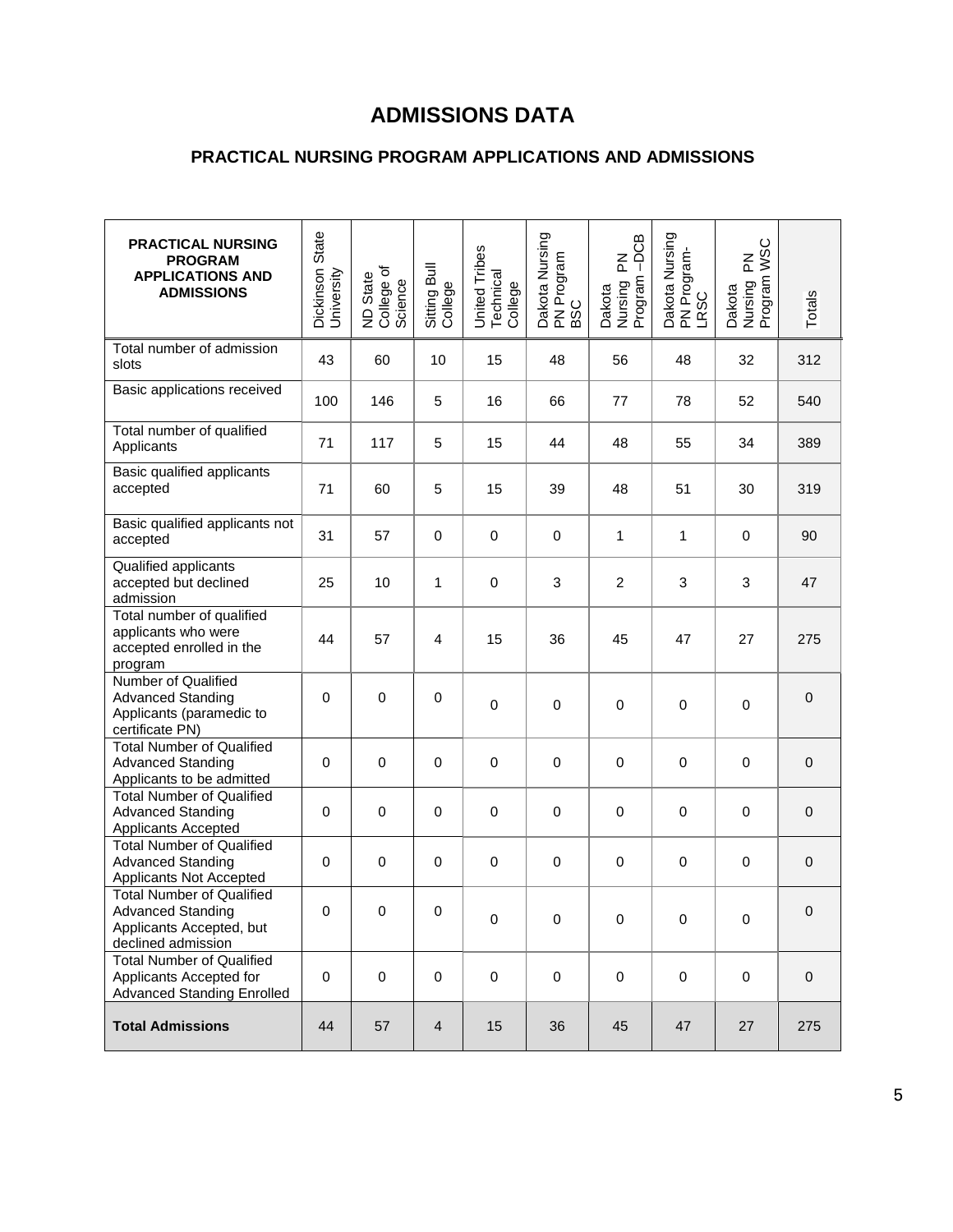| <b>PRACTICAL NURSING PROGRAM</b><br><b>ADMISSION TRENDS</b> | FY 2011-<br>2012 | FY 2012-<br>2013 | FY 2013-<br>2014 | FY 2014-<br>2015 | FY 2015-<br>2016 | FY 2016-<br>2017 |
|-------------------------------------------------------------|------------------|------------------|------------------|------------------|------------------|------------------|
| Dickinson State University                                  | 44               | 41               | 29               | 41               | 34               | 44               |
| North Dakota State College of Science                       | 60               | 58               | 81               | 51               | 88               | 57               |
| <b>Sitting Bull College</b>                                 | 5                | 5                | 5                | 9                | 6                | 4                |
| <b>Turtle Mountain Community College</b>                    | 11               | 6                | 9                | 5                | 5                | $0^*$            |
| United Tribes Technical College                             | 11               | 17               | 16               | 4                | 11               | 15               |
| <b>DNP Bismarck State College</b>                           | 36               | 26               | 42               | 24               | 33               | 36               |
| DNP Dakota College at Bottineau                             | 26               | 20               | 24               | 16               | 24               | 45               |
| <b>DNP Fort Berthold Community College</b>                  | 9                | $\overline{2}$   | $0^*$            | $0^*$            | $0^*$            | $0^*$            |
| DNP Lake Region State College                               | 26               | 27               | 23               | 39               | $38-$            | $47 -$           |
| <b>DNP Williston State College</b>                          | 38               | 39               | 37               | 34               | 28               | 27               |
| <b>TOTAL</b>                                                | 266              | 241              | 266              | 223              | 267              | 275              |

## **PRACTICAL NURSING PROGRAM ADMISSION TRENDS**

\* Program closed.

~ Includes paramedic to nurse bridge program students beginning 2015.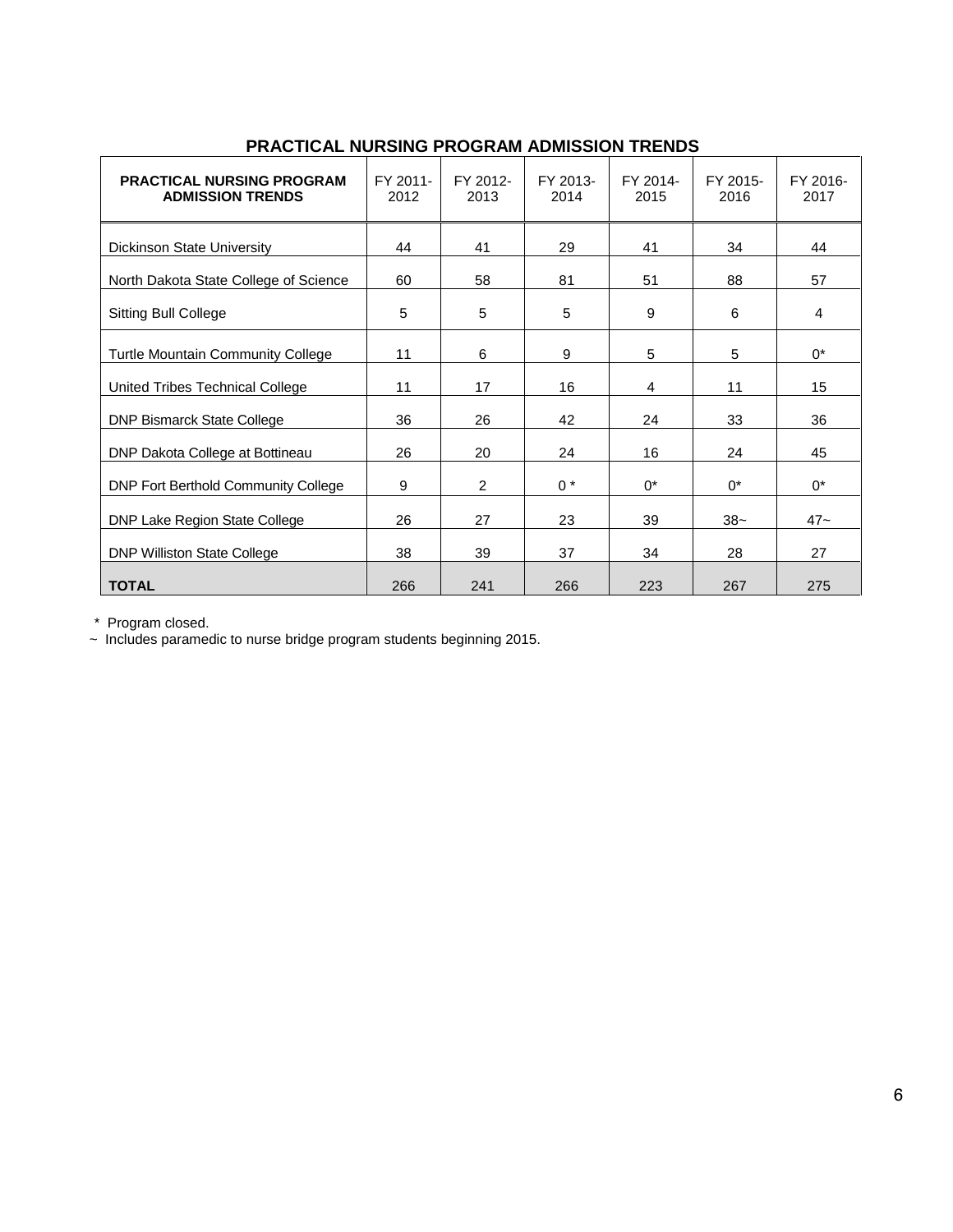| <b>ASSOCIATE DEGREE</b><br><b>REGISTERED NURSING</b><br>PROGRAM APPLICATIONS AND<br><b>ADMISSIONS</b>       | Dakota Nursing<br>Program - BSC | Dakota Nursing<br>Program -DCB | Dakota Nursing<br>Program-LRSC | Dakota Nursing<br>Program- WSC | College of<br>State (<br>ND State<br>Science | <b>TOTAL</b>   |
|-------------------------------------------------------------------------------------------------------------|---------------------------------|--------------------------------|--------------------------------|--------------------------------|----------------------------------------------|----------------|
| <b>Total Number of Admission Slots</b>                                                                      | 38                              | 48                             | 40                             | 32                             | 24                                           | 182            |
| Total Number of Basic<br>Applications                                                                       | 29                              | 17                             | 27                             | 23                             | 0                                            | 96             |
| <b>Total Number of Qualified Basic</b><br>Applicants                                                        | 28                              | 15                             | 23                             | 20                             | $\mathbf 0$                                  | 86             |
| <b>Total Number of Qualified Basic</b><br>Applicants Accepted                                               | 28                              | 15                             | 23                             | 20                             | 0                                            | 86             |
| <b>Basic Qualified Applications Not</b><br>Accepted                                                         | 0                               | $\mathbf 0$                    | $\mathbf 0$                    | $\mathbf 0$                    | $\mathbf 0$                                  | $\mathbf{0}$   |
| <b>Total Basic Qualified Applicants</b><br>Who Were Accepted, declined<br>admission                         | 5                               | $\overline{c}$                 | 0                              | 0                              | 0                                            | $\overline{7}$ |
| <b>Total Basic Qualified Applicants</b><br>Who Were Accepted Enrolled in<br>the Program                     | 23                              | 13                             | 23                             | 20                             | 0                                            | 79             |
| Total Number of Applicants for<br><b>Advanced Standing</b>                                                  | 10                              | 23                             | 16                             | 11                             | 40                                           | 100            |
| Number of Qualified Advanced<br>Standing Applicants to be admitted                                          | 5                               | 12                             | 9                              | 8                              | 22                                           | 56             |
| <b>Total Number of Qualified</b><br><b>Advanced Standing Applicants</b><br>Accepted                         | 5                               | 12                             | 9                              | 8                              | 21                                           | 55             |
| <b>Total Number of Qualified</b><br>Advanced Standing Applicants Not<br>Accepted                            | 0                               | 0                              | 0                              | 0                              |                                              |                |
| <b>Total Number of Qualified</b><br><b>Advanced Standing Applicants</b><br>Accepted, but declined admission | 3                               | 3                              | $\overline{2}$                 | $\overline{2}$                 | $\overline{2}$                               | 12             |
| <b>Total Number of Qualified</b><br>Applicants Accepted for Advanced<br><b>Standing Enrolled</b>            | $\overline{2}$                  | 9                              | $\overline{7}$                 | 6                              | 19                                           | 43             |
| <b>Total Admissions</b>                                                                                     | 25                              | 22                             | 30                             | 26                             | 19                                           | 122            |

## **ASSOCIATE DEGREE RN NURSING PROGRAM APPLICATIONS AND ADMISSIONS**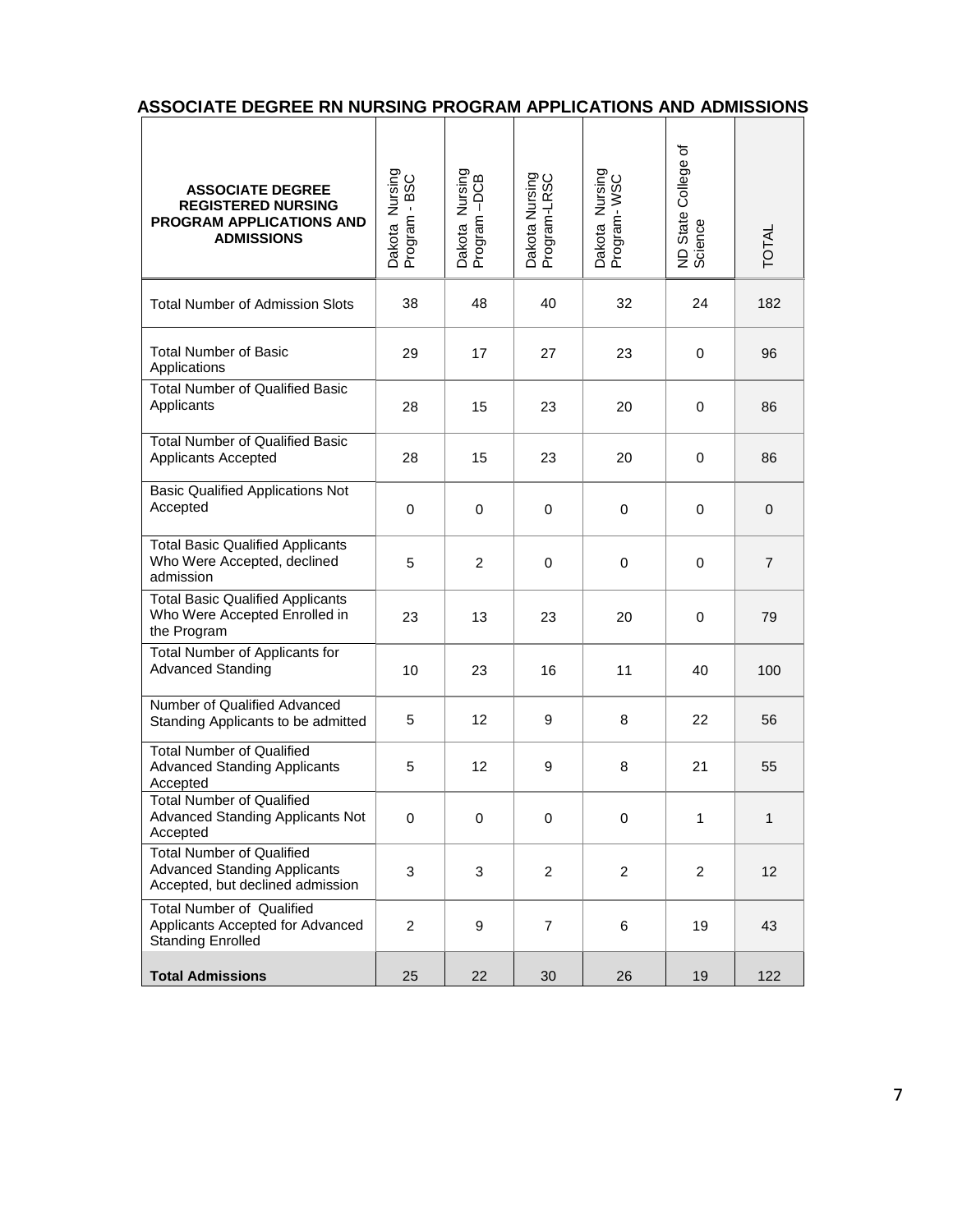## **ASSOCIATE DEGREE RN NURSING PROGRAM ADMISSION TRENDS**

| <b>ASSOCIATE DEGREE</b><br><b>REGISTERED NURSING</b><br><b>PROGRAMS ADMISSION TRENDS</b> | FY.<br>2012-13 | FY.<br>2013-14 | FY.<br>2014-15 | FY.<br>2015-16 | FY.<br>2016-17 |
|------------------------------------------------------------------------------------------|----------------|----------------|----------------|----------------|----------------|
| <b>DNP Bismarck State College</b>                                                        | 21             | 22             | 25             | 18             | 25             |
| DNP Dakota College at Bottineau                                                          | 20             | 19             | 19             | 23             | 22             |
| <b>DNP Fort Berthold Community College</b>                                               | 5              | $0^*$          | $0^*$          | $0^*$          | $0^*$          |
| DNP Lake Region State College                                                            | 13             | 24             | 20             | 30             | 30             |
| <b>DNP Williston State College</b>                                                       | 31             | 34             | 38             | 20             | 26             |
| North Dakota State College of Science                                                    | 25             | 24             | 20             | 23             | 19             |
| <b>TOTAL</b>                                                                             | 115            | 123            | 122            | 114            | 122            |

\* Program closed.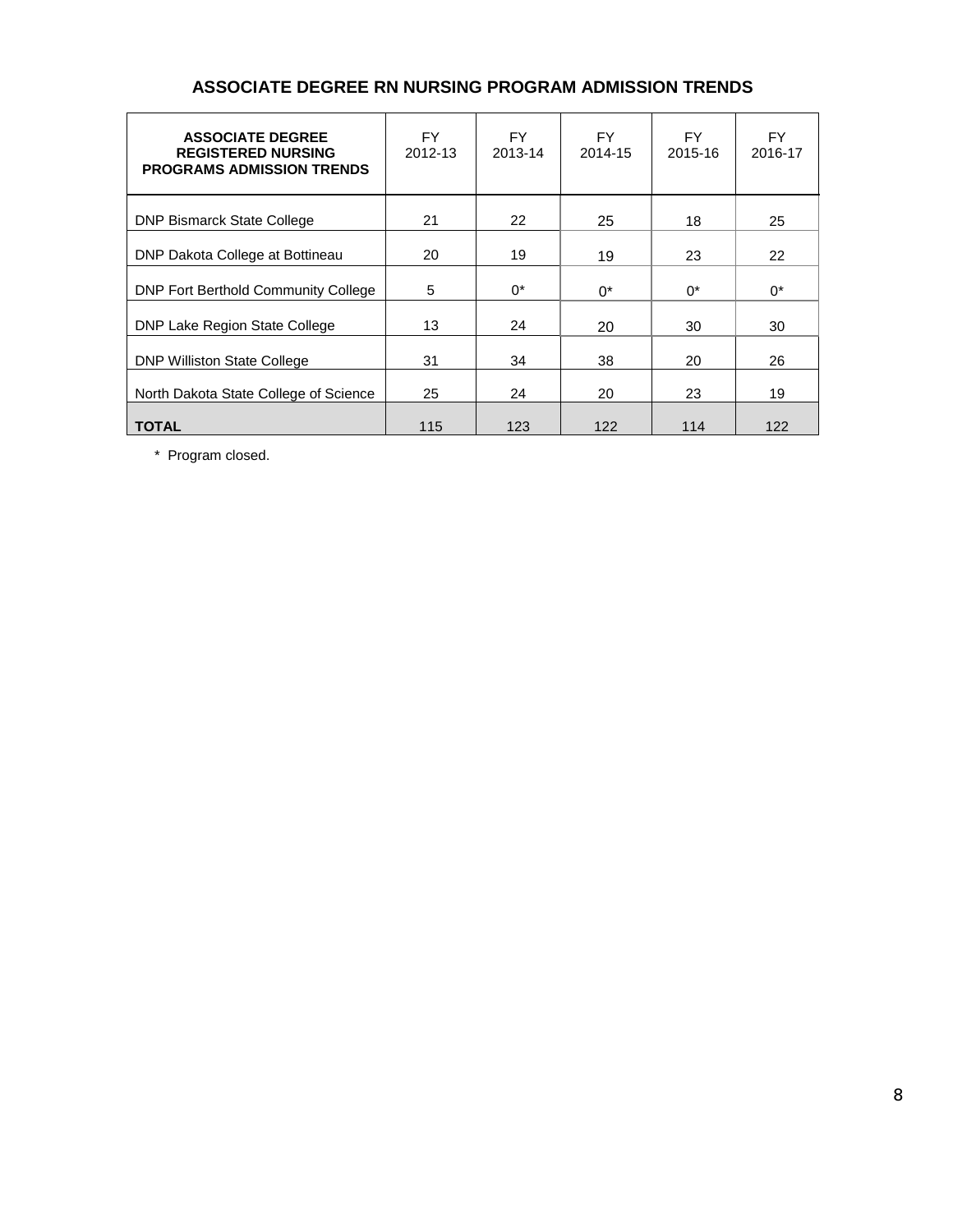## **BACCALAUREATE DEGREE NURSING PROGRAM APPLICATIONS AND ADMISSIONS**

| <b>BACCALAUREATE DEGREE</b><br><b>REGISTERED NURSING PROGRAM</b><br><b>APPLICATIONS AND ADMISSIONS</b> | Concordia College | <b>Dickinson State</b><br>University | University of<br>Jamestown | Minot State University | ND State University | University of Mary | University of North<br>Dakota | <b>TOTAL</b> |
|--------------------------------------------------------------------------------------------------------|-------------------|--------------------------------------|----------------------------|------------------------|---------------------|--------------------|-------------------------------|--------------|
| <b>Total Number of Admission Slots</b>                                                                 | 42                | 32                                   | 42                         | 66                     | 233                 | 140                | 128                           | 683          |
| <b>Total Number of Basic Applications</b>                                                              | 68                | 0                                    | 28                         | 64                     | 430                 | 76                 | 331                           | 997          |
| <b>Total Number of Qualified Basic</b><br>Applicants                                                   | 51                | 0                                    | 22                         | 62                     | 400                 | 67                 | 301                           | 903          |
| <b>Total Number of Qualified Basic</b><br>Applicants Accepted                                          | 45                | 0                                    | 22                         | 36                     | 196                 | 67                 | 148                           | 514          |
| <b>Basic Qualified Applications Not Accepted</b>                                                       | 6                 | 0                                    | 6                          | 26                     | 201                 | $\mathbf 0$        | 153                           | 395          |
| <b>Total Basic Qualified Applicants Who</b><br>Were Accepted, declined admission                       | 3                 | 0                                    | $\mathbf 0$                | 0                      | 12                  | 4                  | 20                            | 39           |
| <b>Total Basic Qualified Applicants Who</b><br>Were Accepted Enrolled in the Program                   | 42                | 0                                    | 22                         | 36                     | 184                 | 63                 | 128                           | 475          |
| Total Number of Applicants for Advanced<br>Standing                                                    | 0                 | 29                                   | $\pmb{0}$                  | 24                     | 64                  | 85                 | 17                            | 219          |
| Number of Qualified Advanced Standing<br>Applicants to be admitted                                     | 0                 | 21                                   | $\pmb{0}$                  | 24                     | 61                  | 79                 | 11                            | 196          |
| <b>Total Number of Qualified Advanced</b><br><b>Standing Applicants Accepted</b>                       | $\mathbf 0$       | 21                                   | $\mathbf 0$                | 24                     | 57                  | 73                 | 11                            | 186          |
| Total Number of Qualified Advanced<br><b>Standing Applicants Not Accepted</b>                          | 0                 | 8                                    | 0                          | 0                      | $\overline{4}$      | 6                  | 0                             | 18           |
| <b>Total Number of Qualified Advanced</b><br>Standing Applicants Accepted, but<br>declined admission   | 0                 | $\overline{c}$                       | $\mathbf 0$                | $\mathbf 0$            | 8                   | 10                 | $\overline{2}$                | 22           |
| <b>Total Number of Qualified Applicants</b><br>Accepted for Advanced Standing Enrolled                 | 0                 | 19                                   | $\mathbf 0$                | 24                     | 49                  | 63                 | 9                             | 164          |
| <b>Total Admissions</b>                                                                                | 42                | 19                                   | 22                         | 60                     | 233                 | 126                | 137                           | 639          |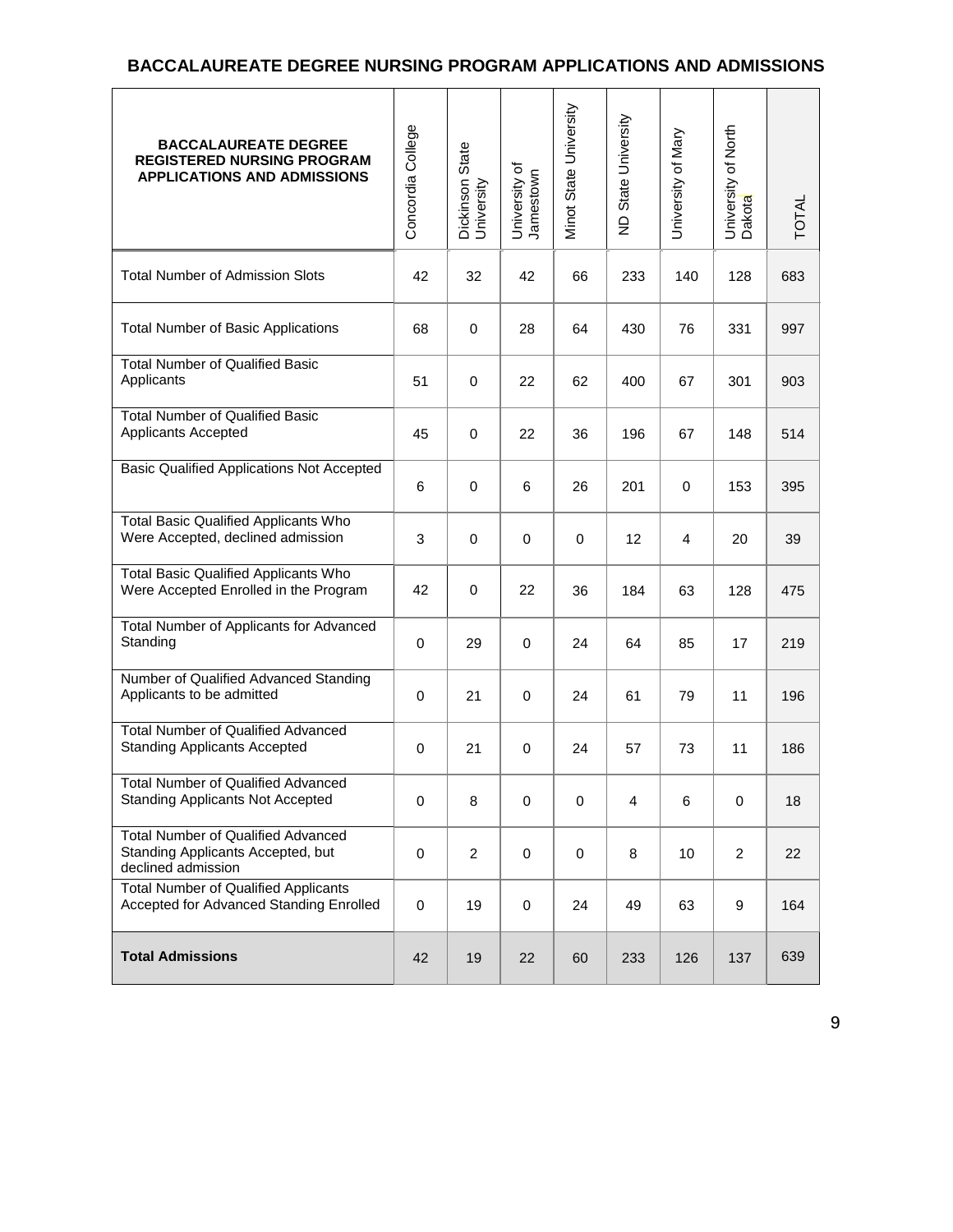| <b>BACCALAUREATE DEGREE</b><br><b>REGISTERED NURSING</b><br><b>PROGRAM ADMISSION</b><br><b>TRENDS</b> | <b>FY</b><br>2012-13 | <b>FY</b><br>2013-14 | <b>FY</b><br>2014-15 | <b>FY</b><br>2015-16 | <b>FY</b><br>2016-17 |
|-------------------------------------------------------------------------------------------------------|----------------------|----------------------|----------------------|----------------------|----------------------|
| Concordia College                                                                                     | 42                   | 36                   | 36                   | 33                   | 42                   |
| <b>Dickinson State University</b>                                                                     | 24                   | 19                   | 17                   | 19                   | 19                   |
| University of Jamestown                                                                               | 38                   | 33                   | 42                   | 36                   | 22                   |
| Sanford College of Nursing                                                                            | 40                   | 80                   | $0^*$                | $0^*$                | $0^*$                |
| <b>Minot State University</b>                                                                         | 64                   | 78                   | 74                   | 68                   | 60                   |
| North Dakota State University                                                                         | 95                   | 95                   | 193                  | 199                  | 233                  |
| University of Mary                                                                                    | 61                   | 61                   | 80                   | 97                   | 126                  |
| University of North Dakota                                                                            | 139                  | 138                  | 145                  | 138                  | 137                  |
| <b>TOTAL</b>                                                                                          | 503                  | 540                  | 587                  | 590                  | 639                  |

## **BACCALAUREATE DEGREE NURSING PROGRAM ADMISSION TRENDS**

\* program acquired by NDSU July 2014.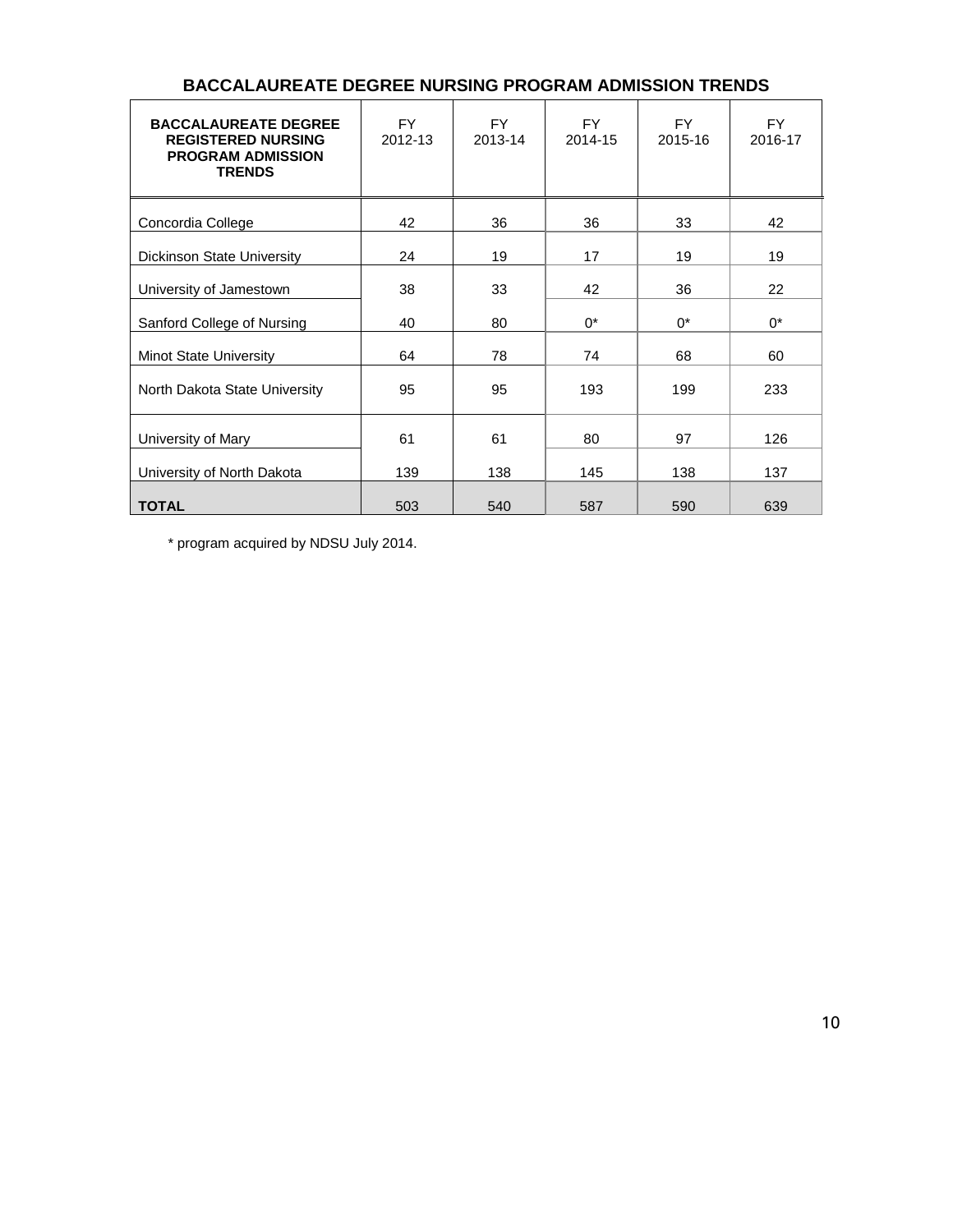## **ENROLLMENT DATA**

| <b>PRACTICAL NURSING PROGRAM</b><br><b>ENROLLMENT HISTORY</b> | FY2012-<br>2013 | FY2013-<br>2014 | FY2014-<br>2015 | FY2015-<br>2016 | FY2016-<br>2017 |
|---------------------------------------------------------------|-----------------|-----------------|-----------------|-----------------|-----------------|
| <b>Dickinson State University</b>                             | 69              | 55              | 67              | 66              | 58              |
| North Dakota State College of Science                         | $102*$          | $115*$          | $121*$          | $127*$          | 126*            |
| <b>Sitting Bull College</b>                                   | 19              | 15              | 20              | 21              | 17              |
| <b>Turtle Mountain Community College</b>                      | 6               | 9               | 5               | 5               | $\mathbf 0$     |
| United Tribes Technical College                               | 29              | 34              | 22              | 16              | 23              |
| <b>DNP Bismarck State College</b>                             | $26**$          | 42              | 24              | 33              | 36              |
| DNP Dakota College at Bottineau                               | 20              | 24              | 16              | 24              | 45              |
| DNP Fort Berthold Community College                           | 2               | $^{0^{\prime}}$ | $0^{\wedge}$    | 0^              | 0^              |
| DNP Lake Region State College                                 | 27              | 23              | 39              | $38-$           | $47 -$          |
| <b>DNP Williston State College</b>                            | 39              | 37              | 34              | 28              | 27              |
| <b>TOTALS</b>                                                 | 339             | 354             | 348             | 358             | 379             |

## **PRACTICAL NURSING PROGRAM ENROLLMENT HISTORY**

\* Admits students every January and August. About every 3 years there is a Fargo outreach program, which extends 3 years.

\*\* Dakota Nursing Program PN-BSC total updated 11/2014.

^ Program closed

~ Includes paramedic to nurse bridge program students beginning January 2015.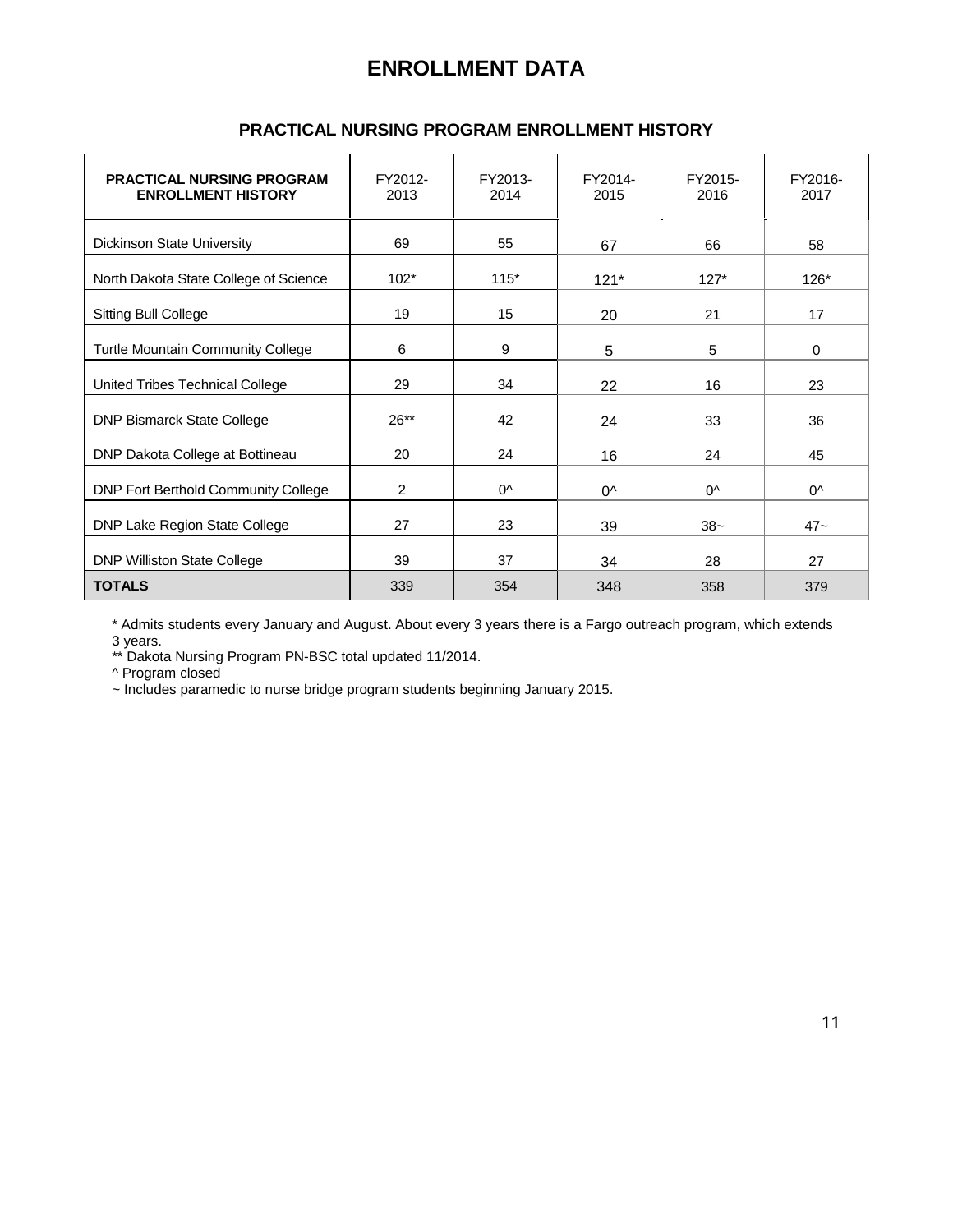| <b>REGISTERED NURSING PROGRAM</b><br><b>ENROLLMENT HISTORY</b> | FY 2012-<br>2013 | FY 2013-<br>2014 | FY 2014-<br>2015 | FY 2015-<br>2016 | FY 2016-<br>2017 |
|----------------------------------------------------------------|------------------|------------------|------------------|------------------|------------------|
| Concordia College                                              | 111              | 95               | 116              | 108              | 113              |
| <b>Dickinson State University</b>                              | 37               | 36               | 31               | 32               | 35               |
| University of Jamestown                                        | 103              | 103              | 105              | 103              | 94               |
| Sanford College of Nursing                                     | 147              | 186              | $0^*$            | $0^*$            | $0^*$            |
| Minot State University                                         | 139              | 159              | 172              | 157              | 134              |
| North Dakota State University                                  | 191              | 183              | 521#             | 535#             | 596#             |
| University of Mary                                             | 157              | 156              | 187              | 144              | 128              |
| University of North Dakota                                     | 389              | 370              | 375              | 371              | 371              |
| <b>DNP Bismarck State College</b>                              | 19               | 22               | 24               | 18               | 25               |
| DNP Dakota College at Bottineau                                | 16               | 19               | 19               | 23               | 13               |
| <b>DNP Fort Berthold Community College</b>                     | 4                | $0^{\wedge}$     | $0^{\wedge}$     | $0^{\wedge}$     | $0^{\wedge}$     |
| DNP Lake Region State College                                  | 11               | 24               | 20               | 30               | 30               |
| <b>DNP Williston State College</b>                             | 24               | 34               | 38               | 20               | 26               |
| North Dakota State College of Science                          | 25               | 24               | 20               | 23               | 19               |
| <b>TOTALS</b>                                                  | 1363             | 1411             | 1628             | 1564             | 1584             |

## **REGISTERED NURSING PROGRAM ENROLLMENT HISTORY**

\* Program acquired by NDSU July 2014.

^ Program closed.

# Reflects combined program totals for NDSU Fargo campus and NDSU Nursing at Sanford Health Bismarck campus (formerly Sanford College of Nursing). Increase also reflects inclusion of all part-time students which program had not previously submitted for past reports.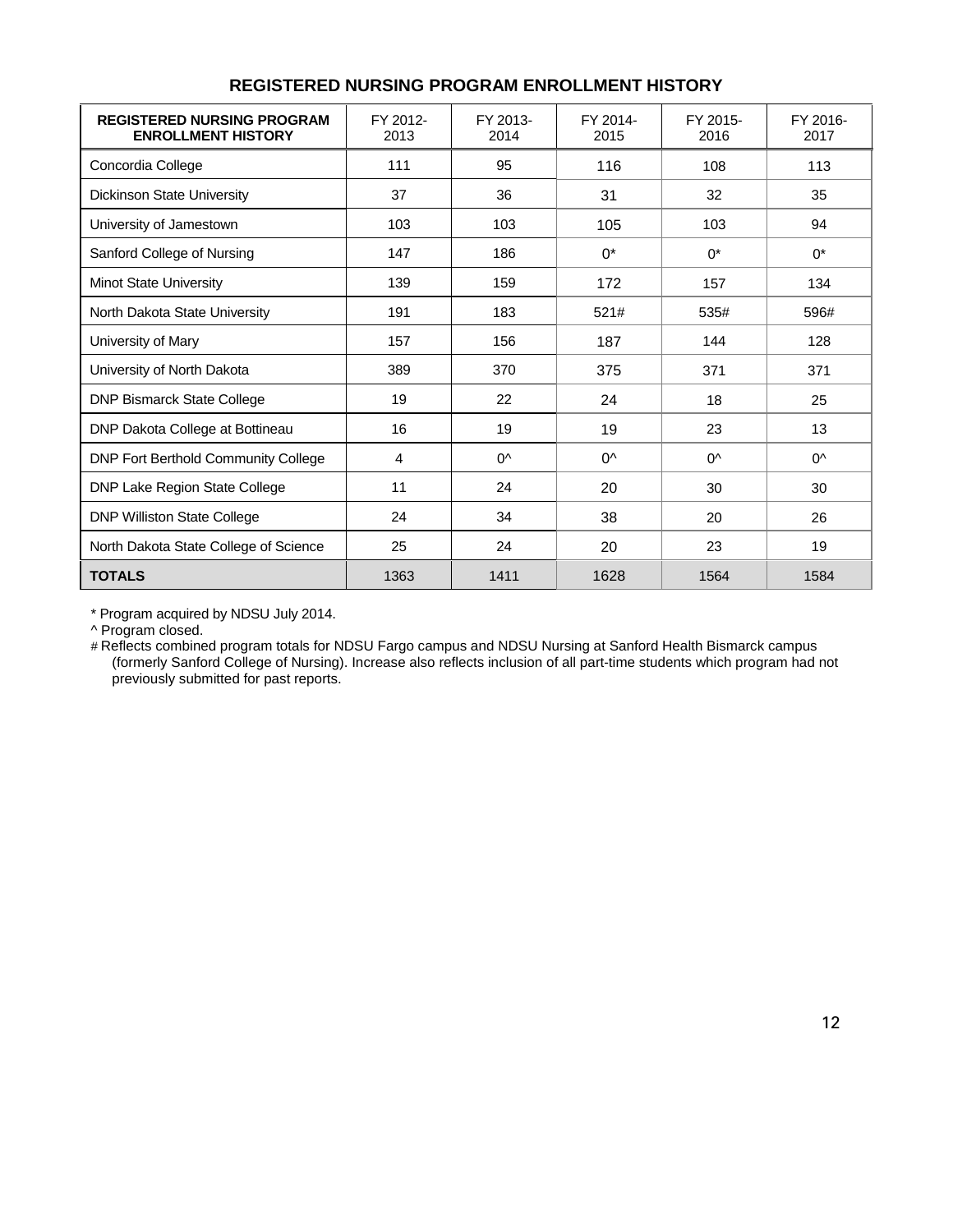## **GRADUATE LEVEL NURSING PROGRAM ENROLLMENT HISTORY**

|                               | FY 2012-<br>2013 | FY 2013-<br>2014 | FY 2014-<br>2015 | FY 2015-<br>2016 | FY 2016-<br>2017 |
|-------------------------------|------------------|------------------|------------------|------------------|------------------|
| North Dakota State University | 52               | 56               | 56               | 46               | 47               |
| University of Mary            | 44               | 43               | 45#              | 58#              | 77               |
| University of North Dakota    | 176              | 176              | 202              | 169              | 252              |
| <b>TOTALS</b>                 | 272              | 275              | 303              | 273              | 376              |

\*NDSU FNP Program was expanded to the DNP level 02/2011.

\*\*University of Mary reported inclusion of all master's programs in years prior to 2012-13. (FNP, Nurse Educator, Nurse Administrator)

#University of Mary FNP program was expanded to the DNP level 05/2014. Total reflects inclusion of last year MSN option.

|                                                         | FY 2012- | FY 2013- | FY 2014- | FY 2015- | FY 2016- |
|---------------------------------------------------------|----------|----------|----------|----------|----------|
|                                                         | 2013     | 2014     | 2015     | 2016     | 2017     |
| <b>GRAND TOTAL (Enrollment All</b><br><b>Programs</b> ) | 1974     | 2040     | 2279     | 2195     | 2339     |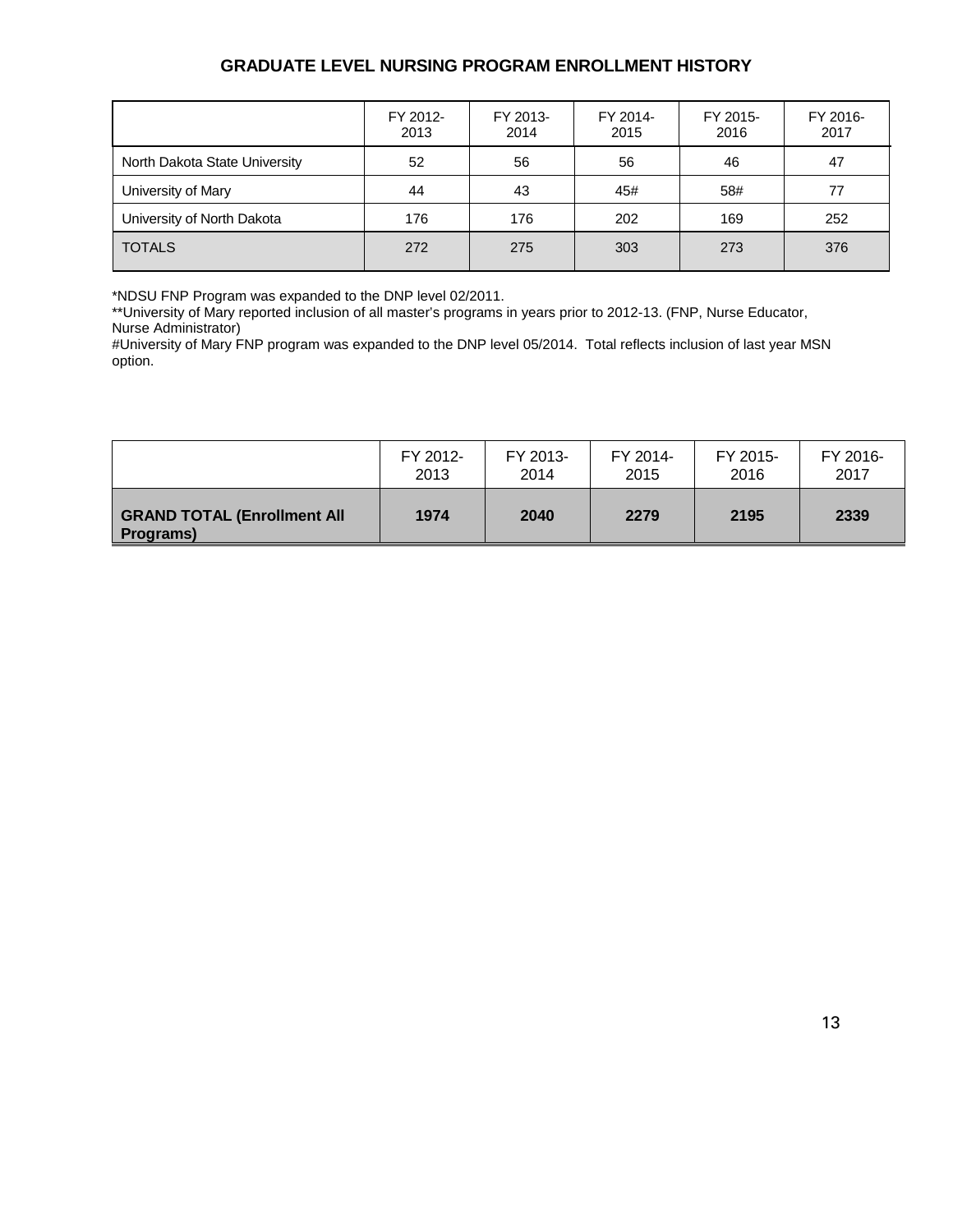## **DETAILED ENROLLMENT FOR ND NURSING PROGRAMS**

| <b>Total Ladder Enrollment LPN to AASPN/ASPN</b> |                                  |                                                     |                         |                                            |                                            |          |  |  |  |
|--------------------------------------------------|----------------------------------|-----------------------------------------------------|-------------------------|--------------------------------------------|--------------------------------------------|----------|--|--|--|
|                                                  | State<br>University<br>Dickinson | ঌ<br>Science<br>North<br>Dakota<br>College<br>State | Sitting Bull<br>College | Turtle<br>Mountain<br>Community<br>College | College<br>United<br>Tribes<br>echnic<br>⊢ | Totals   |  |  |  |
| <b>FULL-TIME</b>                                 | 0                                |                                                     | 0                       | 0                                          | 0                                          | $\Omega$ |  |  |  |
| <b>PART-TIME</b>                                 | 0                                | 0                                                   | 0                       | 0                                          | 0                                          | 0        |  |  |  |
| <b>TOTAL</b>                                     | 0                                |                                                     | 0                       | 0                                          | 0                                          | $\Omega$ |  |  |  |

# **LADDER ENROLLMENT**

## **Total Ladder Enrollment LPN to ADN/ASN (RN)**

|                      | DNP Bismarck<br>State College | <b>DNP Dakota</b><br>College at<br>Bottineau | Region State<br>College<br>DNP Lake | DNP Williston<br>State College | $\mathcal{L}$<br>State College<br>North Dakota<br>Science | Totals |
|----------------------|-------------------------------|----------------------------------------------|-------------------------------------|--------------------------------|-----------------------------------------------------------|--------|
| FULL-<br><b>TIME</b> | $\overline{2}$                | 9                                            | 7                                   | 6                              | $\mathbf 0$                                               | 24     |
| PART-<br><b>TIME</b> | $\mathbf 0$                   | 0                                            | $\mathbf 0$                         | $\pmb{0}$                      | 19                                                        | 19     |
| <b>TOTAL</b>         | $\overline{c}$                | 9                                            | 7                                   | 6                              | 19                                                        | 43     |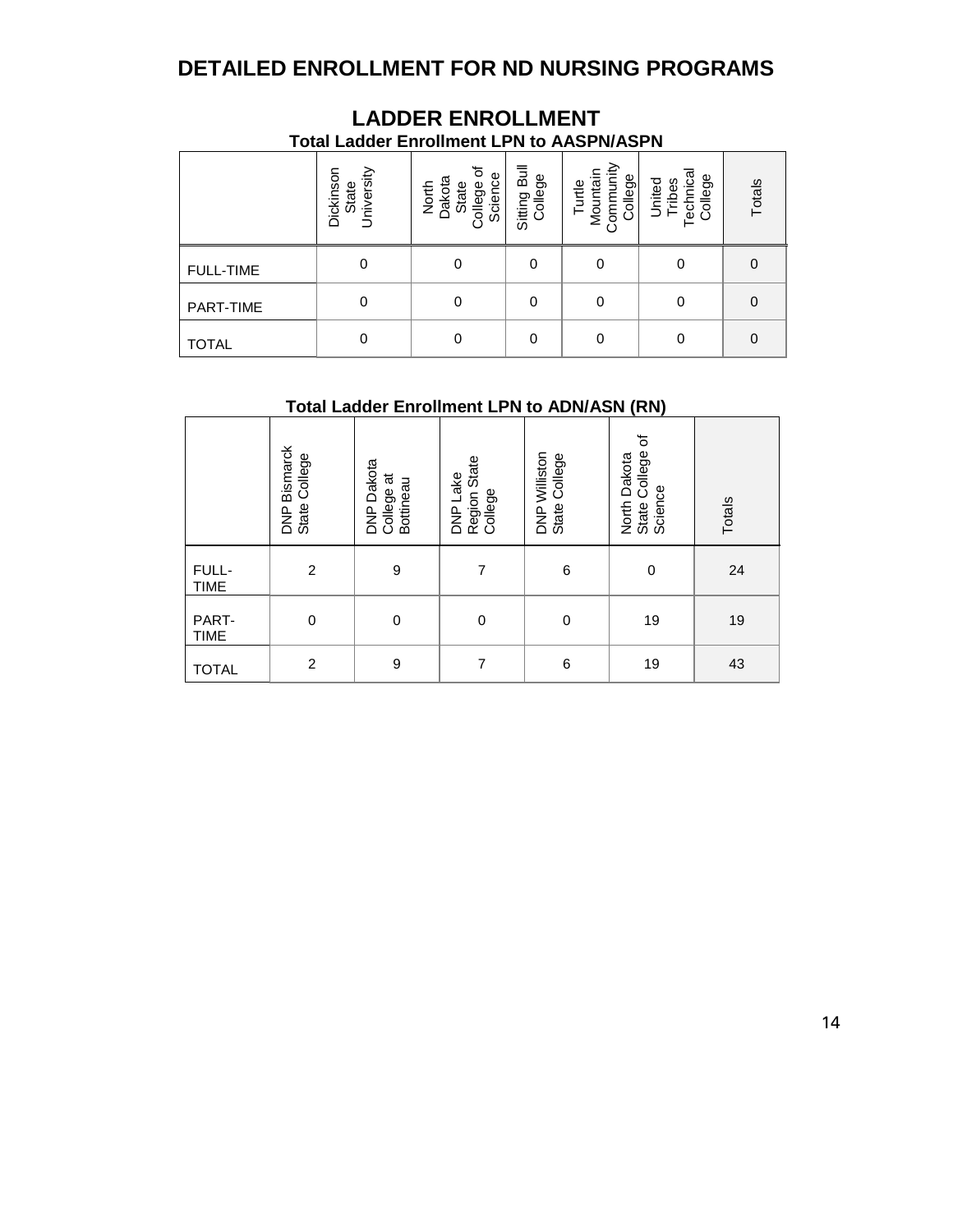## **Total Ladder Enrollment– LPN to BSN (RN)**

|                  | Concordia<br>College | University<br>Dickinson<br>State | ৳<br>Jamestown<br>University | State<br>Minot Stat<br>University | Dakota<br>University<br>North<br>State | ৳<br>University<br>Mary | Dakota<br>University of<br>North I | Totals |
|------------------|----------------------|----------------------------------|------------------------------|-----------------------------------|----------------------------------------|-------------------------|------------------------------------|--------|
| <b>FULL TIME</b> | 0                    |                                  | 0                            | 0                                 | 0                                      | 32                      | 5                                  | 44     |
| PART TIME        | 0                    | 12                               | 0                            | 0                                 | 62                                     | 4                       | $\mathbf 0$                        | 78     |
| <b>TOTALS</b>    | 0                    | 19                               | 0                            | 0                                 | 62                                     | 36                      | 5                                  | 122    |

## **Total Ladder Enrollment- Diploma to BSN**

|                  | oncordia<br>College<br>Ō | Dickinson<br>Iniversity<br>State<br>Ξ | ৳<br>Jamestow<br>ersity<br>≤<br>ڪ | State<br>rsity<br>Φ<br>Minot<br>Š | Dakota<br>Iniversity<br>North<br>State<br>⊃ | ৳<br>University<br>∽<br>Mar | Dakota<br>৳<br>University<br>North | Totals   |
|------------------|--------------------------|---------------------------------------|-----------------------------------|-----------------------------------|---------------------------------------------|-----------------------------|------------------------------------|----------|
| <b>FULL-TIME</b> | 0                        |                                       | 0                                 | 0                                 | 0                                           | 0                           | 0                                  | 0        |
| PART-TIME        | 0                        | 0                                     | 0                                 | 0                                 | 0                                           | 0                           | 0                                  | $\Omega$ |
| <b>TOTALS</b>    | 0                        | 0                                     | 0                                 | 0                                 | 0                                           | 0                           | 0                                  | $\Omega$ |

## **Total Ladder Enrollment ADN to BSN**

|                  | Concordia<br>College | Dickinson<br>University<br>State | đ<br>Jamestown<br>University              | Minot State<br>University | Dakota<br>University<br>North I<br>State | University of<br>Mary | North Dakota<br>University of | Totals      |
|------------------|----------------------|----------------------------------|-------------------------------------------|---------------------------|------------------------------------------|-----------------------|-------------------------------|-------------|
| <b>FULL-TIME</b> | $\pmb{0}$            | $\pmb{0}$                        | $\pmb{0}$                                 | $\pmb{0}$                 | $\mathbf 0$                              | $\pmb{0}$             | $\pmb{0}$                     | $\mathbf 0$ |
| PART-TIME        | 0                    | $\boldsymbol{0}$                 | $\pmb{0}$                                 | $\pmb{0}$                 | $\pmb{0}$                                | $\mathbf 0$           | $\pmb{0}$                     | $\mathbf 0$ |
| <b>TOTALS</b>    | $\pmb{0}$            | 0                                | $\pmb{0}$                                 | $\mathbf 0$               | $\pmb{0}$                                | 0                     | 0                             | $\mathbf 0$ |
|                  |                      |                                  | <b>Total Ladder Enrollment ADN to BSN</b> |                           |                                          |                       |                               |             |
|                  | Concordia<br>College | Dickinson<br>University<br>State | ৳<br>Jamestown<br>University              | Minot State<br>University | North Dakota<br>University<br>State      | University of<br>Mary | North Dakota<br>University of | Totals      |
| <b>FULL TIME</b> | $\pmb{0}$            | $\pmb{0}$                        | $\pmb{0}$                                 | 27                        | $\mathbf{1}$                             | $\pmb{0}$             | 4                             | 32          |
| PART TIME        | $\pmb{0}$            | $\pmb{0}$                        | $\pmb{0}$                                 | 20                        | 19                                       | 60                    | 8                             | 107         |
| <b>TOTALS</b>    | $\pmb{0}$            | $\mathbf 0$                      | $\pmb{0}$                                 | 47                        | 20                                       | 60                    | 12                            | 139         |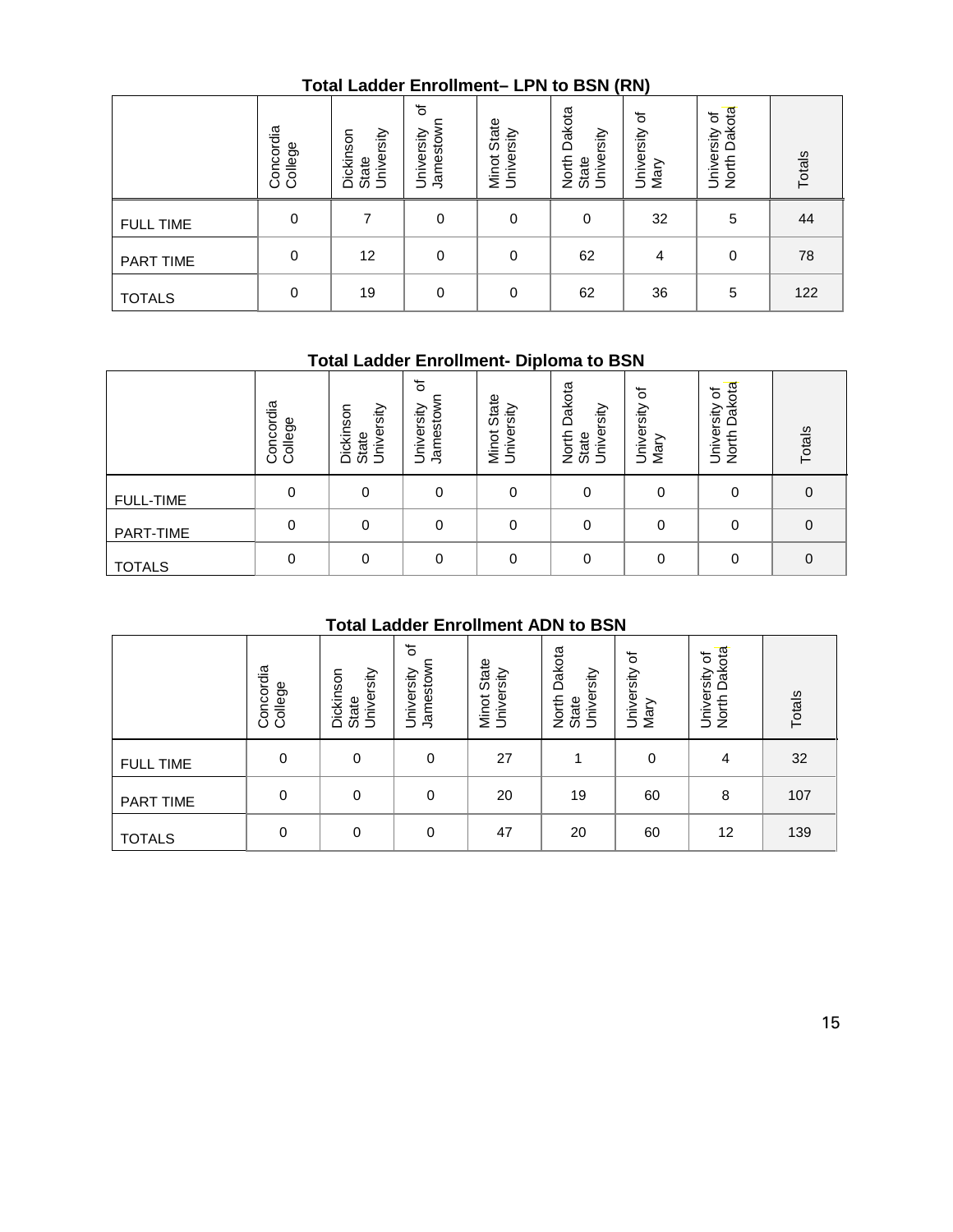# **DETAILED ENROLLMENT FOR ND NURSING PROGRAMS**

**(Includes ladder enrollees)**

## **Detailed Certificate PN Program Enrollment**

|                  | <b>TOTAL</b><br><b>ENROLLED</b> |              |    | <b>MEN</b> | <b>MINORITY</b> |    |
|------------------|---------------------------------|--------------|----|------------|-----------------|----|
| <b>FULL-TIME</b> | <b>PART-TIME</b>                | <b>TOTAL</b> | FT | DТ         | cт              | DТ |
|                  |                                 |              |    |            |                 |    |
| 155              |                                 | 155          | 13 |            | 34              |    |

## **Detailed AASPN/ASPN Enrollment**

|                      |                                 | <b>SEMESTER 1-2</b> |           |            |                 |    |                      |                                 | <b>SEMESTER 3-4</b> |    |           |                 |    |
|----------------------|---------------------------------|---------------------|-----------|------------|-----------------|----|----------------------|---------------------------------|---------------------|----|-----------|-----------------|----|
|                      | <b>TOTAL</b><br><b>ENROLLED</b> |                     |           | <b>MEN</b> | <b>MINORITY</b> |    |                      | <b>TOTAL</b><br><b>ENROLLED</b> |                     |    | MEN       | <b>MINORITY</b> |    |
| FULL-<br><b>TIME</b> | PART-<br><b>TIME</b>            | <b>TOTAL</b>        | <b>FT</b> | PT         | <b>FT</b>       | PT | FULL-<br><b>TIME</b> | PART-<br><b>TIME</b>            | <b>TOTAL</b>        | FT | <b>PT</b> | <b>FT</b>       | PT |
| 94                   | 26                              | 120                 | 4         |            | 30              | 27 | 49                   | 55                              | 104                 |    | ⌒         | 12              |    |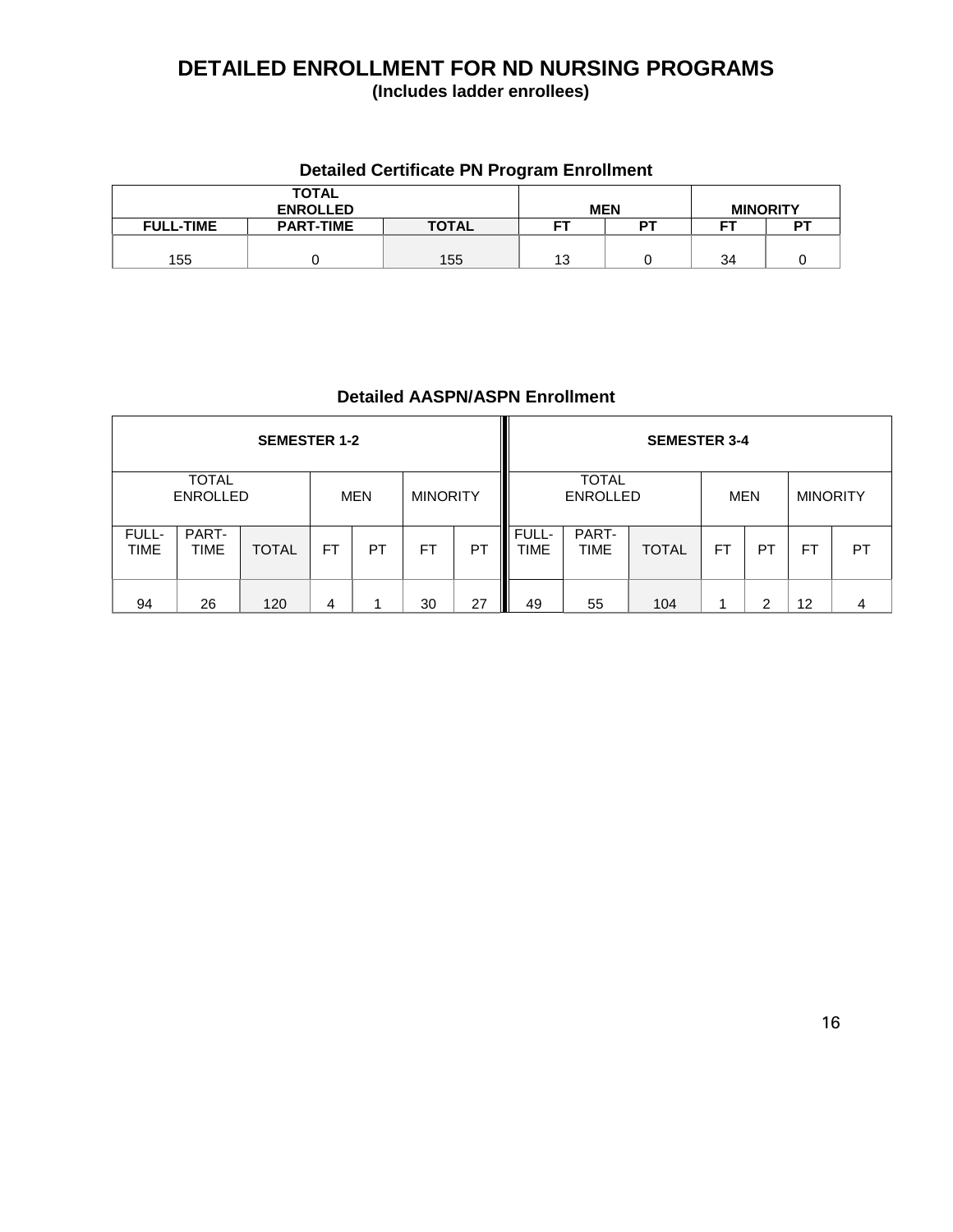|                      |                                 | <b>SEMESTER 1-2</b> |    |     |                 |    |                     |                                 | <b>SEMESTER 3-4</b> |            |        |     |                 |
|----------------------|---------------------------------|---------------------|----|-----|-----------------|----|---------------------|---------------------------------|---------------------|------------|--------|-----|-----------------|
|                      | <b>TOTAL</b><br><b>ENROLLED</b> |                     |    | MEN | <b>MINORITY</b> |    |                     | <b>TOTAL</b><br><b>ENROLLED</b> |                     | <b>MEN</b> |        |     | <b>MINORITY</b> |
| FULL-<br><b>TIME</b> | PART-<br><b>TIME</b>            | <b>TOTAL</b>        | FΤ | PT  | FT              | P1 | <b>FULL</b><br>TIME | <b>PART</b><br><b>TIME</b>      | <b>TOTAL</b>        | FT         | PT     | FT. | PT              |
| 123                  | ⌒                               | 125                 | 19 |     | 19              |    | 396                 | 8                               | 402                 | 49         | っ<br>∸ | 42  |                 |

## **DETAILED BACCALAUREATE ENROLLMENT**

|                      |                                 | <b>SEMESTER 5-6</b> |            |    |                 |    |                               |                                 | <b>SEMESTER 7-8</b> |            |    |    |                 |
|----------------------|---------------------------------|---------------------|------------|----|-----------------|----|-------------------------------|---------------------------------|---------------------|------------|----|----|-----------------|
|                      | <b>TOTAL</b><br><b>ENROLLED</b> |                     | <b>MEN</b> |    | <b>MINORITY</b> |    |                               | <b>TOTAL</b><br><b>ENROLLED</b> |                     | <b>MEN</b> |    |    | <b>MINORITY</b> |
| FULL-<br><b>TIME</b> | PART-<br>TIME                   | <b>TOTAL</b>        | <b>FT</b>  | PT | FT              | PI | <b>III</b> FULL-<br>TIME<br>Ш | PART-<br>TIME                   | TOTAL               | FT         | PT | FТ | PT              |
| 463                  | 71                              | 534                 | 57         | 8  | 55              | 14 | Ш<br>348                      | 62                              | 410                 | 46         | 6  | 32 | 16              |

## **DETAILED ADN/ASN ENROLLMENT**

|                      |                          | <b>SEMESTER 1-2</b> |    |            |                 |    |                     |                                 | <b>SEMESTER 3-4</b> |     |           |           |                 |
|----------------------|--------------------------|---------------------|----|------------|-----------------|----|---------------------|---------------------------------|---------------------|-----|-----------|-----------|-----------------|
|                      | TOTAL<br><b>ENROLLED</b> |                     |    | <b>MEN</b> | <b>MINORITY</b> |    |                     | <b>TOTAL</b><br><b>ENROLLED</b> |                     | MEN |           |           | <b>MINORITY</b> |
| FULL-<br><b>TIME</b> | PART-<br>TIME            | <b>TOTAL</b>        | FΤ | PT         | FT              | P7 | <b>FULL</b><br>TIME | <b>PART</b><br><b>TIME</b>      | <b>TOTAL</b>        | FT  | <b>PT</b> | <b>FT</b> | PT              |
|                      |                          |                     | 0  |            |                 |    | 94                  | 19                              | 113                 | 5   |           | 10        |                 |

|                      |                          | <b>SEMESTER 5-6</b> |            |    |                 | <b>SEMESTER 7-8</b> |                    |                                 |              |            |     |    |                 |
|----------------------|--------------------------|---------------------|------------|----|-----------------|---------------------|--------------------|---------------------------------|--------------|------------|-----|----|-----------------|
|                      | TOTAL<br><b>ENROLLED</b> |                     | <b>MEN</b> |    | <b>MINORITY</b> |                     |                    | <b>TOTAL</b><br><b>ENROLLED</b> |              | <b>MEN</b> |     |    | <b>MINORITY</b> |
| FULL-<br><b>TIME</b> | PART-<br><b>TIME</b>     | <b>TOTAL</b>        | <b>FT</b>  | PT | FT              | PT.                 | FULL-<br>I<br>TIME | PART-<br><b>TIME</b>            | <b>TOTAL</b> | FT         | −Р⊤ | н. | PT              |
|                      |                          |                     |            | O  | 0               | I                   | 0                  |                                 |              |            |     |    |                 |

## **DETAILED GRADUATE ENROLLMENT GRADUATE LEVEL NURSING PROGRAMS ENROLLMENT**

|                  | <b>TOTAL ENROLLED</b> |              |    | <b>MEN</b> |    | <b>MINORITY</b> |
|------------------|-----------------------|--------------|----|------------|----|-----------------|
| <b>FULL TIME</b> | <b>PART TIME</b>      | <b>TOTAL</b> | FТ | ÞТ         |    | ÞТ              |
| 200              | 176                   | 376          | 28 |            | つつ | つつ              |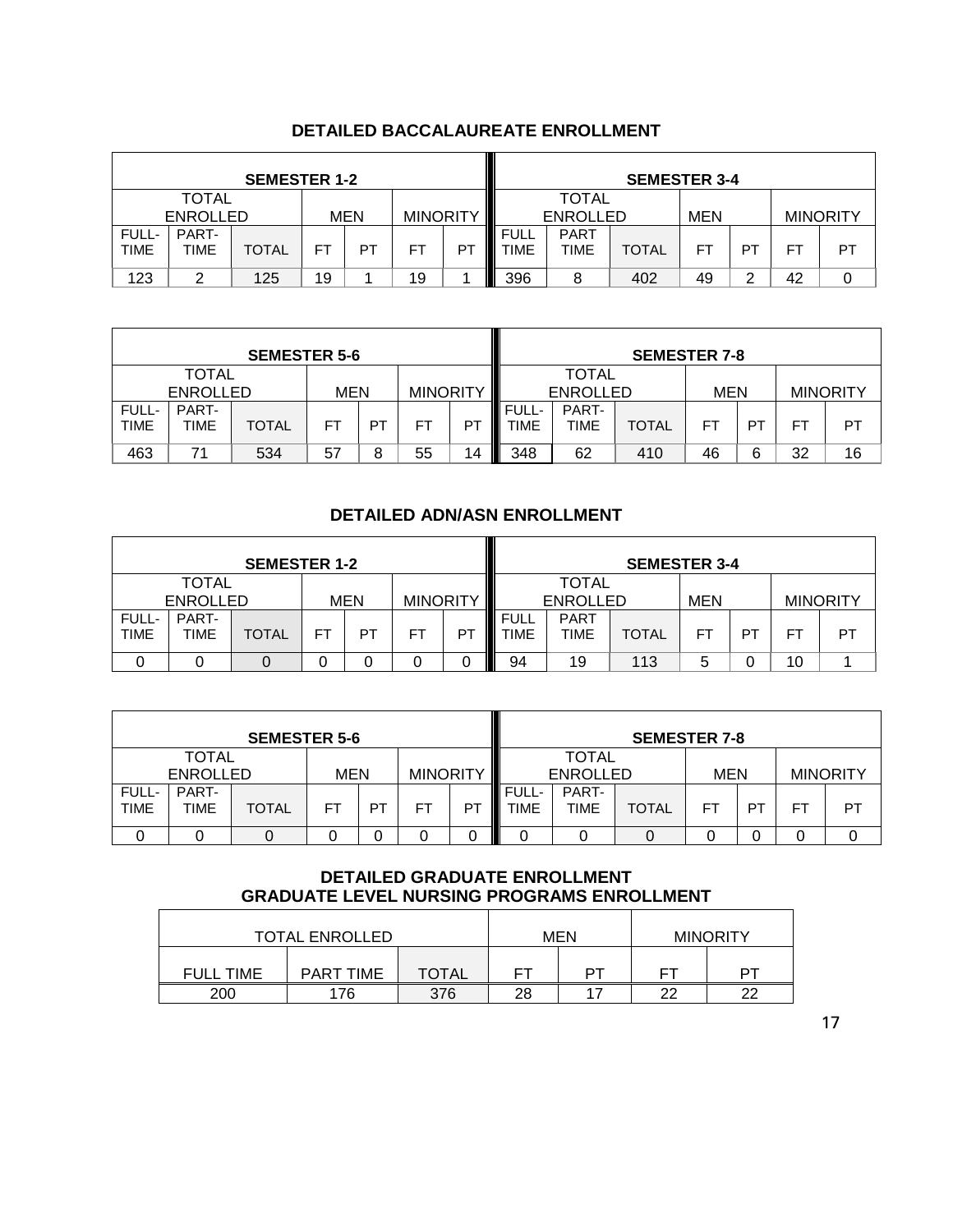## **GRADUATES**

## **Certificate Practical Nurse Graduates**

| CERTIFICATE PRACTICAL NURSING<br><b>PROGRAMS</b> | <b>BASIC</b> |
|--------------------------------------------------|--------------|
| <b>DNP Bismarck State College</b>                | 26           |
| DNP Dakota College at Bottineau                  | 18           |
| DNP Lake Region State College                    | 26#          |
| <b>DNP Williston State College</b>               | 22           |
| TOTAL                                            | 92           |

#Includes paramedic to nurse bridge students beginning January 2015.

## **Certificate Practical Nurse Programs Total Graduate Trends**

| CERTIFICATE PRACTICAL NURSING<br><b>PROGRAMS</b> | 2012-13 | 2013-14 | 2014-15 | 2015-16 | 2016-17 |
|--------------------------------------------------|---------|---------|---------|---------|---------|
| <b>DNP Bismarck State College</b>                | 33      | 20      | 30      | 20      | 26      |
| DNP Dakota College at Bottineau                  | 23      | 17      | 21      | 15      | 18      |
| <b>DNP Fort Berthold Community College</b>       | 4       | $0^*$   | 0*      | $0^*$   | $0^*$   |
| DNP Lake Region State College                    | 15      | 22      | 18      | 35#     | 26#     |
| <b>DNP Williston State College</b>               | 34      | 34      | 28      | 24      | 22      |
| <b>TOTAL</b>                                     | 109     | 93      | 97      | 91      | 92      |

\* Program closed.

# Includes paramedic to nurse bridge students beginning January 2015.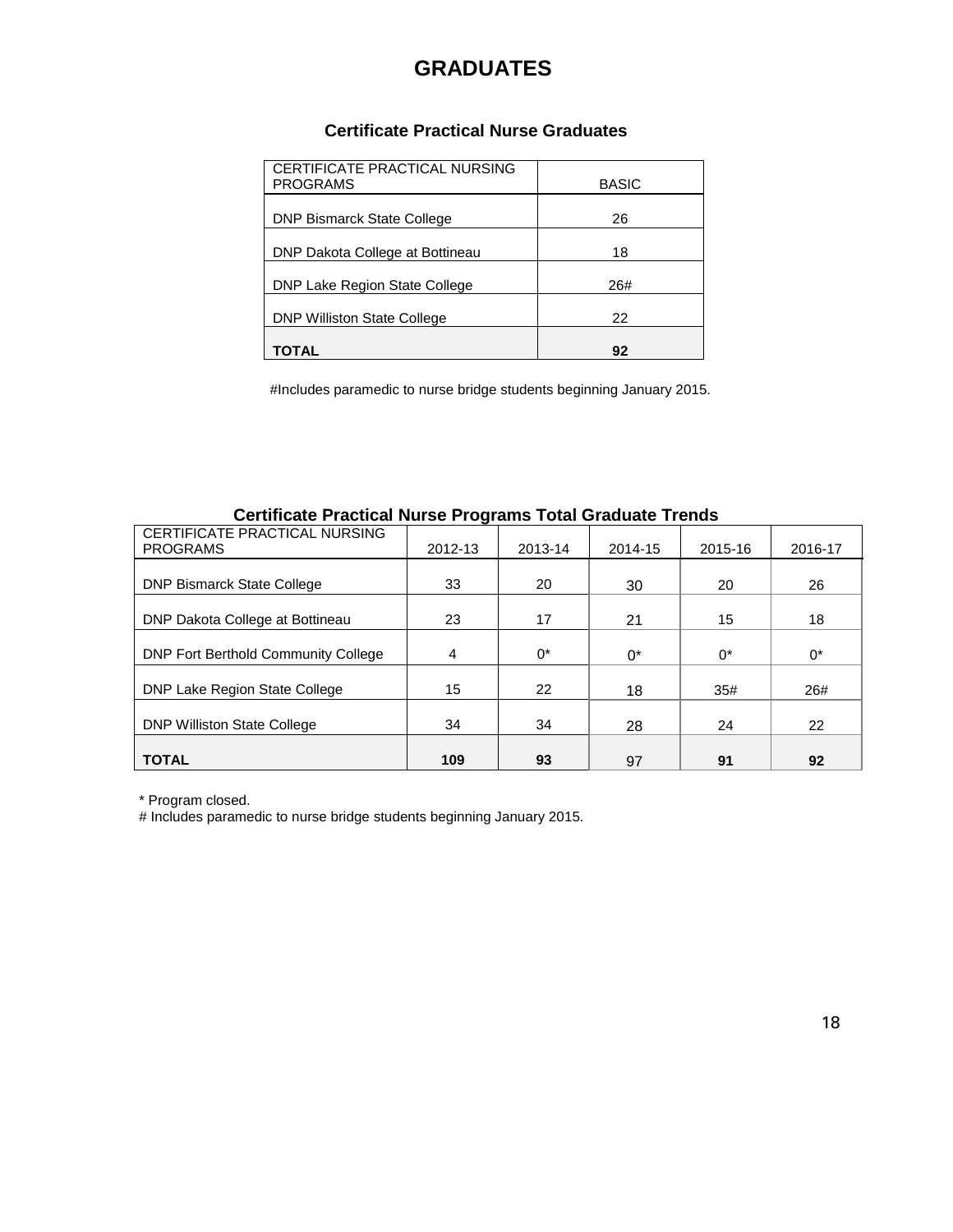## **Basic/Educational Ladder Advancement Associate Degree Practical Nurse Graduates**

| ASSOCIATE DEGREE PRACTICAL<br>NURSING PROGRAMS | AASPN-ASPN | LPN-AASPN |
|------------------------------------------------|------------|-----------|
| Dickinson State University                     | 10         |           |
| North Dakota State College of Science          | 35         | 0         |
| Sitting Bull College                           | 3          | O         |
| United Tribes Technical College                |            | 0         |
| TOTAL                                          | 55         | O         |

## **Associate Degree Practical Nurse Programs Graduate Trends for the Last Five Years**

|                                             | FY 2012-2013 | FY 2013-2014<br>FY 2014-2015 |    | FY 2015-2016 | FY 2016-2017 |
|---------------------------------------------|--------------|------------------------------|----|--------------|--------------|
| <b>Dickinson State University</b>           | 25           | 25                           | 18 | 28           | 10           |
| North Dakota State College of<br>Science    | 55           | 33                           | 34 | 39           | 35           |
| <b>Sitting Bull College</b>                 | 3            | 3                            | 5  | 5            | 3            |
| <b>Turtle Mountain Community</b><br>College | 3            | 5                            | 5  | 3            | $0^*$        |
| United Tribes Technical College             | 11           | 16                           | 16 | 4            |              |
| <b>TOTALS</b>                               | 97           | 82                           | 78 | 79           | 55           |

**\*** Program closed.

## **Basic/Educational Ladder Advancement Associate Degree Graduates for RN Licensure**

| ASSOCIATE DEGREE RN<br>NURSING PROGRAMS | ADN-ASN | LPN-AASN |
|-----------------------------------------|---------|----------|
| <b>DNP Bismarck State College</b>       | 19      | 2        |
| DNP Dakota College at Bottineau         | 13      | 5        |
| DNP Lake Region State College           | 22      | 4        |
| <b>DNP Williston State College</b>      | 19      | 6        |
| North Dakota State College of Science   | 0       | 13       |
| <b>TOTAL</b>                            | 73      | 30       |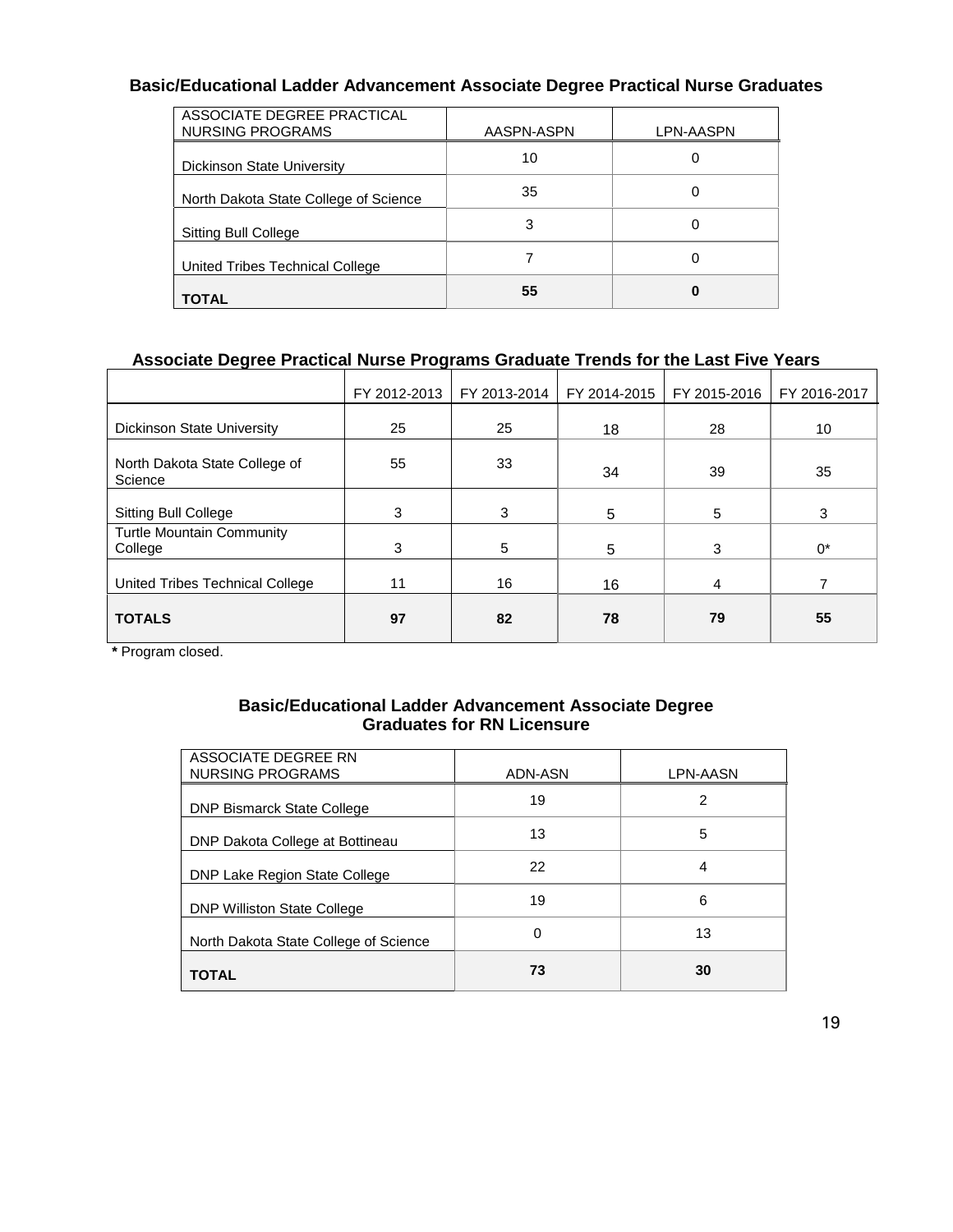|  |  |  | <b>Associate Degree (RN) Programs Graduate Trends</b> |  |  |
|--|--|--|-------------------------------------------------------|--|--|
|--|--|--|-------------------------------------------------------|--|--|

| ASSOCIATE DEGREE RN<br><b>NURSING PROGRAMS</b> | FY 2012-<br>2013 | FY 2013-<br>2014 | FY 2014-<br>2015 | FY 2015-<br>2016 | FY 2016-<br>2017 |
|------------------------------------------------|------------------|------------------|------------------|------------------|------------------|
|                                                |                  |                  |                  |                  |                  |
| Dakota Nursing Program - BSC                   | 20               | 20               | 24               | 15               | 21               |
| DNP Dakota College at                          |                  |                  |                  |                  |                  |
| <b>Bottineau</b>                               | 40               | 17               | 17               | 23               | 18               |
| <b>DNP Fort Berthold Community</b>             |                  |                  |                  |                  |                  |
| College                                        | 5                | $0^*$            | 0*               | $0^*$            | $0^*$            |
|                                                |                  |                  |                  |                  |                  |
| DNP Lake Region State College                  | 13               | 19               | 15               | 27               | 26               |
|                                                |                  |                  |                  |                  |                  |
| <b>DNP Williston State College</b>             | 25               | 32               | 34               | 18               | 25               |
| North Dakota State College of<br>Science       | 22               | 24               | 16               | 17               | 13               |
|                                                |                  |                  |                  |                  |                  |
| <b>TOTAL</b>                                   | 125              | 112              | 106              | 100              | 103              |

\* Program closed

## **Baccalaureate Program Graduates for RN Licensure**

| BACCALAURATE PROGRAMS         | <b>BASIC</b> | LPN TO<br><b>BSN</b> | DIPLOMA TO<br><b>BSN</b> | ADN TO<br><b>BSN</b> | <b>TOTAL</b> |
|-------------------------------|--------------|----------------------|--------------------------|----------------------|--------------|
| Concordia College             | 38           | $\mathbf 0$          | 0                        | 0                    | 38           |
| Dickinson State University    | 0            | 16                   | $\Omega$                 | 0                    | 16           |
| University of Jamestown       | 38           | $\Omega$             | $\Omega$                 | 0                    | 38           |
| <b>Minot State University</b> | 34           | $\Omega$             | 0                        | 22                   | 56           |
| North Dakota State University | 113          | 31                   | $\Omega$                 | 0                    | 144          |
| University of Mary            | 42           | 10                   | $\Omega$                 | 8                    | 60           |
| University of North Dakota    | 119          | $\overline{2}$       | $\Omega$                 | 15                   | 136          |
| <b>TOTALS</b>                 | 384          | 59                   | $\Omega$                 | 45                   | 488          |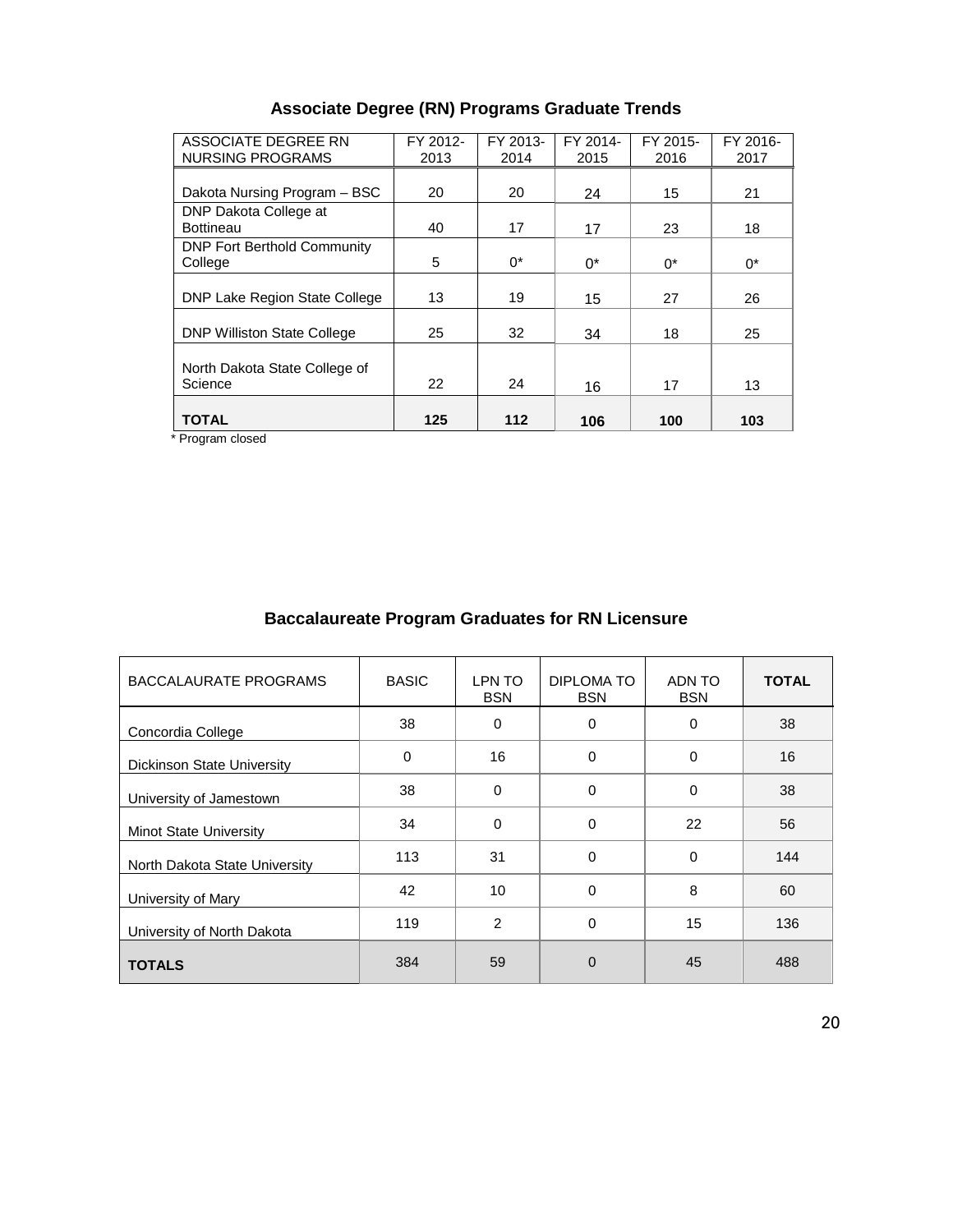## **Baccalaureate Programs Total Graduates for the Last Five Years**

|                                   | FY 2012-<br>2013 | FY 2013-<br>2014 | FY 2014-<br>2015 | FY 2015-<br>2016 | FY 2016-<br>2017 |
|-----------------------------------|------------------|------------------|------------------|------------------|------------------|
| Concordia College                 | 42               | 36               | 41               | 35               | 38               |
| <b>Dickinson State University</b> | 13               | 17               | 14               | 13               | 16               |
| University of Jamestown           | 31               | 36<br>36         |                  | 27               | 38               |
| Sanford College of Nursing        | 45               | 57               | $0^*$            | $0^*$            | $0^*$            |
| <b>Minot State University</b>     | 63               | 65               | 58               | 74               | 56               |
| North Dakota State University     | 87               | 90               | 131              | 159              | 144              |
| University of Mary                | 55               | 68               | 57               | 52               | 60               |
| University of ND                  | 143              | 130              | 134              | 129              | 136              |
| <b>TOTALS</b>                     | 479              | 499              | 471              | 489              | 488              |

**\*** Program acquired by NDSU July 2014

## **Age Trend of Graduates from Undergraduate Programs**

| <b>AGES</b><br>(in Years) | Certificate<br><b>PN</b> | AASPN/<br><b>ASPN</b> | LPN to<br>AASPN/<br><b>ASPN</b> | ADN/<br><b>ASN</b> | LPN To<br><b>ADN/ASN</b> | <b>BSN</b><br><b>BASIC</b> | LPN-<br><b>BSN</b> | Diploma-<br><b>BSN</b> | ADN-<br><b>BSN</b> | <b>Totals</b>  | Percentage |
|---------------------------|--------------------------|-----------------------|---------------------------------|--------------------|--------------------------|----------------------------|--------------------|------------------------|--------------------|----------------|------------|
| 24 &<br>below             | 43                       | 32                    | 0                               | 33                 | 7                        | 303                        | 15                 | $\mathbf 0$            | 4                  | 437            | 59.21%     |
| 25-30                     | 31                       | 7                     | 0                               | 25                 | 8                        | 46                         | 26                 | 0                      | 18                 | 161            | 21.82%     |
| $31 - 40$                 | 14                       | 13                    | 0                               | 11                 | 11                       | 24                         | 14                 | 0                      | 14                 | 101            | 13.69%     |
| 41 &<br>above             | 4                        | 3                     | 0                               | $\overline{4}$     | 4                        | 11                         | 4                  | 0                      | 9                  | 39             | 5.28%      |
| <b>Unknown</b>            | 0                        | 0                     | $\mathbf 0$                     | $\mathbf 0$        | $\mathbf 0$              | 0                          | $\mathbf 0$        | 0                      | $\Omega$           | $\overline{0}$ | $0\%$      |
| <b>Total</b>              | 92                       | 55                    | $\pmb{0}$                       | 73                 | 30                       | 384                        | 59                 | $\bf{0}$               | 45                 | 738            | 100.00     |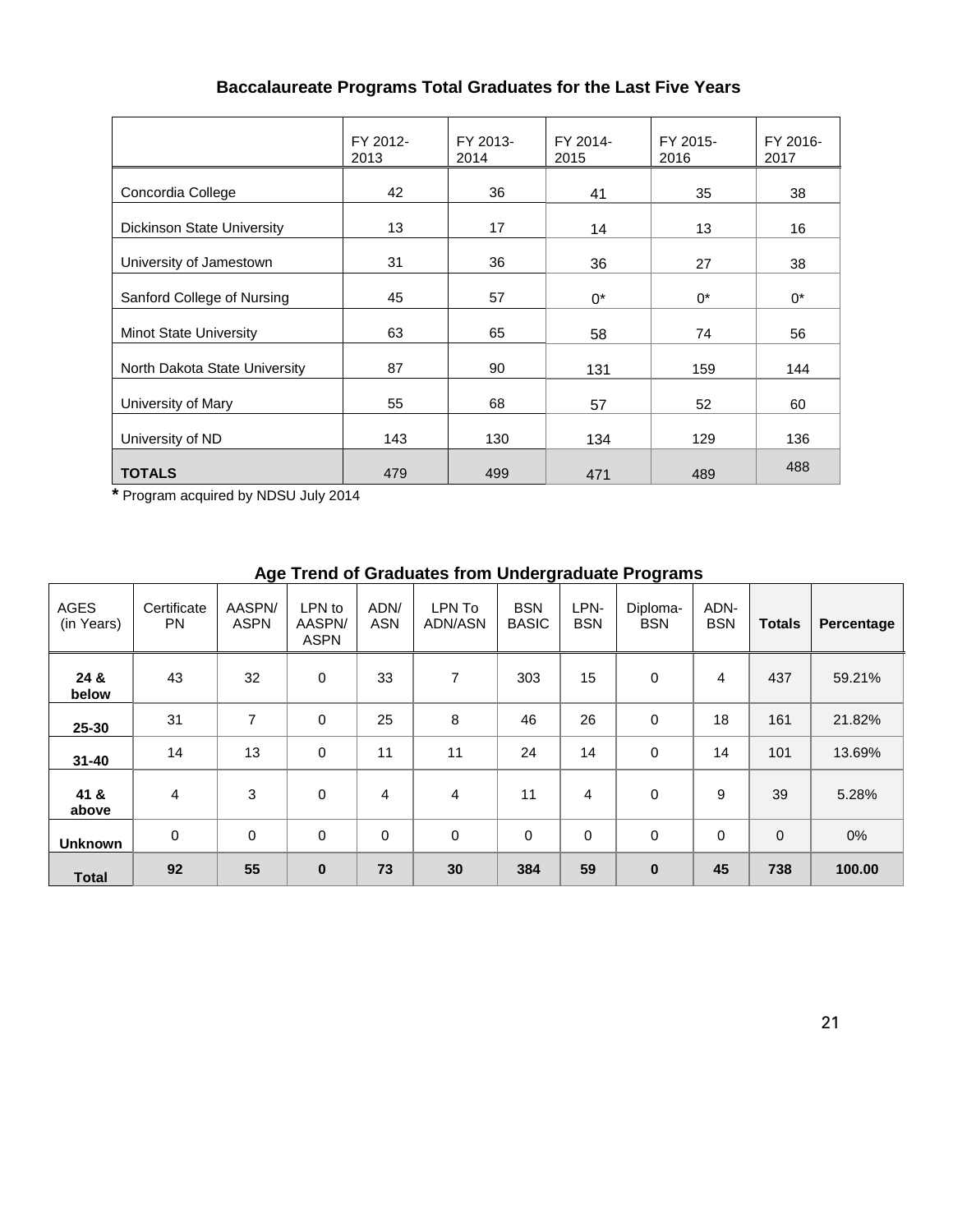## **Graduate-Level Program Graduate Trends**

|                               | FY 2012-<br>2013 | FY 2013-<br>2014 | FY 2014-<br>2015 | FY 2015-<br>2016 | FY 2016-<br>2017 |
|-------------------------------|------------------|------------------|------------------|------------------|------------------|
| North Dakota State University | 9                | 13               | 24               | 10               | 11               |
| University of Mary            | 21               | 22               | 16               | 8                | 22               |
| University of North Dakota    | 62               | 68               | 57               | 61               | 81               |
| <b>TOTALS</b>                 | 92               | 103              | 97               | 79               | 114              |

NDSU FNP Program was expanded to the DNP level 02/2011. Numbers include both MSN and DNP graduates through FY 2014-15.

University of Mary reported inclusion of all master's programs in 2011-12. (FNP, Nurse Educator, and Nurse Administrator).

## **Graduate Program by Role**

| <b>ROLE</b>                      | NUMBER GRADUATED<br>PER SPECIALTY* |
|----------------------------------|------------------------------------|
| <b>Nurse Practitioner</b>        | 48                                 |
| <b>Nurse Anesthetist</b>         | 12                                 |
| <b>Clinical Nurse Specialist</b> | 0                                  |
| Nurse Midwife                    | 0                                  |

\* This table tracks only those specialties leading to another (advanced) licensure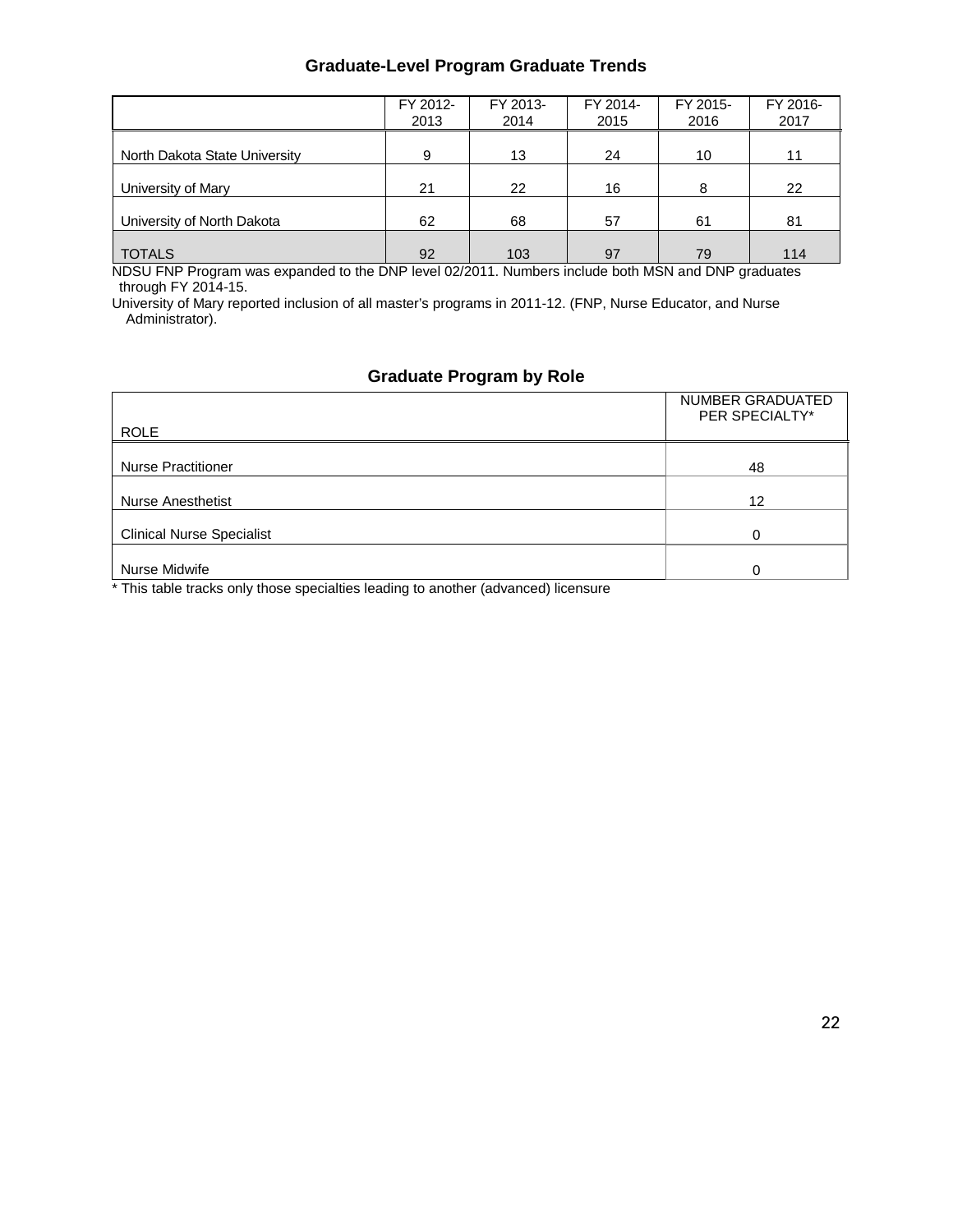| <b>Associate Degree PN Programs</b>                                             | 2012-2013 | 2013-2014 | 2014-2015 | 2015-2016 | 2016-2017 |
|---------------------------------------------------------------------------------|-----------|-----------|-----------|-----------|-----------|
| <b>Dickinson State University</b>                                               | 87.80%    | 93.33%    | 95.45%    | 93.10%    | 92.86%    |
| ND State College of Science                                                     | 87.04%    | 94.44%    | 90.91%    | 100%      | 87.88%    |
| <b>Sitting Bull College</b>                                                     | 100%      | 83.33%    | 100%      | 100%      | 93.94%    |
| United Tribes Technical College                                                 | 100%      | 100%      | 94.12%    | 61.54%    | 100%      |
| <b>Turtle Mountain Community College</b>                                        | 50%       | 60%       | 60%       | 80%^      | 100%*     |
| <b>Certificate PN Programs</b>                                                  | 2012-2013 | 2013-2014 | 2014-2015 | 2015-2016 | 2016-2017 |
| Dakota Nursing Program (DNP)<br>(Combined four college consortium<br>pass rate) | 98.91%    | 97.10%    | 97.18%    | 93.85%    | 100%      |
| • DNP- Williston State College                                                  | 100%      | 100%      | 100%      | 84.62%    | 100%      |
| <b>DNP-Bismarck State College</b>                                               | 96.55%    | 100%      | 90.48%    | 100%      | 100%      |
| • DNP - Lake Region State College                                               | 100%      | 100%      | 100%      | 96%       | 100%      |
| • DNP-Dakota College at Bottineau                                               | 100%      | 100%      | 100%      | 91.67%    | 100%      |
| • DNP - Fort Berthold Community<br>College                                      | 100%      | $0\% -$   | N/A       | N/A       | N/A       |
| North Dakota Averages                                                           | 87.36%    | 95.24%    | 94.08%    | 89.66%    | 97.73%    |
| <b>National Averages</b>                                                        | 84.51%    | 84.16%    | 84.27%    | 82.72%    | 83.79%    |

## **FISCAL YEAR NCLEX-PN ® PROGRAM PASS RATES**

^ Conditional approval granted 3/16

\* Voluntary closure request approved for the program 8/16

~DNP Voluntary closure request approved for program 7/13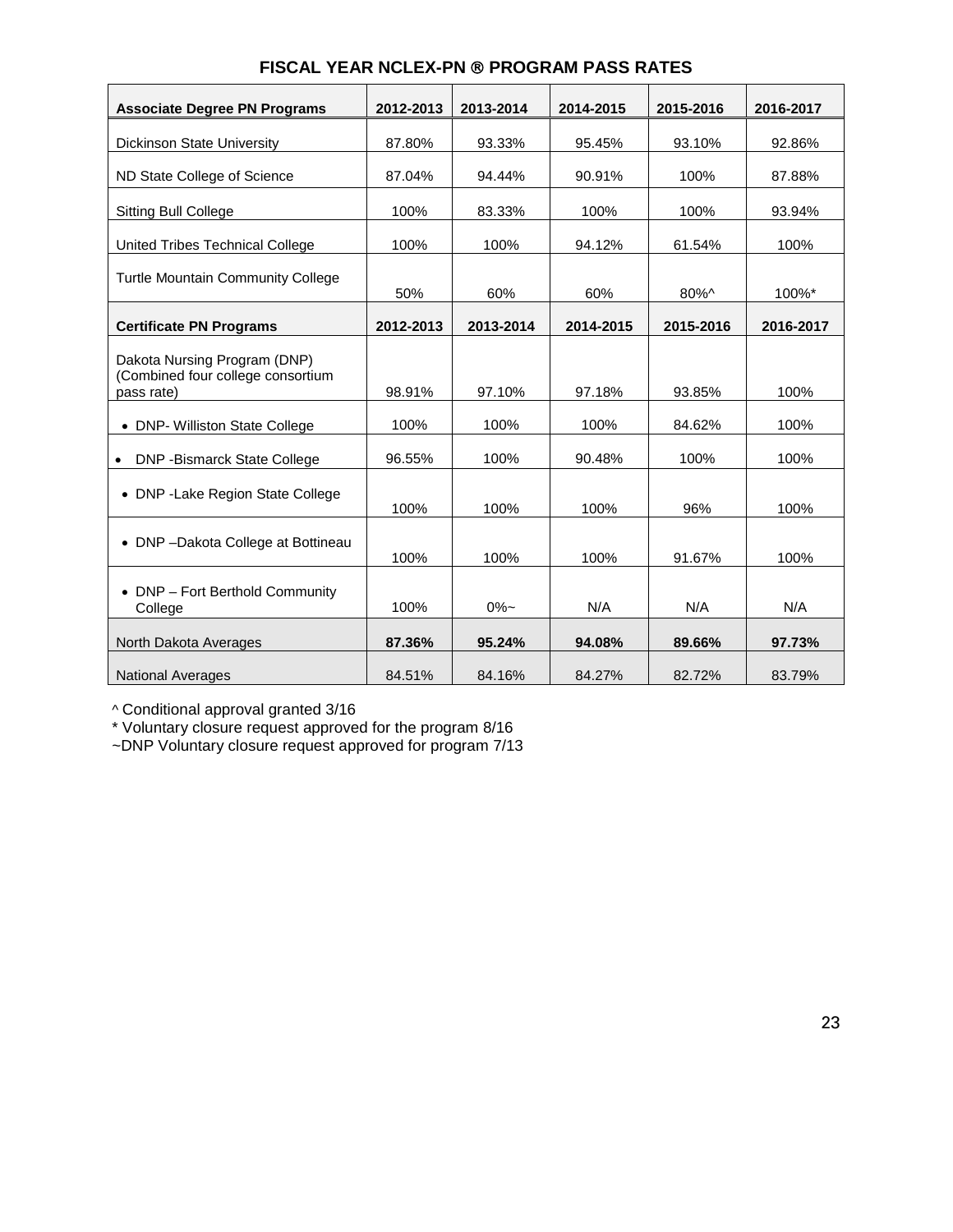| <b>Baccalaureate Degree Programs</b>                                         | 2012-2013                             | 2013-2014                            | 2014-2015                            | 2015-2016                             | 2016-2017                            |
|------------------------------------------------------------------------------|---------------------------------------|--------------------------------------|--------------------------------------|---------------------------------------|--------------------------------------|
| <b>Dickinson State University</b>                                            | 92.31%                                | 90.91%                               | 100%                                 | 88.89%                                | 92.31%                               |
| Minot State University                                                       | 95.18%                                | 89.66%                               | 95.76%                               | 92.59%                                | 87.88%                               |
| North Dakota State University                                                | 96.00%                                | 92.68%                               | 92.86%*                              | 94.74%*                               | 89.36%*                              |
| University of Jamestown                                                      | 71.88                                 | 96.30%                               | 82.05%                               | 83.33%                                | 83.87%                               |
| University of Mary                                                           | 81.48%                                | 78.57%                               | 91.23%                               | 92.59%                                | 94.34%                               |
| University of North Dakota                                                   | 87.83%                                | 84.17%                               | 94.74%                               | 83.08%                                | 94.92%                               |
| Concordia College, Moorhead, MN                                              | $100\%$ (as<br>reported by<br>MN BON) | 93.55% (as<br>reported by<br>MN BON) | 94.12% (as<br>reported by<br>MN BON) | $87.5%$ (as<br>reported by<br>MN BON) | 92.31% (as<br>reported by<br>MN BON) |
| <b>Associate Degree Programs</b>                                             | 2012-2013                             | 2013-2014                            | 2014-2015                            | 2015-2016                             | 2016-2017                            |
| Dakota Nursing Program (DNP) (Combined<br>four college consortium pass rate) | 88.72%                                | 89.39%                               | 89%                                  | 93.75%                                | 92.56%                               |
| DNP - Bismarck State College                                                 | 95.65%                                | 89.47%                               | 93.75%                               | 100%                                  | 91.30%                               |
| DNP - Dakota College at Bottineau                                            | 88.89%                                | 100%                                 | 80%                                  | 85.71%                                | 90.48%                               |
| DNP - Lake Region State College<br>$\bullet$                                 | 73.33%                                | 100%                                 | 90.48%                               | 96.43%                                | 88.46%                               |
| DNP - Williston State College                                                | 85.71%                                | 88.46%                               | 92.11%                               | 95.45%                                | 100%                                 |
| • DNP - Fort Berthold Community College                                      | 100%                                  | $33.33\%$ ~                          | N/A                                  | 50%**                                 | N/A                                  |
| North Dakota State College of Science                                        | 85.71%                                | 100%                                 | 93.75%                               | 100%                                  | 100%                                 |
| North Dakota Averages                                                        | 88.05%                                | 88.41%                               | 92.26%                               | 88.57%                                | 93.58%                               |
| <b>National Averages</b>                                                     | 87.03%                                | 82.56%                               | 82.53%                               | 82.30%                                | 86.22%                               |

#### **FISCAL YEAR NCLEX-RN PROGRAM PASS RATES**

**\***Reflects combined program pass rates for NDSU Fargo campus and NDSU Nursing at Sanford Health Bismarck ~DNP Fort Berthold Community College (FBCC) nursing education program requested and received approval from NDBON for voluntary closure of the PN & RN programs July 2013.

**\*\***DNP FBCC had one 2010 graduate first-time tester & one 2013 graduate first-time tester during this fiscal year.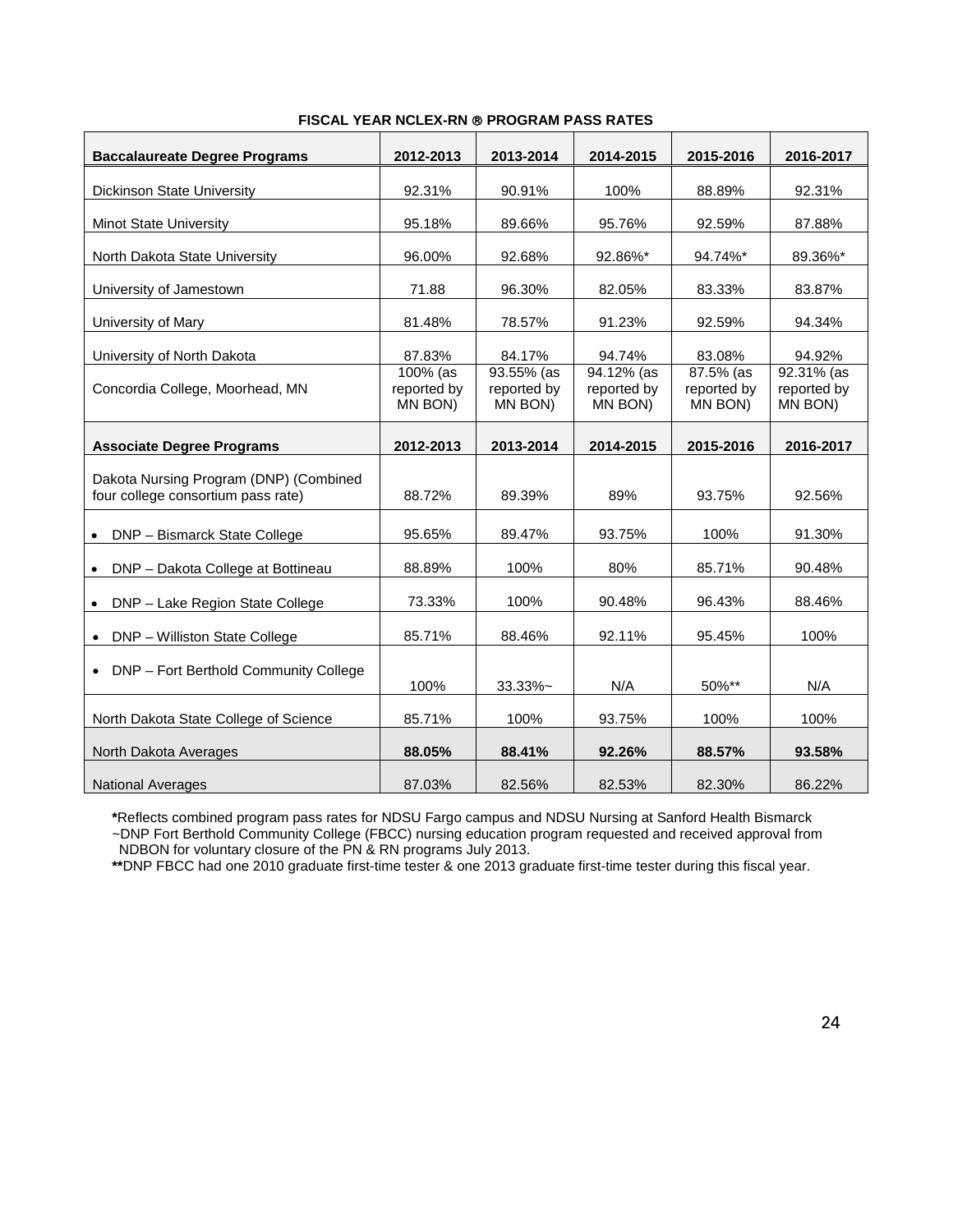## **NURSING FACULTY DATA SUMMARY**

|                                                     | <b>TOTAL</b><br><b>FACULTY</b> |             | <b>MASTERS</b><br><b>BACHELORS</b><br><b>NURSING</b> |                |              | <b>MASTERS</b><br><b>NON NSG</b> |                | <b>DOCTORAL</b><br><b>NURSING</b> |              | <b>DOCTORAL</b><br><b>NON NSG</b> |              |                |              |                |                |              |                |              |
|-----------------------------------------------------|--------------------------------|-------------|------------------------------------------------------|----------------|--------------|----------------------------------|----------------|-----------------------------------|--------------|-----------------------------------|--------------|----------------|--------------|----------------|----------------|--------------|----------------|--------------|
|                                                     | <b>FT</b>                      | PT          | <b>FTE</b>                                           | <b>FT</b>      | PT           | <b>FTE</b>                       | <b>FT</b>      | PT                                | <b>FTE</b>   | <b>FT</b>                         | PT           | <b>FTE</b>     | <b>FT</b>    | PT             | <b>FTE</b>     | <b>FT</b>    | PT             | <b>FTE</b>   |
| Concordia<br>College*                               | 6                              | 3           | 9                                                    | $\Omega$       | $\Omega$     | 0                                | $\mathbf{1}$   | $\mathbf{1}$                      | 2            | $\Omega$                          | $\Omega$     | $\Omega$       | 4            | 0              | 4              | $\mathbf{1}$ | $\overline{2}$ | 3            |
| <b>DNP</b> Dakota<br>College at<br><b>Bottineau</b> | 10                             | 3           | 10.75                                                | 6              | 2            | 6.55                             | 4              | $\mathbf{1}$                      | 4.2          | $\mathbf 0$                       | $\mathbf 0$  | $\mathbf 0$    | $\Omega$     | 0              | $\mathbf 0$    | $\Omega$     | 0              | $\mathbf 0$  |
| <b>DNP Lake</b><br><b>Region State</b><br>College   | 9                              | 4           | 10.3                                                 | $\mathbf{1}$   | 3            | $\overline{2}$                   | 8              | $\mathbf{1}$                      | 8.3          | $\Omega$                          | $\mathbf 0$  | $\Omega$       | $\Omega$     | 0              | $\Omega$       | $\Omega$     | $\Omega$       | $\mathbf 0$  |
| <b>DNP Williston</b><br><b>State College</b>        | 5                              | 3           | 5.85                                                 | $\overline{2}$ | $\mathbf{1}$ | 2.2                              | 3              | $\overline{2}$                    | 3.65         | $\Omega$                          | $\Omega$     | $\Omega$       | $\Omega$     | 0              | $\Omega$       | $\Omega$     | $\Omega$       | $\Omega$     |
| <b>DNP Bismarck</b><br><b>State College</b>         | $\overline{\mathbf{4}}$        | 9           | 6.71                                                 | $\Omega$       | 6            | 1.61                             | $\overline{4}$ | 3                                 | 5.1          | $\Omega$                          | $\mathbf 0$  | $\Omega$       | $\Omega$     | 0              | $\mathbf 0$    | $\Omega$     | $\Omega$       | $\mathbf 0$  |
| <b>Dickinson State</b><br>University                | $\overline{7}$                 | 5           | 7.92                                                 | $\Omega$       | 3            | $.5\,$                           | 6              | $\overline{2}$                    | 6.42         | $\Omega$                          | $\Omega$     | $\Omega$       | $\Omega$     | 0              | $\Omega$       | $\mathbf{1}$ | $\Omega$       | 1            |
| <b>Minot State</b><br>University                    | 16                             | 2           | 17                                                   | $\mathbf 0$    | $\Omega$     | $\mathbf 0$                      | 13             | $\overline{2}$                    | 14           | $\Omega$                          | $\mathbf 0$  | $\Omega$       | 2            | 0              | 2              | $\mathbf{1}$ | $\mathbf 0$    | $\mathbf{1}$ |
| North Dakota<br>State College of<br>Science         | 9                              | 14          | 11.8                                                 | 3              | 12           | 4.6                              | 6              | $\overline{2}$                    | 7.2          | $\mathbf 0$                       | $\mathbf 0$  | $\Omega$       | $\mathbf{0}$ | 0              | $\mathbf 0$    | $\Omega$     | $\mathbf 0$    | $\mathbf 0$  |
| North Dakota<br><b>State University</b>             | 35                             | 13          | 40.16                                                | $\Omega$       | $\Omega$     | 0                                | 22             | 9                                 | 25.16        | $\mathbf{1}$                      | $\mathbf 0$  | $\mathbf{1}$   | 9            | $\overline{2}$ | 10.5           | 3            | 2              | 3.5          |
| <b>Sitting Bull</b><br>College                      | $\mathbf{1}$                   | .75         | 1.75                                                 | $\Omega$       | $\Omega$     | $\Omega$                         | $\mathbf{1}$   | 0                                 | $\mathbf{1}$ | $\Omega$                          | $\Omega$     | $\Omega$       | $\Omega$     | $\Omega$       | $\Omega$       | $\Omega$     | .75            | .75          |
| <b>United Tribes</b><br>Technical<br>College        | 3                              | $\mathbf 0$ | 3                                                    | 1              | $\mathbf 0$  | $\mathbf{1}$                     | $\mathbf{1}$   | 0                                 | $\mathbf{1}$ | $\mathbf 0$                       | $\mathbf 0$  | $\mathbf 0$    | $\mathbf 0$  | 0              | $\mathbf 0$    | $\mathbf{1}$ | 0              | $\mathbf{1}$ |
| University of<br>Jamestown                          | 8                              | 3           | 8.98                                                 | $\Omega$       | 2            | .68                              | 6              | $\mathbf{1}$                      | 6.3          | $\Omega$                          | $\Omega$     | $\Omega$       | 2            | 0              | $\overline{2}$ | $\Omega$     | 0              | 0            |
| University of<br>Mary                               | 20                             | 15          | 26.61                                                | $\Omega$       | $\mathbf{1}$ | .22                              | 13             | $\overline{2}$                    | 15.61        | $\Omega$                          | $\Omega$     | $\Omega$       | 4            | 10             | 6.95           | 3            | 2              | 3.83         |
| University of<br>North Dakota                       | 29                             | 57          | 49.09                                                | $\mathbf 0$    | 17           | 4.79                             | 15             | 22                                | 23.9         | $\Omega$                          | $\mathbf{1}$ | $\overline{2}$ | 9            | 11             | 13.57          | 5            | 6              | 6.63         |
| <b>TOTAL</b>                                        | 162                            | 131.75      | 208.92                                               | 13             | 47           | 24.15                            | 103            | 48                                | 123.84       | $\mathbf{1}$                      | $\mathbf{1}$ | 1.2            | 30           | 23             | 39.02          | 15           | 12.75          | 20.71        |

## **HIGHEST LEVEL OF FACULTY PREPARATION**

\*Concordia College, Moorhead, MN approved by the NDBON.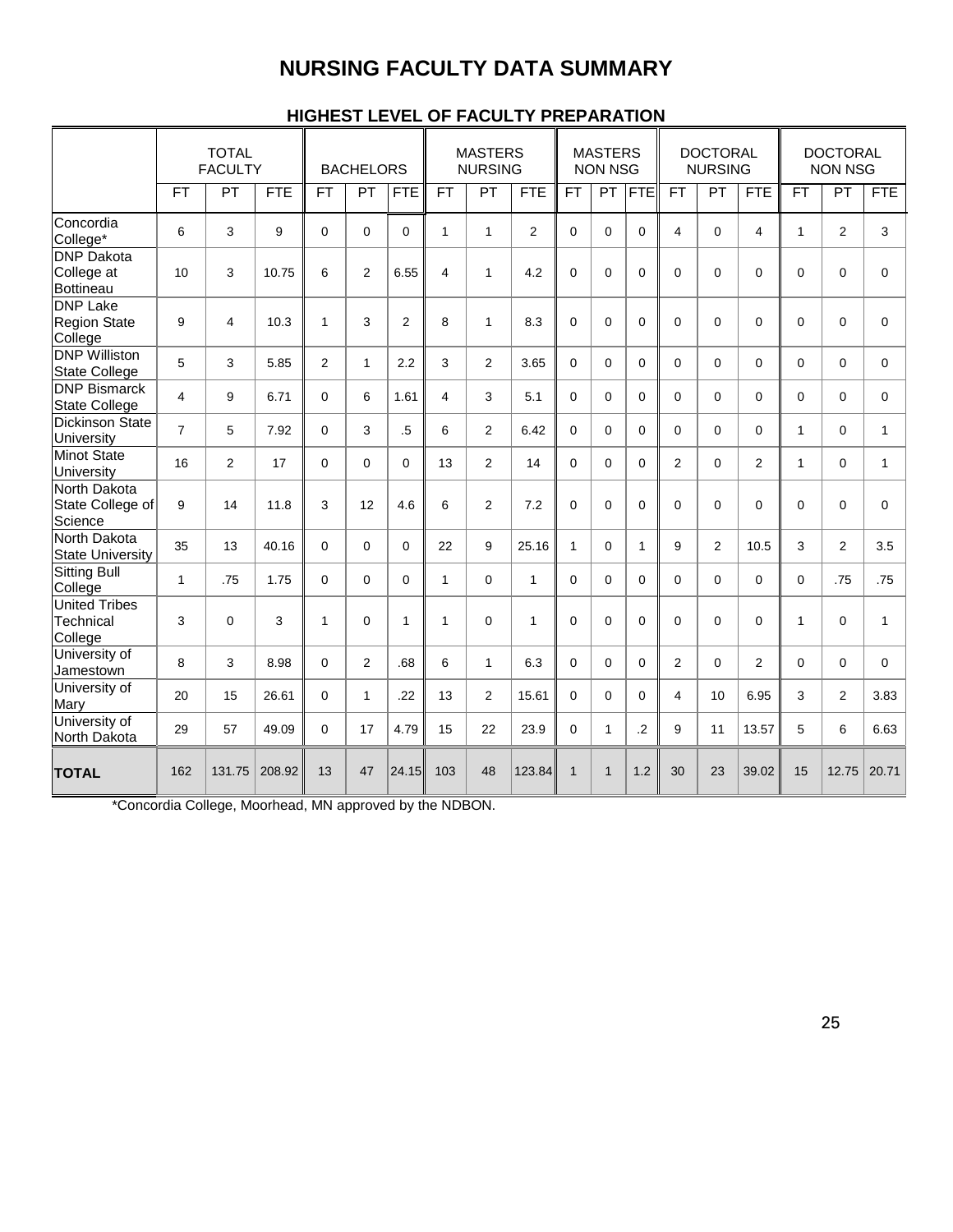## **FACULTY POSITION OPENINGS**

|                                                  | <b>Total Number</b><br>Faculty<br>Openings | <b>BSN</b><br>Required | <b>Masters</b><br>Required | Doctorate<br>Required | Total<br>actively<br>recruited<br>faculty<br>vacancies |
|--------------------------------------------------|--------------------------------------------|------------------------|----------------------------|-----------------------|--------------------------------------------------------|
| Concordia College                                | $\mathbf{1}$                               | 0                      | 1                          | $\Omega$              | $\mathbf{1}$                                           |
| <b>DNP</b> Bismarck State<br>College             | $\mathbf 0$                                | $\mathbf 0$            | $\mathbf 0$                | $\mathbf 0$           | $\Omega$                                               |
| DNP Dakota College at<br>Bottineau               | $\mathbf{1}$                               | $\mathbf 0$            | 1                          | $\mathbf 0$           | $\mathbf{1}$                                           |
| DNP Lake Region<br><b>State College</b>          | $\Omega$                                   | 0                      | 1                          | $\Omega$              | $\Omega$                                               |
| <b>DNP Williston State</b><br>College            | $\Omega$                                   | $\Omega$               | $\Omega$                   | $\Omega$              | $\Omega$                                               |
| <b>Dickinson State</b><br>University             | 1                                          | $.5\,$                 | $.5\,$                     | $\Omega$              | $\mathbf{1}$                                           |
| Minot State University                           | $\Omega$                                   | $\mathbf 0$            | $\mathbf 0$                | $\Omega$              | $\Omega$                                               |
| North Dakota State<br>College of Science         | $\mathbf 0$                                | 0                      | .8                         | $\mathbf 0$           | $\Omega$                                               |
| North Dakota State<br><b>University</b>          | 1                                          | $\mathbf 0$            | $\mathbf 0$                | 1                     | $\mathbf{1}$                                           |
| <b>Sitting Bull College</b>                      | 1.75                                       | $\mathsf 0$            | 1                          | $\mathbf 0$           | 1.75                                                   |
| <b>United Tribes</b><br><b>Technical College</b> | $\mathbf 0$                                | $\mathbf 0$            | $\mathbf 0$                | $\mathbf 0$           | $\Omega$                                               |
| University of<br>Jamestown                       | $\mathbf 0$                                | 0                      | $\overline{2}$             | $\mathbf 0$           | $\Omega$                                               |
| University of Mary                               | $\overline{2}$                             | $\mathbf 0$            | $\overline{2}$             | $\mathbf 0$           | 2                                                      |
| University of North<br>Dakota                    | 11                                         | $\Omega$               | 5                          | 6                     | 11                                                     |
| <b>TOTALS</b>                                    | 18.75                                      | 0.5                    | 14.3                       | $\overline{7}$        | 18.75                                                  |

\*If not specifically reported by program, PT Faculty estimated at 0.25 FTE

## **FACULTY DEMOGRAPHIC INFORMATION**

## FACULTY AGE GROUPS **FACULTY ETHNICITY FACULTY AGE GROUPS**

| 24 and below | 2  |
|--------------|----|
| 25-30        | 32 |
| $31 - 40$    | 61 |
| 41-50        | 76 |
| $51 - 60$    | 70 |
| 61 & above   | 51 |

| African American |     |
|------------------|-----|
| Asian            |     |
| Asian Indian     | 0   |
| Other Asian      | U   |
| Caucasian        | 285 |
| Hispanic         |     |
| Native American  | 3   |
| Other            | 2   |
| Pacific Islander | U   |
|                  |     |

| Male   | 19  |
|--------|-----|
|        |     |
| Female | 274 |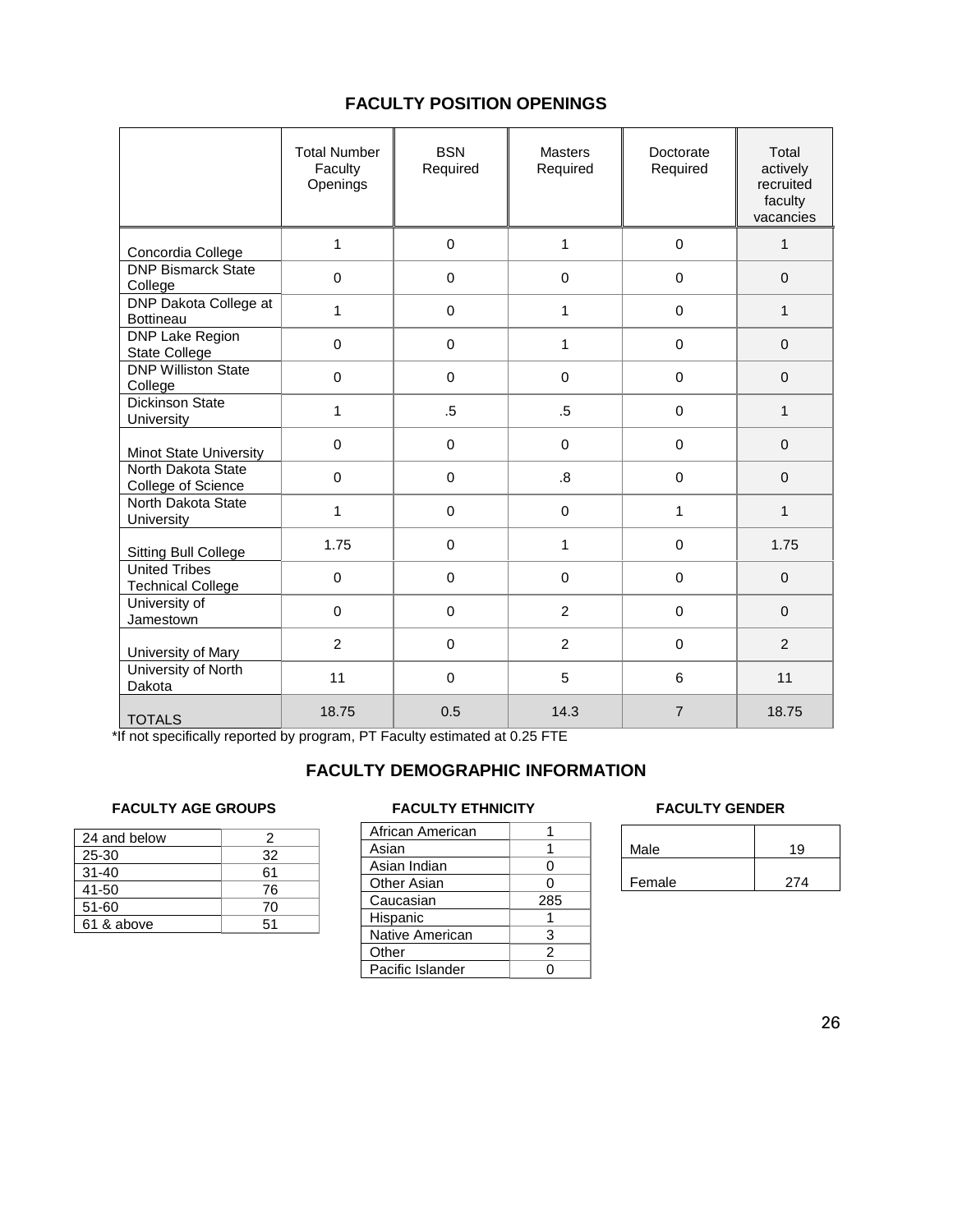## **PROGRAMS UTILIZING FACULTY DEVELOPMENT PROGRAM (FDP)**

| Program<br><b>Total FTE</b><br>FTE<br>Faculty                                                             | <b>FTE</b><br>Percentage<br>Participating |
|-----------------------------------------------------------------------------------------------------------|-------------------------------------------|
|                                                                                                           |                                           |
|                                                                                                           |                                           |
| (FT & PT<br><b>Total Number</b><br>Participating<br>Participating                                         |                                           |
| in FDP<br>combined)<br>in FDP<br>of Faculty                                                               | in FDP                                    |
|                                                                                                           |                                           |
| 3<br>3<br>1.0<br>United Tribes Technical College                                                          | 33.3%                                     |
|                                                                                                           |                                           |
| North Dakota State College of Science (PN & RN                                                            |                                           |
| 16<br>2<br>10.85<br>1.1<br>Programs)                                                                      | 10.14%                                    |
|                                                                                                           |                                           |
| University of North Dakota (BSN & Graduate                                                                |                                           |
| 75<br>15<br>Programs)<br>40.6<br>4.4                                                                      | 10.8%                                     |
|                                                                                                           |                                           |
| North Dakota State University (BSN & Graduate                                                             |                                           |
| 53<br>13<br>44.12<br>1.89<br>Programs; 2 sites)                                                           | 4.28%                                     |
|                                                                                                           |                                           |
| Dakota Nursing Program (DCB, LRSC, BSC & WSC) *<br>6<br>54<br>30.83<br>6.0                                | 19.46%                                    |
|                                                                                                           |                                           |
| 12<br>3<br>8.62<br>0.62<br>University of Jamestown<br>*Four college partners, each with a PN & RN Program | 7.2%                                      |

## **Fall - October 1, 2016**

\*Four college partners, each with a PN & RN Program

## **Spring – February 1, 2017**

|                                                                                   | <b>Faculty Numbers</b> |               | <b>FTE Numbers</b> |               |               |  |
|-----------------------------------------------------------------------------------|------------------------|---------------|--------------------|---------------|---------------|--|
| Program                                                                           |                        |               |                    |               | <b>FTE</b>    |  |
|                                                                                   |                        | Faculty       | <b>Total FTE</b>   | FTE.          | Percentage    |  |
|                                                                                   | <b>Total Number</b>    | Participating | (FT & PT           | Participating | Participating |  |
|                                                                                   | of Faculty             | in FDP        | combined)          | in FDP        | in FDP        |  |
| United Tribes Technical College                                                   | 3                      |               | 3                  | 1.0           | 33.3%         |  |
|                                                                                   |                        |               |                    |               |               |  |
| North Dakota State College of Science (PN & RN                                    |                        |               |                    |               |               |  |
| Programs)                                                                         | 16                     |               | 10.85              | 1.0           | 9.22%         |  |
|                                                                                   |                        |               |                    |               |               |  |
| University of North Dakota (BSN & Graduate                                        |                        |               |                    |               |               |  |
| Programs)                                                                         | 75                     | 16            | 46.3               | 3.9           | 8.4%          |  |
| North Dakota State University (BSN & Graduate                                     |                        |               |                    |               |               |  |
| Programs; 2 sites)                                                                | 53                     | 20            | 44.12              | 2.66          | 6.0%          |  |
|                                                                                   |                        |               |                    |               |               |  |
| Dakota Nursing Program (DCB, LRSC, BSC & WSC) *                                   | 54                     | 6             | 30.83              | 4.7           | 15.24%        |  |
|                                                                                   |                        |               |                    |               |               |  |
| University of Jamestown<br>$\mathbf{r}$ . The set of $\mathbf{r}$<br>$\mathbf{r}$ | 12                     | 2             | 9.03               | 0.35          | 3.88%         |  |

\*Four colleges partners, each with a PN & RN Program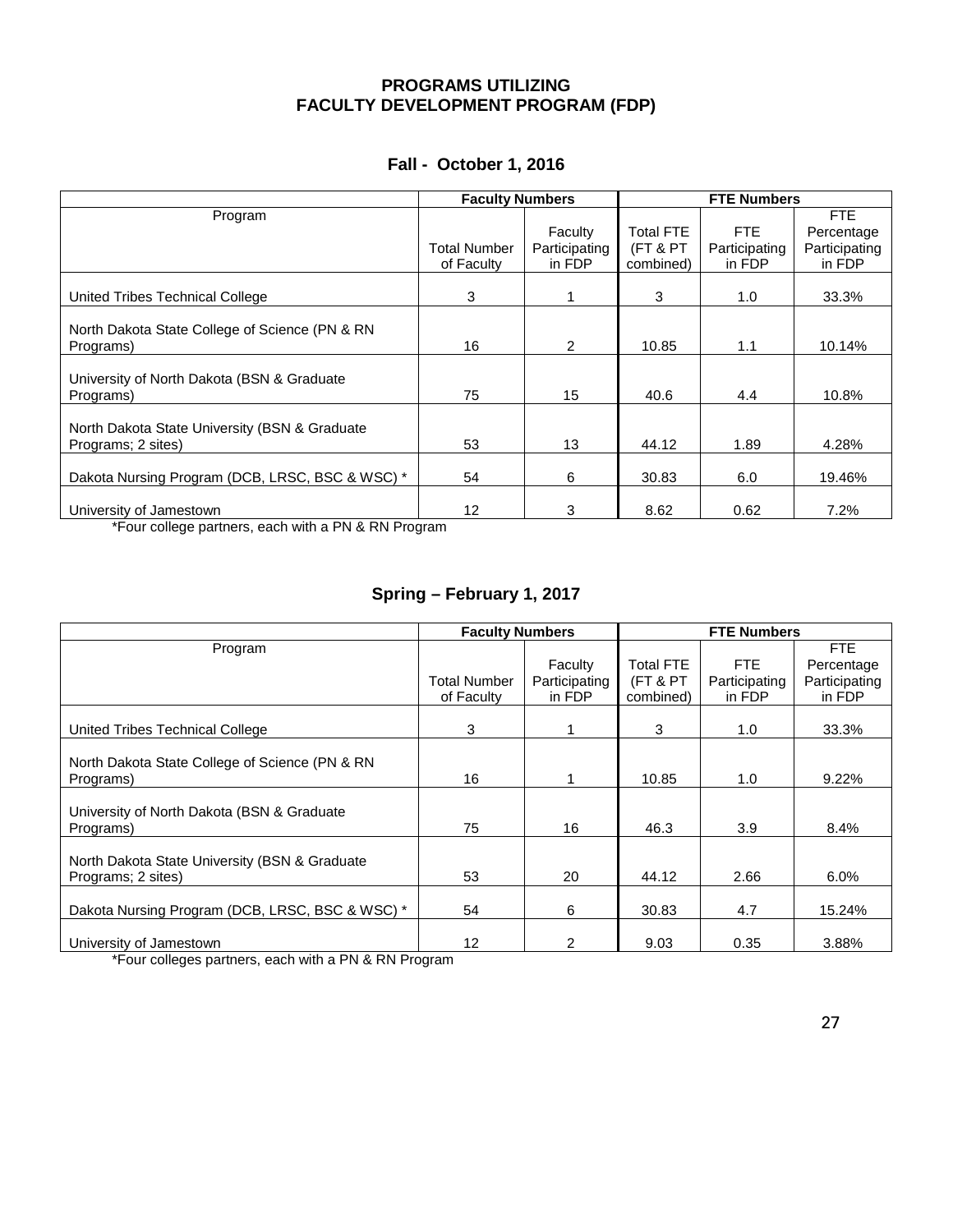| $S$ ullillier – Julie I, 2017 |                                                                                                                                                                 |                                                                                                      |                                                                                   |                                                                                                                    |  |  |  |  |  |  |
|-------------------------------|-----------------------------------------------------------------------------------------------------------------------------------------------------------------|------------------------------------------------------------------------------------------------------|-----------------------------------------------------------------------------------|--------------------------------------------------------------------------------------------------------------------|--|--|--|--|--|--|
|                               |                                                                                                                                                                 |                                                                                                      |                                                                                   |                                                                                                                    |  |  |  |  |  |  |
|                               |                                                                                                                                                                 |                                                                                                      |                                                                                   | FTE                                                                                                                |  |  |  |  |  |  |
|                               |                                                                                                                                                                 |                                                                                                      |                                                                                   | Percentage                                                                                                         |  |  |  |  |  |  |
|                               |                                                                                                                                                                 |                                                                                                      |                                                                                   | Participating                                                                                                      |  |  |  |  |  |  |
|                               |                                                                                                                                                                 |                                                                                                      |                                                                                   | in FDP                                                                                                             |  |  |  |  |  |  |
|                               |                                                                                                                                                                 |                                                                                                      |                                                                                   |                                                                                                                    |  |  |  |  |  |  |
|                               |                                                                                                                                                                 |                                                                                                      |                                                                                   | 1.11%                                                                                                              |  |  |  |  |  |  |
|                               |                                                                                                                                                                 |                                                                                                      |                                                                                   |                                                                                                                    |  |  |  |  |  |  |
| 9 FT & 14 PT                  |                                                                                                                                                                 |                                                                                                      |                                                                                   |                                                                                                                    |  |  |  |  |  |  |
| $= 23$                        |                                                                                                                                                                 | 11.8                                                                                                 | $\mathbf 0$                                                                       | 0                                                                                                                  |  |  |  |  |  |  |
|                               |                                                                                                                                                                 |                                                                                                      |                                                                                   |                                                                                                                    |  |  |  |  |  |  |
| 35 FT & 13                    |                                                                                                                                                                 |                                                                                                      |                                                                                   |                                                                                                                    |  |  |  |  |  |  |
| $PT = 48$                     | 6                                                                                                                                                               | 40.16                                                                                                | 0.84                                                                              | 2.09%                                                                                                              |  |  |  |  |  |  |
|                               |                                                                                                                                                                 |                                                                                                      |                                                                                   |                                                                                                                    |  |  |  |  |  |  |
| 23 FT &                       |                                                                                                                                                                 |                                                                                                      |                                                                                   |                                                                                                                    |  |  |  |  |  |  |
|                               |                                                                                                                                                                 |                                                                                                      |                                                                                   | 6.93                                                                                                               |  |  |  |  |  |  |
|                               |                                                                                                                                                                 |                                                                                                      |                                                                                   |                                                                                                                    |  |  |  |  |  |  |
|                               |                                                                                                                                                                 |                                                                                                      |                                                                                   |                                                                                                                    |  |  |  |  |  |  |
|                               |                                                                                                                                                                 |                                                                                                      |                                                                                   | 0                                                                                                                  |  |  |  |  |  |  |
|                               |                                                                                                                                                                 |                                                                                                      |                                                                                   |                                                                                                                    |  |  |  |  |  |  |
|                               |                                                                                                                                                                 |                                                                                                      |                                                                                   |                                                                                                                    |  |  |  |  |  |  |
|                               |                                                                                                                                                                 |                                                                                                      |                                                                                   | 0                                                                                                                  |  |  |  |  |  |  |
|                               |                                                                                                                                                                 |                                                                                                      |                                                                                   |                                                                                                                    |  |  |  |  |  |  |
|                               |                                                                                                                                                                 |                                                                                                      |                                                                                   | 10.75                                                                                                              |  |  |  |  |  |  |
|                               |                                                                                                                                                                 |                                                                                                      |                                                                                   |                                                                                                                    |  |  |  |  |  |  |
|                               |                                                                                                                                                                 |                                                                                                      |                                                                                   |                                                                                                                    |  |  |  |  |  |  |
| $=7$                          | 1                                                                                                                                                               | 4.85                                                                                                 | 1                                                                                 | 20.62                                                                                                              |  |  |  |  |  |  |
|                               | <b>Total Number</b><br>of Faculty<br>8 FT & 3 PT<br>$=11$<br>$15$ PT= 38<br>4 FT & 5 PT<br>$= 9$<br>7 FT & 3 PT<br>$=10$<br>8 FT & 4 PT<br>$=12$<br>4 FT & 3 PT | <b>Faculty Numbers</b><br>Faculty<br>Participating<br>in FDP<br>1<br>$\overline{2}$<br>$\Omega$<br>0 | <b>Total FTE</b><br>(FT & PT<br>combined)<br>8.98<br>28.86<br>6.69<br>7.75<br>9.3 | <b>FTE Numbers</b><br><b>FTE</b><br>Participating<br>in FDP<br>0.12<br>$\overline{2}$<br>$\Omega$<br>$\Omega$<br>1 |  |  |  |  |  |  |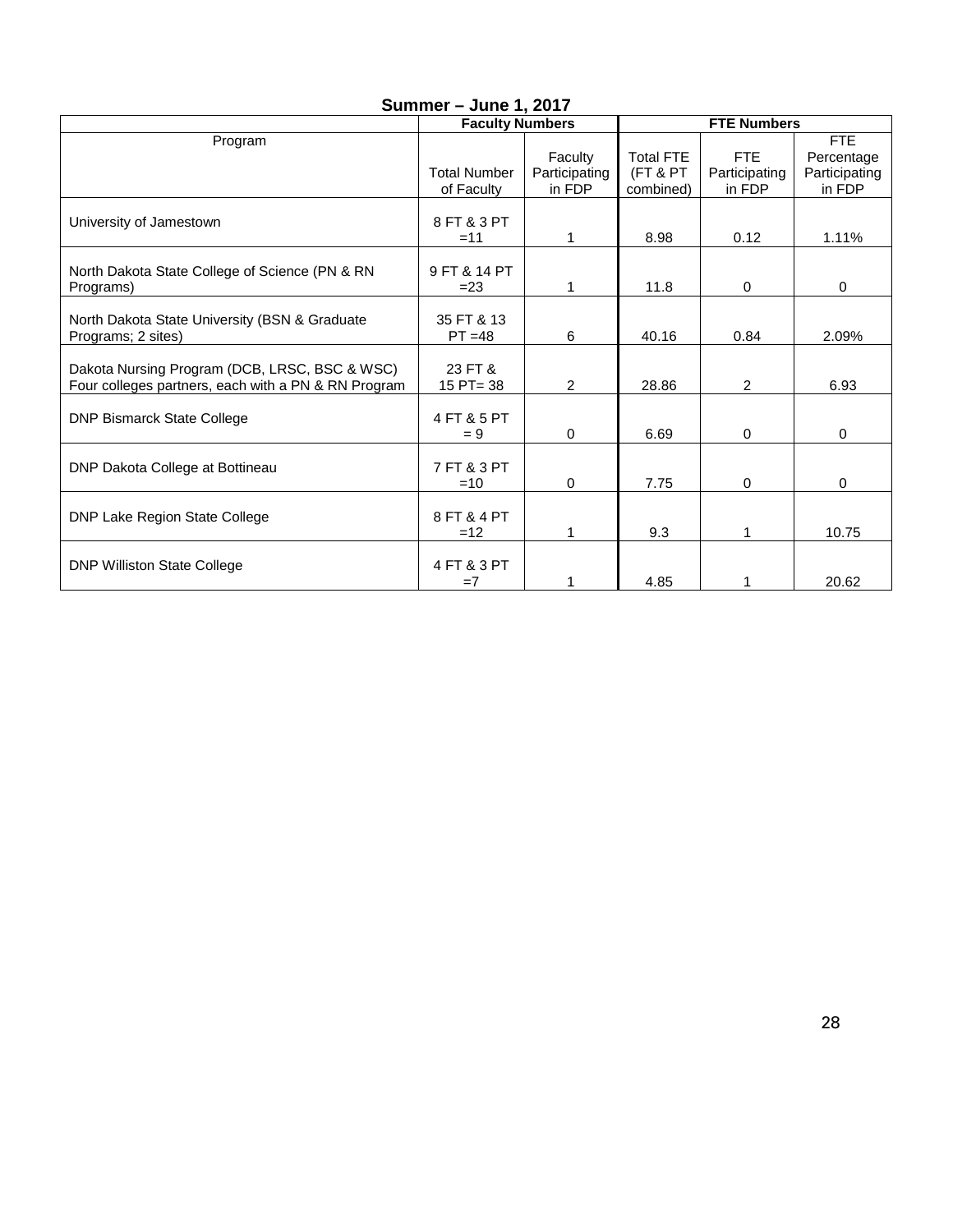## **CLINICAL PRACTICE SITES**

|     |                                                       | <b>City</b>         |                                             |                 |
|-----|-------------------------------------------------------|---------------------|---------------------------------------------|-----------------|
|     | <b>Clinical Agency</b>                                | Location            | <b>Program's Utilizing the Agency</b>       | <b>Students</b> |
| 1.  | 319 Medical Group                                     | <b>Grand Forks</b>  | <b>UND</b>                                  | RN, NP          |
| 2.  | 5 <sup>th</sup> Medical Group                         | <b>Grand Forks</b>  | <b>UND</b>                                  | RN, NP          |
| 3.  | All About Kids, Inc.                                  | <b>Grand Forks</b>  | <b>UND</b>                                  | RN, NP          |
| 4.  | Altru Health Clinic Lake Region                       | Devils Lake         | <b>LRSC</b>                                 | PN              |
| 5.  | Altru Health Clinic Lake Region                       | <b>Grand Forks</b>  | <b>LRSC</b>                                 | PN              |
| 6.  | Altru Health Systems Hospital                         | <b>Grand Forks</b>  | LRSC; UND; NDSCS                            | PN, RN, NP      |
| 7.  | Altru Home Health                                     | Devils Lake         | <b>LRSC</b>                                 | <b>PN</b>       |
| 8.  | Altru Family YMCA                                     | <b>Grand Forks</b>  | <b>UND</b>                                  | <b>NP</b>       |
| 9.  | <b>Altru Wound Clinic</b>                             | <b>Grand Forks</b>  | U of Mary                                   | $\overline{NP}$ |
| 10. | Anne Carlson Center                                   | Jamestown           | BSC; DCB; U of Mary; U of Jamestown; NDSCS  | PN, RN          |
| 11. | Anne Carlson Center                                   | <b>Bismarck</b>     | U of Mary                                   | <b>RN</b>       |
| 12. | ANOVA Family Health Center,<br>Inc.                   | <b>Watford City</b> | $\overline{U}$ of Mary                      | <b>NP</b>       |
| 13. | <b>Ashley Medical Center</b>                          | Ashley              | <b>NDSU</b>                                 | $\overline{NP}$ |
| 14. | Aurora Medical Park                                   | <b>Grand Forks</b>  | <b>UND</b>                                  | RN, NP          |
| 15. | Ave Maria                                             | Jamestown           | U of Jamestown                              | <b>RN</b>       |
| 16. | <b>Balanced Minds</b>                                 | <b>Bismarck</b>     | U of Mary                                   | <b>RN</b>       |
| 17. | <b>Baptist Home</b>                                   | <b>Bismarck</b>     | BSC;                                        | PN              |
| 18. | <b>BECEP</b>                                          | <b>Bismarck</b>     | U of Mary                                   | $\overline{RN}$ |
| 19. | <b>Bethany Homes</b>                                  | Fargo               | Concordia College, Moorhead, MN; NDSU       | <b>RN</b>       |
| 20. | <b>Bethany Retirement Living</b>                      | Fargo               | <b>NDSCS</b>                                | $\overline{PN}$ |
| 21. | <b>Bethel Lutheran Home</b>                           | Williston           | <b>WSC</b>                                  | PN, RN          |
| 22. | <b>Bismarck Burleigh Detention</b><br>Center          | <b>Bismarck</b>     | U of Mary                                   | <b>RN</b>       |
| 23. | <b>Bismarck Burleigh Public Health</b>                | <b>Bismarck</b>     | U of Mary                                   | <b>RN</b>       |
| 24. | Bone & Joint Center                                   | <b>Bismarck</b>     | <b>UND</b>                                  | NP              |
| 25. | <b>Brookdale Brentmoor Assisted</b><br>Living         | Minot               | <b>MSU</b>                                  | <b>RN</b>       |
| 26. | Calvary Lutheran Church                               | <b>Grand Forks</b>  | <b>UND</b>                                  | <b>RN</b>       |
| 27. | <b>Cavalier County Memorial</b><br>Hospital           | Langdon             | <b>UND</b>                                  | RN, NP          |
| 28. | <b>Central Valley Health Unit</b>                     | Jamestown           | U of Jamestown                              | <b>RN</b>       |
| 29. | <b>CHI Lisbon Health</b>                              | Lisbon              | <b>NDSCS</b>                                | $\overline{RN}$ |
| 30. | CHI Oakes Community Hospital                          | Oakes               | <b>UND</b>                                  | RN, NP          |
| 31. | CHI St. Alexius Dickinson<br><b>Medical Clinic</b>    | Dickinson           | DSU;                                        | PN              |
| 32. | CHI St. Alexius Health                                | Dickinson           | DSU;                                        | PN, RN          |
| 33. | CHI St. Alexius Home Care and<br>Hospice              | Williston           | WSC                                         | <b>RN</b>       |
| 34. | CHI St. Alexius Home Care and<br>Hospice              | <b>Bismarck</b>     | U of Mary                                   | $\overline{RN}$ |
| 35. | CHI St. Alexius Hospital                              | Devils Lake         | <b>LRSC</b>                                 | PN, RN          |
| 36. | CHI St. Alexius Medical Center                        | <b>Bismarck</b>     | BSC; NDSU; SBC; U of Mary; UND; UTTC; NDSCS | PN, RN          |
| 37. | CHI St. Joseph's Hospital and<br><b>Health Center</b> | Dickinson           | U of Mary                                   | <b>NP</b>       |
| 38. | Circle of Nations Wahpeton<br>Indian School           | Wahpeton            | <b>NDSCS</b>                                | <b>PN</b>       |
| 39. | City & County Health Clinic                           | Minot               | <b>MSU</b>                                  | <b>RN</b>       |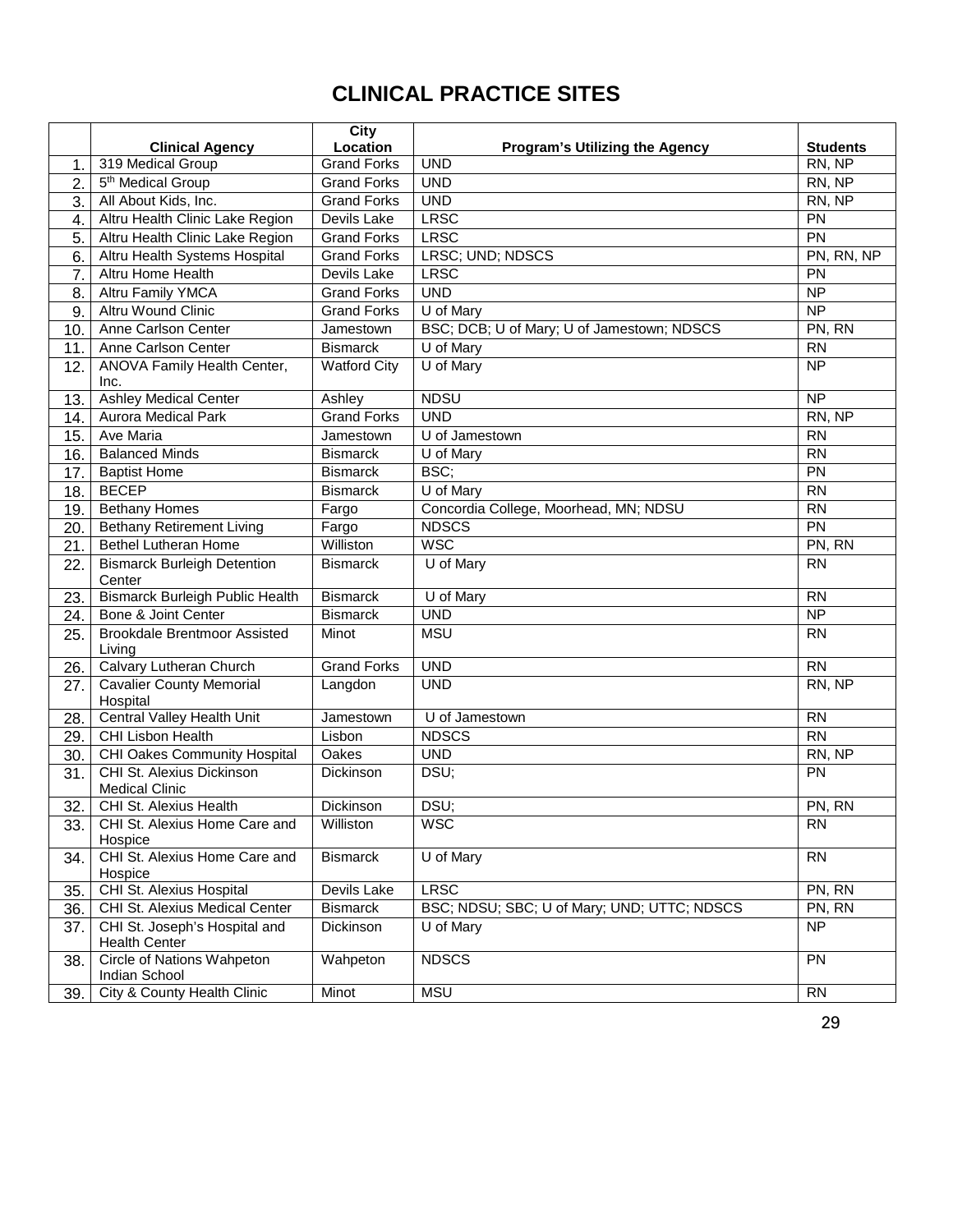| 40.        | <b>City County Health Department</b>                 | <b>Valley City</b>  | <b>DCB</b>                                        | PN, RN          |
|------------|------------------------------------------------------|---------------------|---------------------------------------------------|-----------------|
| 41.        | Coal Country Clinic                                  | Beulah              | BSC;                                              | PN              |
| 42.        | <b>Community Action</b>                              | <b>Bismarck</b>     | <b>NDSU</b>                                       | <b>RN</b>       |
| 43.        | Comprehensive Pediatric Clinic                       | Williston           | <b>WSC</b>                                        | <b>RN</b>       |
| 44.        | Cooper House, Fargo                                  | Fargo               | <b>NDSU</b>                                       | <b>RN</b>       |
|            | <b>Healthcare Center</b>                             |                     |                                                   |                 |
| 45.        | Craven Hagen Clinic                                  | Williston           | WSC;                                              | PN              |
| 46.        | <b>Custer Family Health</b>                          | Mandan              | BSC; SBC; U of Mary                               | PN, RN          |
| 47.        | Dakota Alpha                                         | Mandan              | BSC; U of Mary                                    | PN, RN          |
| 48.        | Dakota Boys & Girls Ranch                            | Minot               | <b>MSU</b>                                        | <b>RN</b>       |
| 49.        | Dakotah Foundation                                   | <b>Bismarck</b>     | <b>UTTC</b>                                       | PN              |
| 50.        | Dakotah Recovery Center                              | <b>Bismarck</b>     | <b>NDSU</b>                                       | <b>RN</b>       |
| 51.        | Devils Lake Community Clinic                         | Devils Lake         | <b>LRSC</b>                                       | PN              |
| 52.        | <b>Dickinson Public Schools</b>                      | Dickinson           | <b>DSU</b>                                        | <b>RN</b>       |
| 53.        | Drake Counseling Center                              | <b>Grand Forks</b>  | <b>UND</b>                                        | RN, NP          |
| 54.        | Duane R. Dorheim Group Home                          | <b>Grand Forks</b>  | <b>UND</b>                                        | <b>NP</b>       |
| 55.        | Edgewood Vista Assisted Living                       | Minot               | <b>MSU</b>                                        | <b>RN</b>       |
| 56.        | Elbowoods Memorial Health                            | New Town            | <b>WSC</b>                                        | PN, RN          |
|            | <b>Center HIS Clinic</b>                             |                     |                                                   |                 |
| 57.        | Elim Care Center                                     | Fargo               | Concordia College, Moorhead, MN; NDSCS; NDSU      | PN, RN          |
| 58.        | Elm Crest Manor                                      | New Salem           | <b>BSC</b>                                        | PN              |
| 59.        | <b>Essentia Health</b>                               | Wahpeton            | <b>NDSCS; NDSU</b>                                | PN, NP          |
| 60.        | <b>Essentia Health</b>                               | Fargo               | Concordia College, Moorhead, MN; NDSU; UND; NDSCS | RN, NP          |
| 61.        | Essentia Health Home Care                            | Fargo               | Concordia College, Moorhead, MN; U of Mary        | RN, NP          |
| 62.        | <b>Eventide Heartland Care</b>                       | Devils Lake         | <b>LRSC</b>                                       | <b>RN</b>       |
| 63.        | Eventide High Acres                                  | Jamestown           | U of Jamestown                                    | <b>RN</b>       |
| 64.        | <b>Evergreen Assisted Living</b>                     | Dickinson           | <b>DSU</b>                                        | <b>RN</b>       |
|            | Center                                               |                     |                                                   |                 |
| 65.        | <b>Family Healthcare Center</b>                      | Fargo               | <b>NDSU</b>                                       | <b>NP</b>       |
| 66.        | Fargo Cass Public Health                             | Fargo               | Concordia College, Moorhead, MN; NDSU             | <b>RN</b>       |
| 67.        | <b>First Choice</b>                                  | <b>Bismarck</b>     | U of Mary                                         | <b>RN</b>       |
| 68.        | First District Health Unit                           | Minot               | <b>MSU</b>                                        | <b>RN</b>       |
| 69.        | Friendship, Inc.                                     | Fargo               | <b>NDSCS</b>                                      | PN              |
| 70.        | Ft. Yates School District                            | Ft. Yates           | <b>SBC</b>                                        | PN              |
| 71.        | <b>Garrison Memorial Hospital</b>                    | Garrison            | <b>BSC</b>                                        | <b>RN</b>       |
| 72.        | Good Samaritan Center                                | Oakes               | <b>NDSCS</b>                                      | PN              |
| 73.        | <b>Good Samaritan Center</b>                         | <b>Bottineau</b>    | DCB;                                              | PN              |
| 74.        | <b>Good Samaritan Center</b>                         | Devils Lake         | <b>LRSC</b>                                       | PN, RN          |
| 75.        | Good Shepherd Home                                   | <b>Watford City</b> | WSC                                               | PN              |
| 76.        | <b>Grafton Unity Medical Center</b>                  | Grafton             | <b>UND</b><br><b>UND</b>                          | <b>NP</b>       |
| 77.        | <b>Grand Forks Head Start</b>                        |                     |                                                   | <b>RN</b>       |
| 78.        |                                                      | <b>Grand Forks</b>  |                                                   |                 |
|            | <b>Grand Forks Head Start Grafton</b>                | Grafton             | <b>UND</b>                                        | <b>RN</b>       |
| 79.        | <b>Grand Forks Housing Authority</b>                 | <b>Grand Forks</b>  | <b>UND</b>                                        | RN, NP          |
| 80.        | <b>Grand Forks Public Health</b>                     | Grand Forks         | <b>UND</b>                                        | RN, NP          |
| 81.        | <b>Grand Forks Public Schools</b>                    | <b>Grand Forks</b>  | <b>UND</b>                                        | <b>RN</b>       |
| 82.        | <b>Grand Forks Senior Center</b>                     | <b>Grand Forks</b>  | <b>UND</b>                                        | <b>RN</b>       |
| 83.        | Great Plains Women's Health<br>Center                | Williston           | <b>WSC</b>                                        | <b>RN</b>       |
| 84.        | <b>Head Start</b>                                    | Devils Lake         | <b>LRSC</b>                                       | $\overline{PN}$ |
| 85.        | <b>Head Start</b>                                    | Mayville            | <b>LRSC</b>                                       | PN              |
| 86.<br>87. | <b>Head Start</b><br>Heart of America Medical Center | New Town<br>Rugby   | <b>WSC</b><br>DCB                                 | PN<br>PN        |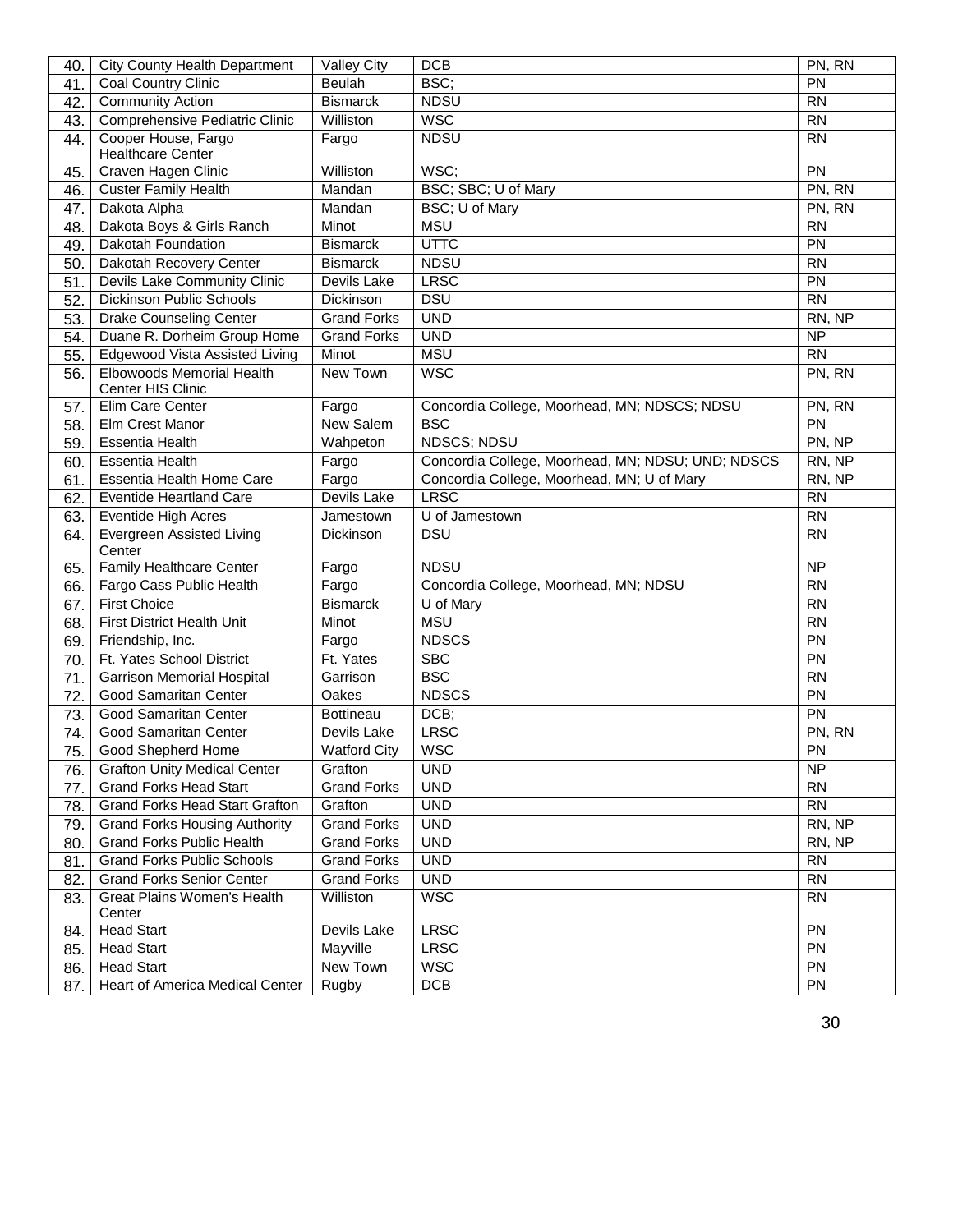| 88.  | <b>Heartland Care Center</b>                                   | Devils Lake         | <b>LRSC</b>                                      | PN              |
|------|----------------------------------------------------------------|---------------------|--------------------------------------------------|-----------------|
| 89.  | <b>Heartview Addiction Treatment</b>                           | <b>Bismarck</b>     | <b>BSC</b>                                       | <b>RN</b>       |
|      | Center                                                         |                     |                                                  |                 |
| 90.  | Heritage Centre Senior Center                                  | Jamestown           | U of Jamestown                                   | <b>RN</b>       |
| 91.  | Homeless Health Family<br><b>Healthcare Center</b>             | Fargo               | <b>NDSU</b>                                      | <b>RN</b>       |
| 92.  | Hospice of the Red River Valley                                | Fargo               | Concordia College, Moorhead, MN; NDSU            | <b>RN</b>       |
| 93.  | Immanuel Christina Children's                                  | <b>Grand Forks</b>  | <b>UND</b>                                       | <b>RN</b>       |
|      | Center                                                         |                     |                                                  |                 |
| 94.  | <b>Internal Medical Associates</b>                             | Fargo               | <b>NDSU</b>                                      | $\overline{NP}$ |
| 95.  | James River Correctional Center                                | Jamestown           | U of Jamestown                                   | <b>RN</b>       |
| 96.  | Jamestown Head Start                                           | Jamestown           | U of Jamestown                                   | <b>RN</b>       |
| 97.  | Jamestown Public Schools                                       | Jamestown           | U of Jamestown                                   | <b>RN</b>       |
| 98.  | Jamestown Regional Medical<br>Center                           | Jamestown           | DCB; LRSC; NDSCS; U of Mary; UND; U of Jamestown | PN, RN, NP      |
| 99.  | Jamestown Regional Medical<br>Center Home Health               | Jamestown           | U of Jamestown                                   | <b>RN</b>       |
| 100. | Jamestown VA                                                   | Jamestown           | <b>NDSU</b>                                      | <b>NP</b>       |
| 101. | Johnson Clinic                                                 | Rugby               | DCB                                              | PN              |
| 102. | <b>Kidder County Community</b><br><b>Health Care</b>           | <b>Steele</b>       | U of Mary                                        | <b>NP</b>       |
| 103. | Kinder Kidz Childcare                                          | <b>Dickinson</b>    | DSU;                                             | <b>PN</b>       |
| 104. | Knife River Care Center                                        | <b>Beulah</b>       | BSC;                                             | $\overline{PN}$ |
| 105. | Lake Region District Health Unit                               | Devils Lake         | <b>LRSC</b>                                      | PN, RN          |
| 106. | Leach Home                                                     | Wahpeton            | <b>NDSCS</b>                                     | PN              |
| 107. | <b>Linton Medical Center</b>                                   | Linton              | <b>NDSU</b>                                      | <b>NP</b>       |
| 108. | Lifeways Clinic                                                | <b>Bismarck</b>     | <b>UND</b>                                       | <b>RN</b>       |
| 109. | <b>Luther Memorial Home</b>                                    | Mayville            | <b>LRSC</b>                                      | PN, RN          |
| 110. | Lutheran Social Services of ND<br><b>New American Services</b> | <b>Grand Forks</b>  | <b>UND</b>                                       | <b>RN</b>       |
| 111. | <b>Manchester House</b>                                        | <b>Bismarck</b>     | <b>BSC; UTTC</b>                                 | PN, RN          |
| 112. | Maple View Memory Care<br><b>Assisted Living</b>               | Minot               | <b>MSU</b>                                       | <b>RN</b>       |
| 113. | Mayville Public Health                                         | Mayville            | <b>LRSC</b>                                      | <b>RN</b>       |
| 114. | McKenzie County Healthcare<br>System                           | <b>Watford City</b> | <b>MSU</b>                                       | <b>RN</b>       |
| 115. | <b>Medical Arts Surgery Center</b>                             | <b>Bismarck</b>     | U of Mary                                        | <b>RN</b>       |
| 116. | Mercy Hospital                                                 | <b>Valley City</b>  | DCB; NDSCS                                       | <b>RN</b>       |
| 117. | Mercy Medical Center of Devils<br>Lake                         | Devils Lake         | <b>UND</b>                                       | <b>RN</b>       |
| 118. | Merit Care Clinic                                              | <b>Valley City</b>  | <b>DCB</b>                                       | PN              |
| 119. | MidDakota Clinic                                               | <b>Bismarck</b>     | U of Mary                                        | <b>RN</b>       |
| 120. | Ministry on the Margins                                        | <b>Bismarck</b>     | U of Mary                                        | <b>RN</b>       |
| 121. | Minot AFB                                                      | Minot               | <b>MSU</b>                                       | <b>RN</b>       |
| 122. | Minot Catholic Schools                                         | Minot               | <b>MSU</b>                                       | <b>RN</b>       |
| 123. | <b>Minot Head Start</b>                                        | Minot               | <b>MSU</b>                                       | <b>RN</b>       |
| 124. | Minot Public Schools                                           | Minot               | <b>MSU</b>                                       | <b>RN</b>       |
| 125. | Missouri Slope Lutheran Care<br>Center                         | <b>Bismarck</b>     | U of Mary; UTTC                                  | PN, RN          |
| 126. | Mountainbrooke                                                 | <b>Grand Forks</b>  | <b>UND</b>                                       | <b>RN</b>       |
| 127. | Mountrail Bethel Home                                          | Stanley             | <b>WSC</b>                                       | <b>PN</b>       |
| 128. | Mountrail County Medical Center                                | Stanley             | <b>WSC</b>                                       | <b>RN</b>       |
| 129. | Mountrail County Rural Health<br>Clinic                        | Stanley             | <b>WSC</b>                                       | PN              |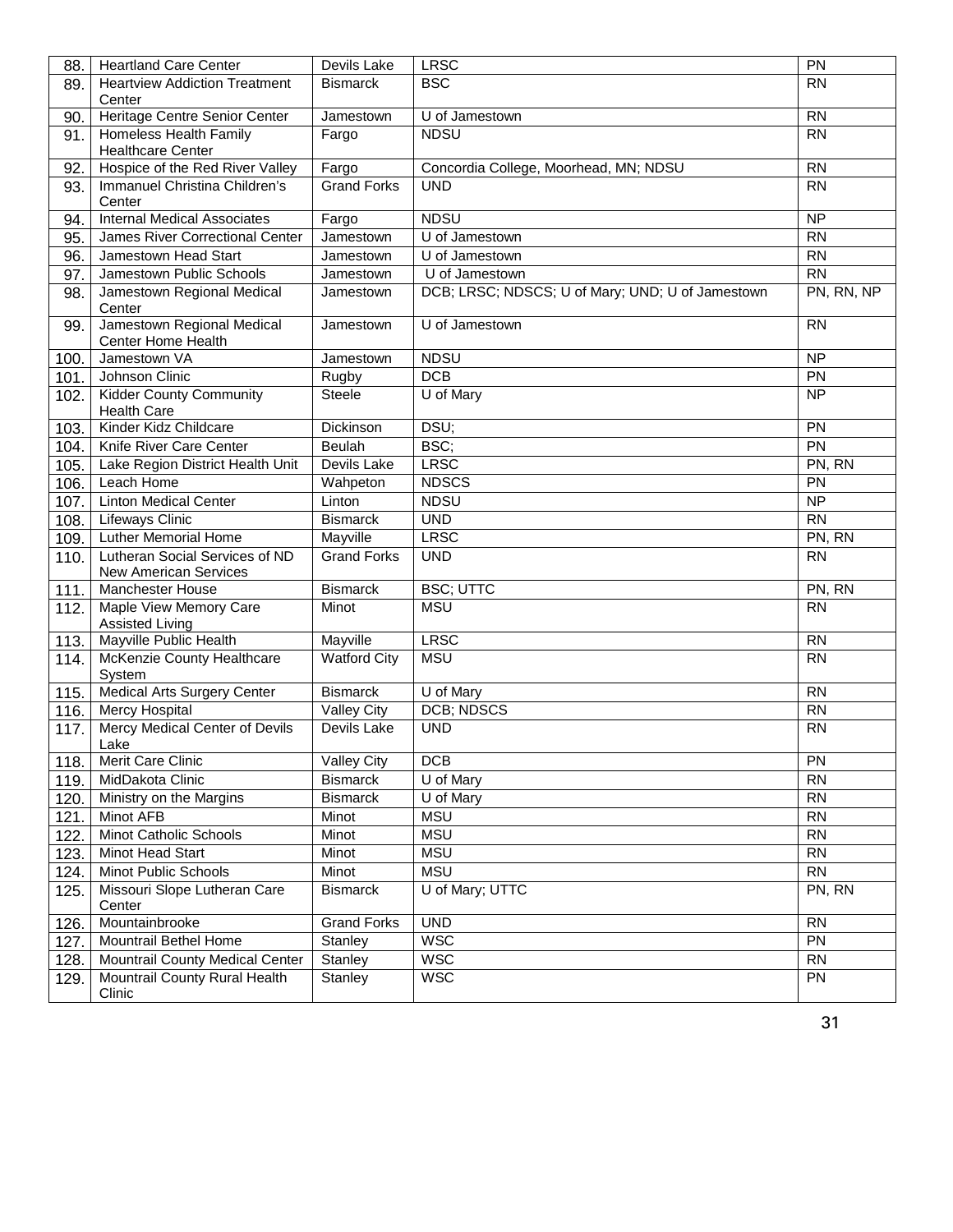| 130. | <b>MSU Clinics</b>                                           | Minot              | <b>MSU</b>                                                                             | <b>RN</b>       |
|------|--------------------------------------------------------------|--------------------|----------------------------------------------------------------------------------------|-----------------|
| 131. | Nedrose Public School                                        | Minot              | <b>MSU</b>                                                                             | <b>RN</b>       |
| 132. | ND Department of Human<br>Services                           | <b>Bismarck</b>    | <b>UND</b>                                                                             | <b>RN</b>       |
| 133. | ND School for the Deaf                                       | Devils Lake        | <b>LRSC</b>                                                                            | <b>RN</b>       |
| 134. | ND Sim Truck and Simulation<br>Center                        | <b>Bismarck</b>    | <b>NDSU</b>                                                                            | <b>RN</b>       |
| 135. | ND State Hospital                                            | Jamestown          | DSU; BSC; DCB; LRSC; WSC; U of Mary; U of<br>Jamestown; NDSCS                          | PN, RN          |
| 136. | <b>ND State Penitentiary</b>                                 | <b>Bismarck</b>    | U of Mary                                                                              | <b>RN</b>       |
| 137. | <b>ND Youth Correctional Center</b>                          | Mandan             | U of Mary                                                                              | $\overline{RN}$ |
| 138. | <b>NDSU Student Health Services</b>                          | Fargo              | <b>NDSU</b>                                                                            | $\overline{NP}$ |
| 139. | North Central Human Service<br>Center                        | Minot              | <b>MSU</b>                                                                             | <b>RN</b>       |
| 140. | North Central Human Service<br>Center                        | Minot              | <b>WSC</b>                                                                             | <b>RN</b>       |
| 141. | Northeast Human Service<br>Center                            | <b>Grand Forks</b> | <b>UND</b>                                                                             | <b>RN</b>       |
| 142. | Northlands Rescue Mission                                    | <b>Grand Forks</b> | <b>UND</b>                                                                             | <b>RN</b>       |
| 143. | Northwest Human Service<br>Center                            | Williston          | <b>WSC</b>                                                                             | <b>RN</b>       |
| 144. | Northwood Deaconess Health<br>Center                         | Northwood          | LRSC; UND                                                                              | PN, RN          |
| 145. | <b>Orthopedic &amp; Sports Medicine</b><br>Specialists Fargo | Fargo              | U of Mary                                                                              | NP              |
| 146. | Parkside Lutheran Home                                       | Lisbon             | <b>NDSCS</b>                                                                           | PN              |
| 147. | <b>Pediatric Arts Clinic</b>                                 | Fargo              | <b>NDSU</b>                                                                            | <b>NP</b>       |
| 148. | Pembina County Memorial<br>Hospital                          | Cavalier           | <b>UND</b>                                                                             | <b>NP</b>       |
| 149. | Pioneer House Assisted Living                                | Fargo              | <b>NDSCS</b>                                                                           | PN              |
| 150. | <b>Prairie Harvest Human Services</b><br>Foundation          | <b>Grand Forks</b> | <b>UND</b>                                                                             | <b>RN</b>       |
| 151. | Prairie St. Johns                                            | Fargo              | DCB; NDSCS; UND                                                                        | PN, RN, NP      |
| 152. | <b>Pride Manchester House</b>                                | <b>Bismarck</b>    | <b>NDSU</b>                                                                            | <b>RN</b>       |
| 153. | Quentin Burdick Public Health                                | <b>Belcourt</b>    | DCB                                                                                    | $\overline{RN}$ |
| 154. | Red River Behavioral Health<br>System                        | <b>Grand Forks</b> | <b>UND</b>                                                                             | $\overline{NP}$ |
| 155. | <b>Red River Human Services</b>                              | Wahpeton           | <b>NDSCS</b>                                                                           | PN              |
| 156. | REM Home for Children                                        | Minot              | <b>MSU</b>                                                                             | <b>RN</b>       |
| 157. | Rivers Edge Hospice/Home<br>Health                           | Fargo              | <b>NDSCS</b>                                                                           | PN              |
| 158. | Ruth Meyers Adolescent Center                                | <b>Grand Forks</b> | <b>UND</b>                                                                             | <b>NP</b>       |
| 159. | Rosewood on Broadway                                         | Fargo              | NDSCS; NDSU                                                                            | PN, RN          |
| 160. | Sakakawea Medical Center                                     | Hazen              | <b>BSC</b>                                                                             | PN              |
| 161. | Sanford Health                                               | Wahpeton           | <b>NDSCS</b>                                                                           | PN              |
| 162. | Sanford Health                                               | <b>Bismarck</b>    | <b>BSC; NDSU; NDSCS</b>                                                                | PN, RN, NP      |
| 163. | Sanford Health                                               | Fargo              | Concordia College, Moorhead, MN; NDSCS; NDSU; U of<br>Mary; UND; U of Jamestown; NDSCS | PN, RN, NP      |
| 164. | Sanford Health Dickinson Clinic                              | Dickinson          | DSU; NDSU; UND                                                                         | PN, RN, NP      |
| 165. | Sanford Health LaMoure Clinic                                | LaMoure            | <b>UND</b>                                                                             | <b>RN</b>       |
| 166. | Sanford Health Valley City Clinic                            | <b>Valley City</b> | DCB                                                                                    | PN, RN          |
| 167. | Sanford Health West                                          | <b>Bismarck</b>    | DSU; DCB; U of Mary; UND                                                               | <b>RN</b>       |
| 168. | Sanford Home Health and<br>Hospice                           | <b>Bismarck</b>    | U of Mary                                                                              | <b>RN</b>       |
| 169. | <b>Sanford Living Center</b>                                 | Mandan             | <b>SBC</b>                                                                             | <b>PN</b>       |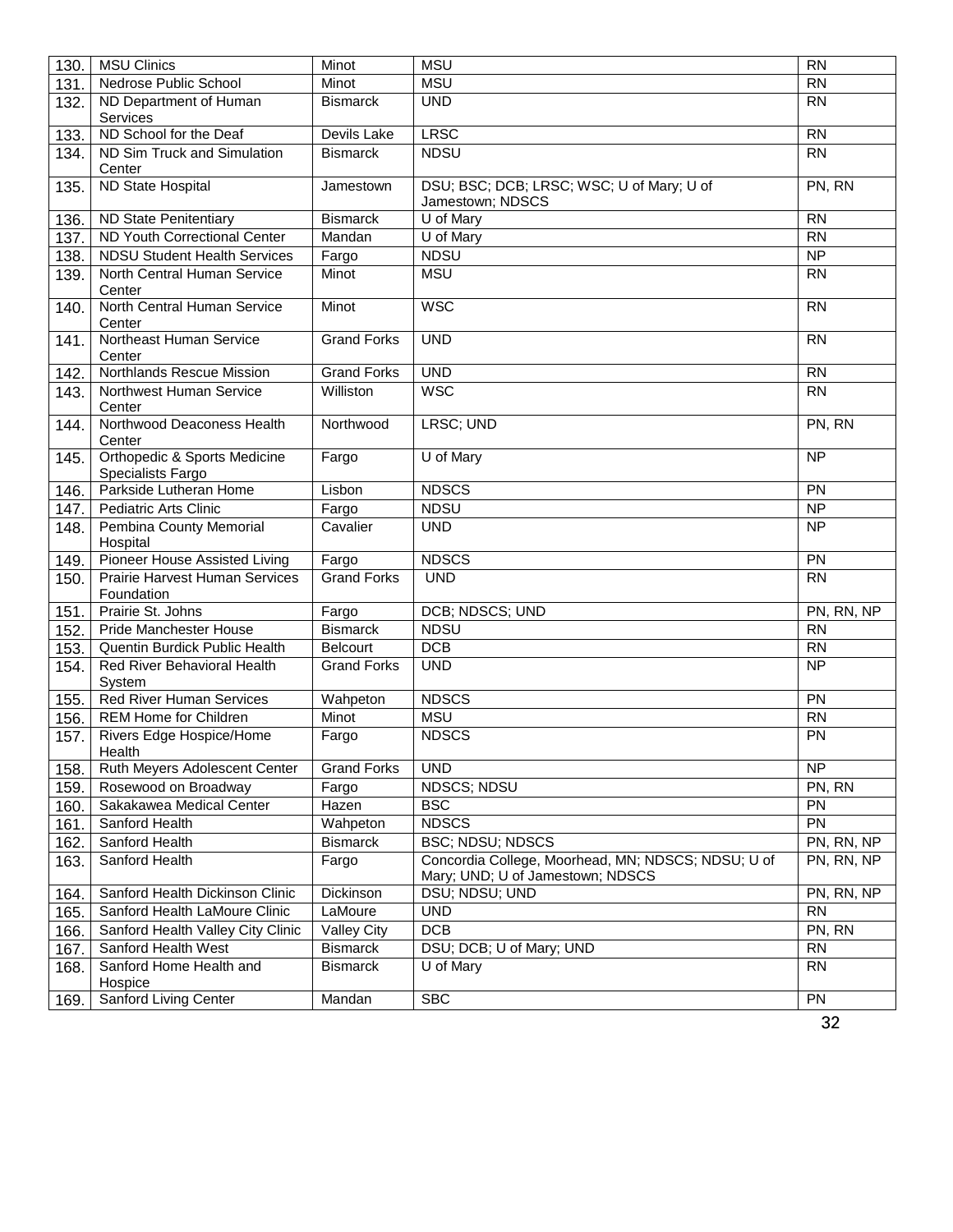| 170. | Sanford Occupational Health                        | Minot              | <b>MSU</b>                | <b>RN</b>       |
|------|----------------------------------------------------|--------------------|---------------------------|-----------------|
| 171. | <b>Sanford Trauma Services</b>                     | <b>Bismarck</b>    | <b>NDSU</b>               | <b>RN</b>       |
| 172. | SBC & Standing Rock Indian<br>Reservation          | Ft. Yates          | <b>SBC</b>                | <b>PN</b>       |
| 173. | <b>SE ND Community Action</b><br>Agency Head Start | Wahpeton           | <b>NDSCS</b>              | <b>PN</b>       |
| 174. | <b>Share House</b><br>Fargo                        |                    | U of Mary                 | <b>RN</b>       |
| 175. | Sheyenne Care Center                               | <b>Valley City</b> | <b>DCB</b>                | PN              |
| 176. | Southwest District Health Unit                     | Dickinson          | <b>DSU</b>                | $\overline{RN}$ |
| 177. | Southwest Healthcare                               | Bowman             | <b>UND</b>                | <b>RN</b>       |
| 178. | Spirit Lake Health Center                          | Fort Totten        | LRSC; UND                 | <b>RN</b>       |
| 179. | St. Aloisius Hospital                              | Harvey             | <b>BSC</b>                | $\overline{PN}$ |
| 180. | St. Andrew's Health Center                         | Bottineau          | DCB                       | PN, RN          |
| 181. | St. Annes Guest Home                               | <b>Grand Forks</b> | <b>UND</b>                | <b>RN</b>       |
| 182. | St. Benedict's Health Center                       | Dickinson          | <b>DSU</b>                | PN              |
| 183. | St. Catherine's Living Center                      | Wahpeton           | <b>NDSCS</b>              | PN              |
| 184. | St. Johns Child Care                               | Wahpeton           | <b>NDSCS</b>              | $\overline{PN}$ |
| 185. | St. Luke's Home                                    | Dickinson          | <b>DSU</b>                | PN              |
| 186. | St. Vincent's Care Center                          | <b>Bismarck</b>    | <b>UTTC</b>               | $\overline{PN}$ |
| 187. | Stadter Psychiatric Center                         | <b>Grand Forks</b> | LRSC; UND                 | PN, RN          |
| 188. | Sunflake Preschool & Daycare                       | <b>Grand Forks</b> | <b>UND</b>                | <b>RN</b>       |
| 189. | Sunset Drive-A Prospera                            | Mandad             | <b>SBC</b>                | PN              |
|      | Community                                          |                    |                           |                 |
| 190. | <b>Teen Challenge</b>                              | Mandan             | U of Mary                 | <b>RN</b>       |
| 191. | Tioga Long Term Care Center                        | Tioga              | <b>WSC</b>                | <b>RN</b>       |
| 192. | <b>Tioga Medical Center</b>                        | Tioga              | WSC; UND                  | RN, PN          |
| 193. | Towner County Cando Clinic                         | Cando              | <b>UND</b>                | <b>RN</b>       |
| 194. | <b>Trinity Cancer Center</b>                       | Minot              | <b>WSC</b>                | <b>RN</b>       |
| 195. | <b>Trinity Community Clinic</b><br>Western Dakota  | Williston          | <b>UND</b>                | <b>RN</b>       |
| 196. | <b>Trinity Health Clinics</b>                      | Minot              | WSC; MSU                  | <b>RN</b>       |
| 197. | Trinity Health Home Health &<br>Hospice            | Minot              | <b>MSU</b>                | <b>RN</b>       |
| 198. | <b>Trinity Health Kenmare</b>                      | Kenmare            | <b>UND</b>                | <b>RN</b>       |
| 199. | <b>Trinity Health Medical Center</b>               | Minot              | DCB; WSC; MSU; UND; NDSCS | PN, RN, NP      |
| 200. | <b>Trinity Health Velva</b>                        | Velva              | <b>UND</b>                | <b>RN</b>       |
| 201. | <b>Trinity Homes</b>                               | Minot              | <b>MSU</b>                | <b>RN</b>       |
| 202. | <b>Trinity Regional Eye Clinic</b>                 | Williston          | <b>WSC</b>                | PN              |
| 203. | Tri-Valley Head Start                              | <b>Grand Forks</b> | <b>UND</b>                | <b>RN</b>       |
| 204. | <b>Truyu Grand Forks</b>                           | <b>Grand Forks</b> | <b>UND</b>                | <b>RN</b>       |
| 205. | <b>UND Clinics</b>                                 | <b>Grand Forks</b> | <b>UND</b>                | <b>RN</b>       |
| 206. | <b>UND Family Practice</b>                         | <b>Bismarck</b>    | U of Mary                 | <b>RN</b>       |
| 207. | Underwood Clinic P.C.                              | Underwood          | <b>UND</b>                | RN, NP          |
| 208. | United Day Nursing, Inc                            | <b>Grand Forks</b> | <b>UND</b>                | <b>RN</b>       |
| 209. | <b>University Counseling Center</b>                | <b>Grand Forks</b> | <b>UND</b>                | <b>RN</b>       |
| 210. | Upper Missouri District Health                     | Williston          | U of Mary                 | <b>RN</b>       |
| 211. | Urgent Med                                         | Fargo              | <b>NDSU</b>               | <b>NP</b>       |
| 212. | Valley Community Health Care                       | Larimore           | <b>UND</b>                | <b>RN</b>       |
| 213. | Valley Community Health Care                       | <b>Grand Forks</b> | <b>UND</b>                | <b>RN</b>       |
| 214. | Valley Eldercare                                   | <b>Grand Forks</b> | <b>LRSC</b>               | <b>PN</b>       |
| 215. | Valley Bone & Joint                                | <b>Grand Forks</b> | <b>UND</b>                | <b>RN</b>       |
| 216. | Valley Health                                      | <b>Grand Forks</b> | <b>LRSC</b>               | <b>PN</b>       |
| 217. | Valley Memorial Homes                              | <b>Grand Forks</b> | <b>UND</b>                | <b>RN</b>       |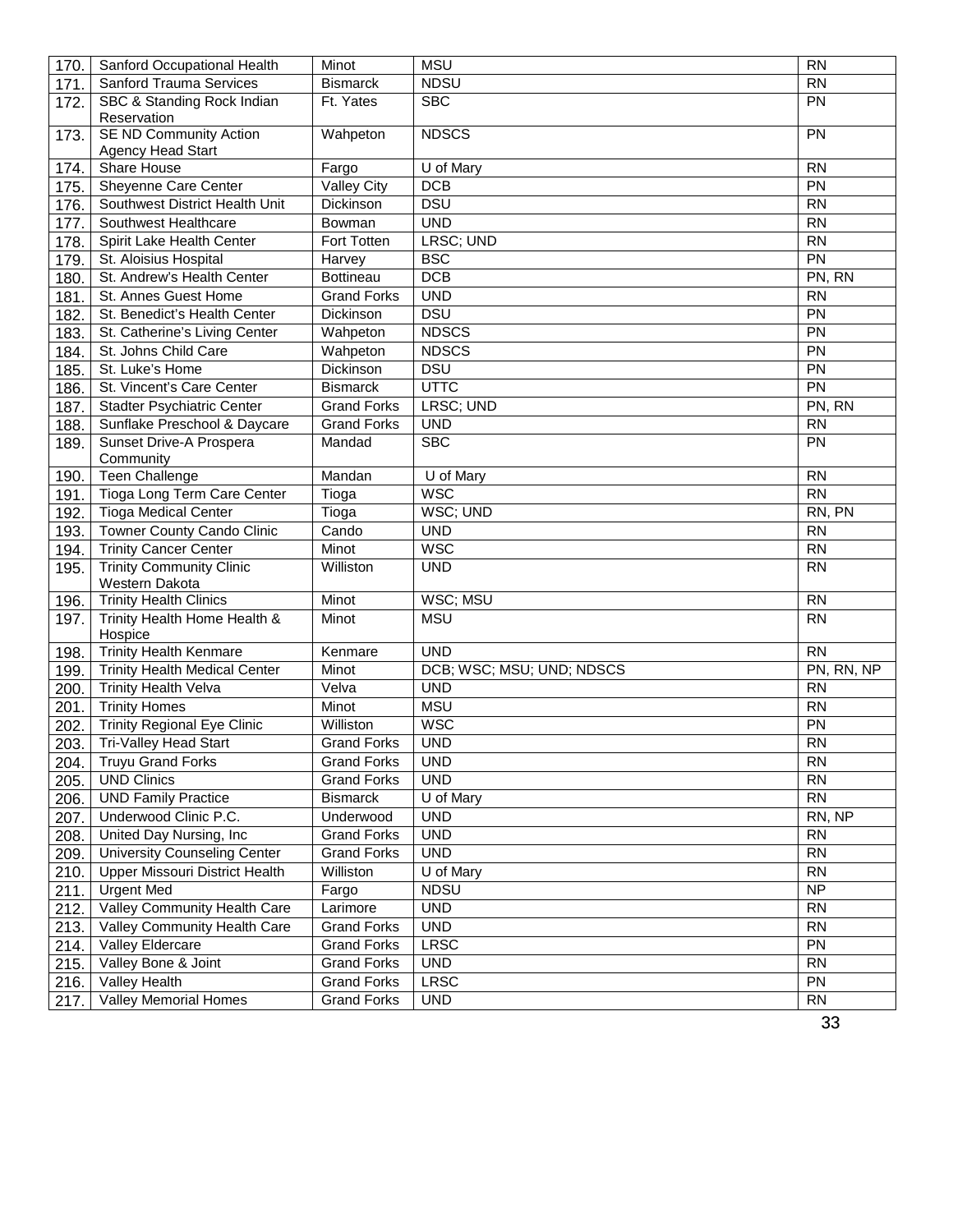| 218. | Veterans Affairs Medical Center              | Fargo              | Concordia College, Moorhead, MN; NDSU; UND | RN, NP     |
|------|----------------------------------------------|--------------------|--------------------------------------------|------------|
| 219. | Vibra Hospital                               | Mandan             | BSC; U of Mary; NDSCS                      | PN, RN     |
| 220. | Villa Maria                                  | Fargo              | <b>NDSCS; NDSU</b>                         | <b>PN</b>  |
| 221. | Viscito Family Medicine                      | <b>Grand Forks</b> | <b>UND</b>                                 | <b>RN</b>  |
| 222. | Volunteer Caregiver Exchange                 | <b>Bismarck</b>    | U of Mary                                  | <b>RN</b>  |
| 223. | Walsh County Health Dept.                    | Grafton            | <b>UND</b>                                 | <b>RN</b>  |
| 224. | Walsh County Public Health                   | Grafton            | LRSC                                       | <b>RN</b>  |
| 225. | <b>WelCore Health</b>                        | <b>Grand Forks</b> | <b>UND</b>                                 | <b>RN</b>  |
| 226. | Wells County Health Unit                     | Harvey             | <b>BSC: MSU</b>                            | PN, RN     |
| 227. | <b>West Central Human Services</b><br>Center | <b>Bismarck</b>    | U of Mary                                  | <b>RN</b>  |
| 228. | West River Health Services Mott<br>Clinic    | Mott               | U of Mary                                  | <b>NP</b>  |
| 229. | West River Regional Medical<br>Center        | Hettinger          | DSU; U of Mary; UND                        | PN, RN, NP |
| 230. | <b>Williams County Correction</b><br>Center  | Williston          | <b>WSC</b>                                 | <b>RN</b>  |
| 231. | <b>Wonder Years</b>                          | <b>Grand Forks</b> | <b>UND</b>                                 | <b>NP</b>  |
| 232. | Wishek Hospital Clinic<br>Association        | Wishek             | U of Mary                                  | <b>NP</b>  |
| 233. | Zion United Methodist Church                 | <b>Grand Forks</b> | <b>UND</b>                                 | <b>RN</b>  |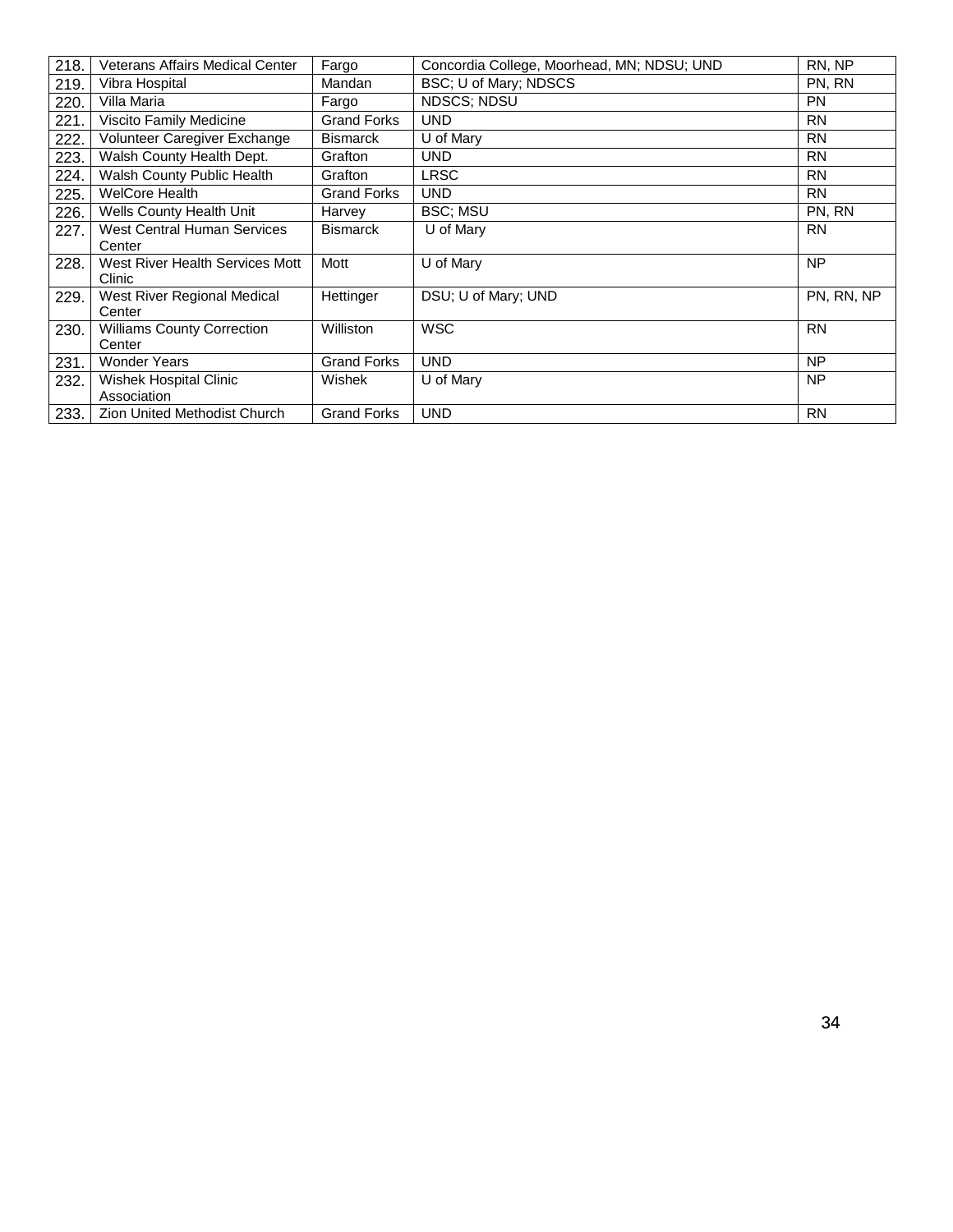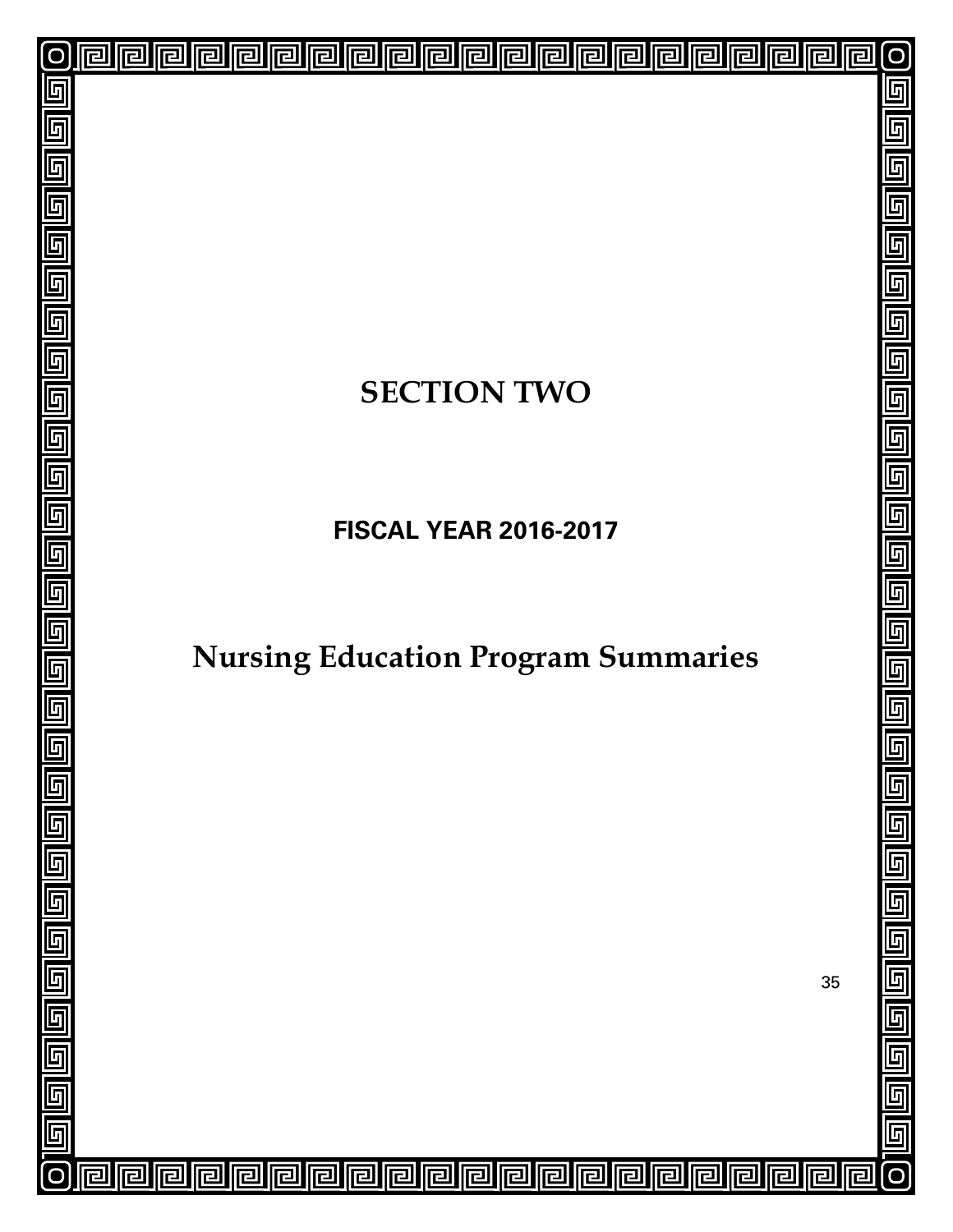The ND Board of Nursing requires each approved nursing education program to submit a comprehensive annual report. All annual program data submitted is reviewed and evaluated for compliance with *NDAC Article 54-03.2 Standards for Nursing Education Programs*. Required data submitted by program nurse administrators for the comprehensive annual nursing education report aligns with U.S. Department of Education requirements for ND Board of Nursing recognition as a nationally accredited agency for approval of nurse education in North Dakota.

According to *NDAC Section 54-03.2-07-09 (2a.)* ND Board of Nursing approved nursing education programs are reevaluated at a minimum of every five years to ensure compliance with the standards for nursing education. A program that holds national nursing accreditation may seek the Board's approval through a paper survey process if the program received full approval following an onsite survey of no more than five years prior, if quality indicators remain constant as evidenced by the information provided in the NDBON Annual Nursing Education Report submission, and NCLEX pass rate for first-time test takers has remained above 80% in three of the last four years. If a program does not hold national nursing accreditation, an onsite survey is required every five years. Survey information and Board related actions are described in this section of the report.

Statistical data detailed in this report includes each nursing education program's: 1) Progress toward achievement of stated program objectives 2) Qualifications and major responsibilities of the nurse administrator and each faculty member 3) Current enrollment by class and student-teacher ratios 4) Number of admissions per year for the past five years 6) Number of graduates per year for past five years 7) Curriculum plan 8) Descriptions of resources and facilities, clinical areas and contractual arrangements.

A table within this report provides comprehensive information regarding practice facilities utilized by each of the programs. Performance of students on state board examinations is monitored by the ND Board of Nursing quarterly through NCLEX® reports provided by National Council of State Boards (NCSBN®) Pearson VUE Reports. The past five-year NCLEX® statistics are included in the report. The report also includes quarterly data submitted by programs utilizing *NDAC 54-03.2-04-08.1 Faculty Developmental Program* during the fiscal year. The Faculty Developmental Program allows programs with Board approval to utilize baccalaureate prepared faculty continuously enrolled and progressing in a graduate nursing education program. Programs may have up to fifteen percent of faculty full-time equivalents or one faculty full-time equivalent for a program with seven or fewer faculty who are academically unqualified per NDAC.

Each nursing education program is required to submit a current academic year course catalog. This report includes information throughout that verifies the collection of a current academic year course catalog from each of the nursing education programs. Information verified using the course catalog and referred to within the report includes but is not limited to: national nursing accreditation, student and academic policies, clinical policies including immunization, background check policies, courses, library resources and admission, progression and graduation policies and curriculum design.

A student handbook or program brochure that includes student policies for selection, progression (promotion) and graduation was provided with each program's annual report data and policies and procedures were reviewed and verified. Each program also provided an explanation of the way the program safeguards student health and safety within their report submission and procedures for the safety and wellbeing of enrolled students was reviewed and verified. Finally, each program submitted yearly fiscal budget information that was reviewed for comparison with the most recent survey report and programmatic change requests as applicable.

The following narrative includes budgetary details provided by each program and including program related Board actions for the fiscal year including: major programmatic changes and notifications, innovative nursing projects, program surveys and/or compliance reports. To request further information, please contact the ND Board of Nursing at [contactus@ndbon.org.](mailto:contactus@NDBON.org)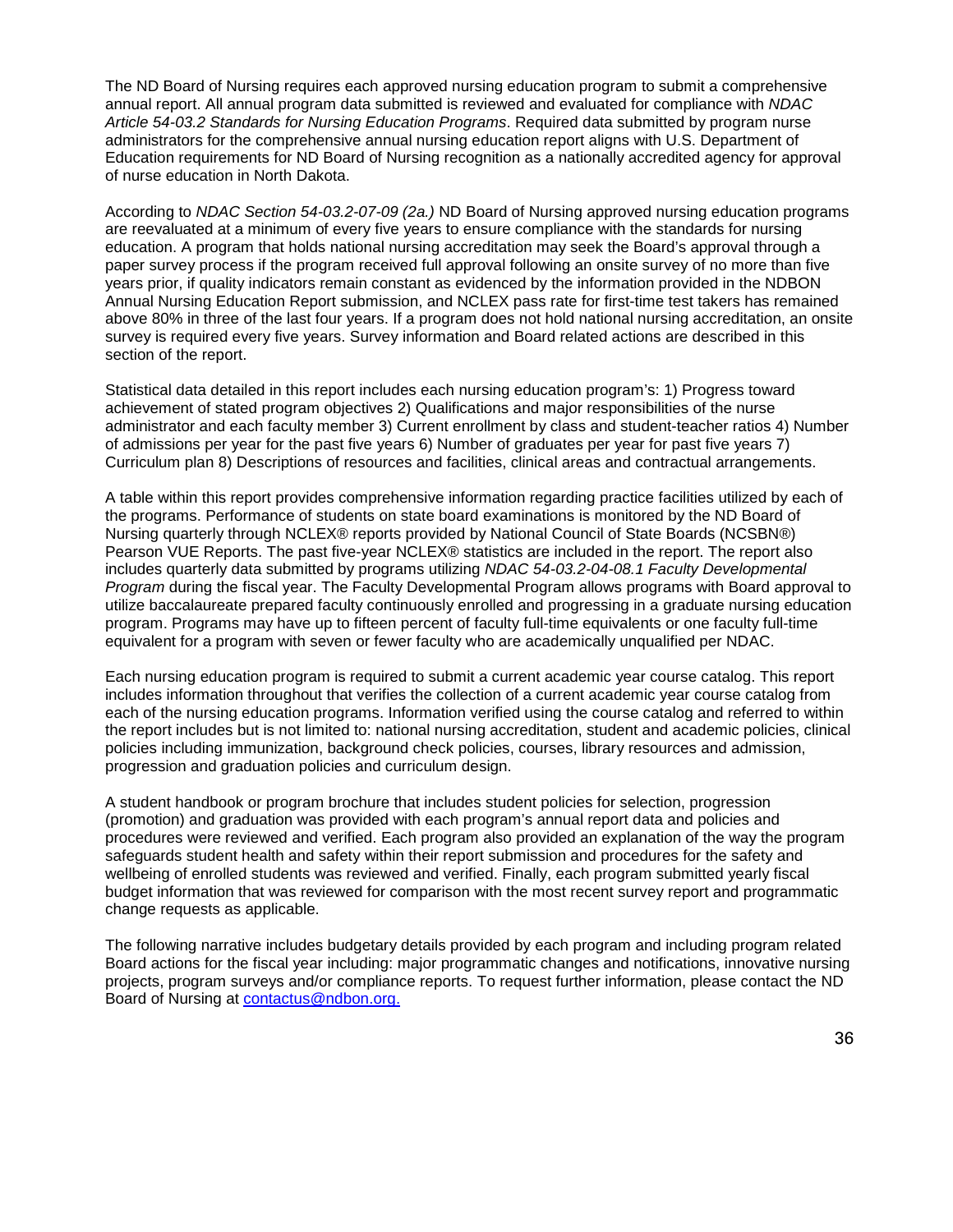## **CONCORDIA COLLEGE-MOORHEAD**

**Program:** Bachelor of Arts with Nursing Major (BAN) located in Moorhead, MN.

**Nurse Administrator:** Jean Bokinskie, PhD, RN

#### **Major Programmatic Changes in compliance with NDAC 54-03.2-06-02:**

• September 2016, Concordia College-Moorhead BSN Program, provided notification to the Board of change of nurse administrator effective September 2016.

**Program Survey/Compliance Reports:** None. The most recent ND Board of Nursing program survey was a paper/interim survey conducted in January 2015, with the Board granting program approval through January 2020. The next program survey is scheduled to be on-site in fall 2019.

#### **Budget Overview:**

- *Overall Total:* \$612,543. Salaries: \$561,927. Operations \$50,619. No capital expenditures reported.
- The overall total budget decreased \$81, 506 from the previous FY, which included a decrease of \$81,089 in salaries paid. The operations budget increased slightly by \$1,136.

**Comments:** Concordia College-Moorhead is the only distance nursing education program that has requested approval, completed the survey process and received approval from the ND Board of Nursing. The program is currently approved by the ND Board of Nursing, thus due to this high level of program evaluation, is not required to seek Distance Nursing Education Program Recognition. As an approved program, Concordia College-Moorhead is required to submit annual program data to the ND Board of Nursing to verify continued compliance.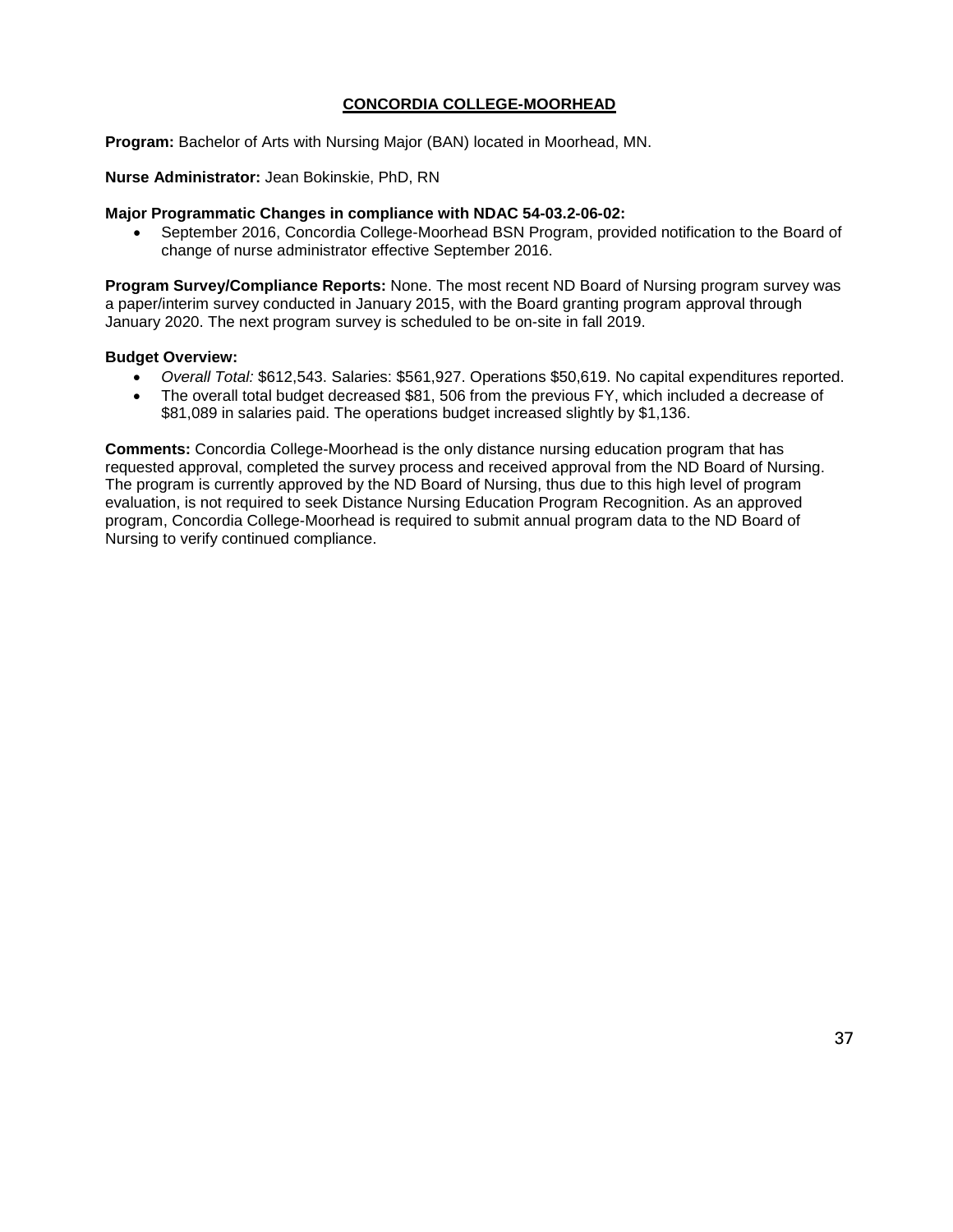## **DAKOTA NURSING PROGRAM (DNP) CONSORTIUM**

**Programs:** Certificate Practical Nurse and Associate of Science Registered Nurse located at the following colleges: Bismarck State College, Bismarck, ND; Lake Region State College, Devils Lake, ND; Dakota College at Bottineau, Bottineau, ND; and Williston State College, Williston, ND.

**Nurse Administrator**: Julie Traynor, MSN, RN

## **Major Programmatic Changes in compliance with NDAC 54-03.2-06-02:**

- January 2017, the Board approved Dakota Nursing Program, Dakota College at Bottineau, Practical Nurse Program request for change in delivery format.
- March 2017, the Board approved Dakota Nursing Program, Williston State College Practical Nurse and Associate Degree Programs' request for discontinuation of the satellite site at Nueta Hidatsa Sahnish College, New Town, ND.
- March 2017, the Board approved Dakota Nursing Program, Bismarck State College, Practical Nurse Program request for addition of a satellite site at Ashley Medical Center, Ashley, ND.
- May 2017, the Board approved Dakota Nursing Program, Lake Region State College, request for change in delivery format for the Associate Degree Program at the Mayville, ND site with utilization of Interactive Video Network (IVN).

**Program Survey/Compliance Reports:** None. The most recent ND Board of Nursing program survey was an on-site survey conducted in March 2014, with the Board granting program approval through March 2019. The next program survey is scheduled to be on-site in January 2019.

**Budget Overview:** The certificate practical nurse and associate of science nurse budgets for each partner college are combined for this report.

- BSC-*Overall Total PN & ADN:* \$448,151. Salary \$373039. Operations \$75,112. No capital expenditures reported.
	- $\circ$  The overall total budget decreased \$48,690 from the previous FY, which included a decrease of \$19,831 in salaries paid. The operations budget decreased by \$28,859.
- LRSC-*Overall Total PN & ADN:* \$945,062. Salary \$832,210. Operations \$112,852. No capital expenditures reported.
	- o The overall total budget decreased \$143,356 from the previous FY, which included a decrease of \$19,271 in salaries paid. The operations budget decreased by \$100,792. Capital expenditures decreased by \$23,293.
- DCB-*Overall Total PN & ADN:* \$567,170. Salary \$383,327. Operations \$183,843. No capital expenditures reported.
	- o The overall total budget increased by \$55,821 from the previous FY, which included an increase of \$24,375 in salaries paid. The operations budget increased by \$31,446. DCB was the only DNP college partner to report an increase in all areas of the budget for this FY.
- WSC-*Overall Total PN & ADN:* \$544,436. Salary \$481,480. Operations \$62,956. No capital expenditures reported.
	- o The overall total budget decreased \$120,007 from the previous FY, which included a decrease of \$44,736 in salaries paid. The operations budget decreased by \$58,271.

#### **Innovative Educational Model/Approach:**

- March 2015 DNP, Lake Region State College (LRSC) was the first program in the state to apply and receive approval from the ND Board of Nursing for an Innovative Nursing Education Model/Approach.
- DNP, LRSC proposed development of a Paramedic to Nurse Bridge Program to provide certified/licensed paramedics the option of obtaining their associate degree preparing them for RN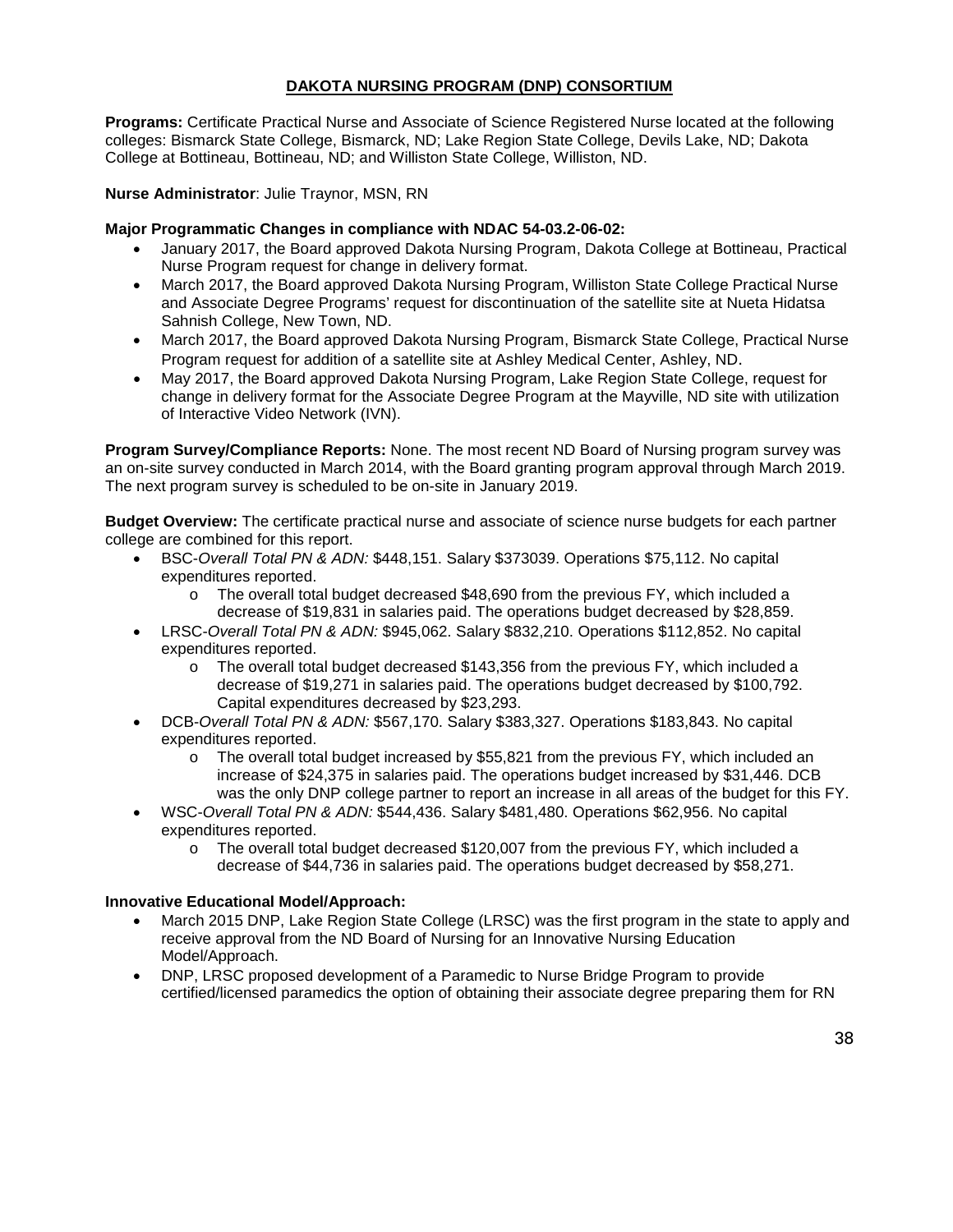licensure. In March 2016, the program requested and received approval from the NDBON for the inclusion of the completion option of a PN Certificate.

- $\circ$  In the summer and fall of 2015 the program began accepting students into the program. The first cohort begin in January 2016 and consisted of four students. Three students graduated from the program. Two graduates chose to sit for the PN-NCLEX and successfully passed on first attempt, resulting in a 100% pass rate. All three graduates articulated into the associate degree program fall 2016. One student dropped out of the program and is currently employed as a PN. Two students graduated May 2017 and successfully passed the RN-NCLEX on first attempt, resulting in a 100% pass rate.
- o The second cohort began in January 2017 and consisted of three students. Two students graduated from the program. Both graduates chose to sit for the PN-NCLEX and successfully passed on first attempt, resulting in a 100% pass rate. One student is currently employed as a PN and one student will articulate into the associate degree program fall 2017, with an expected graduation date of May 2018.
- The DNP LRSC Paramedic to Nurse Bridge Program has submitted annual updates as required per NDAC providing evidence of consistency with the evaluation plan and detailing and analyzing program outcome data. The program has continued to maintain eligibility consistent with criteria as required in *NDAC section 54-03.2-10-03 Application.*

**Comments:** Dakota Nursing Program (DNP) Consortium consists of four college partners that each have a certificate practical nurse and associate degree nurse program at their institution for a total of eight nursing education programs. In addition to the programs being available in each of the partner College communities, DNP offers their programs via satellite sites in many rural communities throughout the state. The practical nurse program has satellite sites in Hazen, Harvey, Valley City, Rugby, Minot, Mayville, Grand Forks, and Fort Berthold. The Associate degree program has satellite sites in Harvey, Valley City, Minot, Mayville, and Fort Berthold. During this FY DNP added an additional practical nurse program satellite site in Ashley, ND.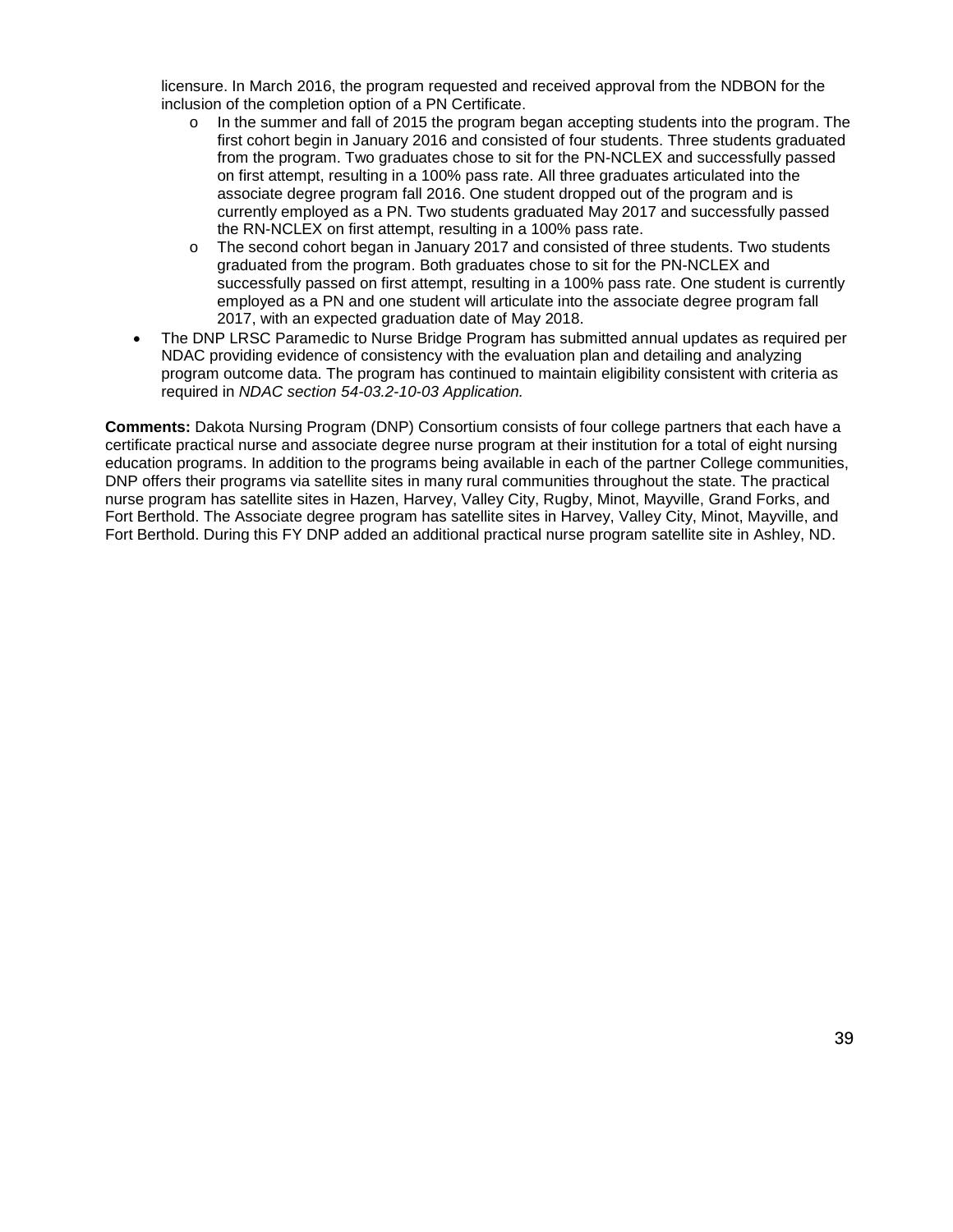## **DICKINSON STATE UNIVERSITY**

**Programs:** Associate in Applied Science in Practical Nursing (AASPN) and Bachelor of Science in Nursing Completion (practical nurse to registered nurse) located in Dickinson, ND.

**Nurse Administrator:** Mary Anne Marsh, PhD, RN

### **Major Programmatic Changes in compliance with NDAC 54-03.2-06-02:** None.

## **Program Survey/Compliance Reports:**

- November 2016, the Board found Dickinson State University Nursing Education Programs in substantial compliance with ND Administrative Code 54-03.2 Standards for Nursing Education Programs; and granted approval of the Dickinson State University Associate Degree Practical Nurse and Baccalaureate Degree Nursing education programs until November 2021, and required an onsite survey in 2021; and required the Dickinson State University Nursing Education Programs Nurse Administrator to submit a compliance report by July 1, 2017 to address the issues of partial compliance with North Dakota Administrative Code 54-03.2 Standards for Nursing Education Programs: 54-03.2-04-07. Preceptors.
- The most recent ND Board of Nursing program survey was an on-site survey conducted in November 2016, with the Board granting program approval through November 2021. The next program survey is scheduled to be on-site in fall 2021.

**Budget Overview:** The associate in applied science in practical nursing and bachelor of science completion program budgets are combined for this report since separate budgets do not exist for the Department of Nursing.

- *Overall Total:* \$845,503. Salaries: \$815,760. (includes faculty benefits of \$238,099.) Operations \$26,192. Capital expenditures reported at \$3,551.
- The overall total budget increased \$284,204. from the previous FY, which included an increase of \$50,149 in salaries paid. The operations budget decreased by \$6848. Capital expenditures increased by \$2804.

**Comments:** In March 2017 Dickinson State University, Department of Nursing, notified the Board of the addition of an online associate degree RN to BSN Completion program. The program addition was a notification since the Board does not have jurisdiction over post-licensure programs.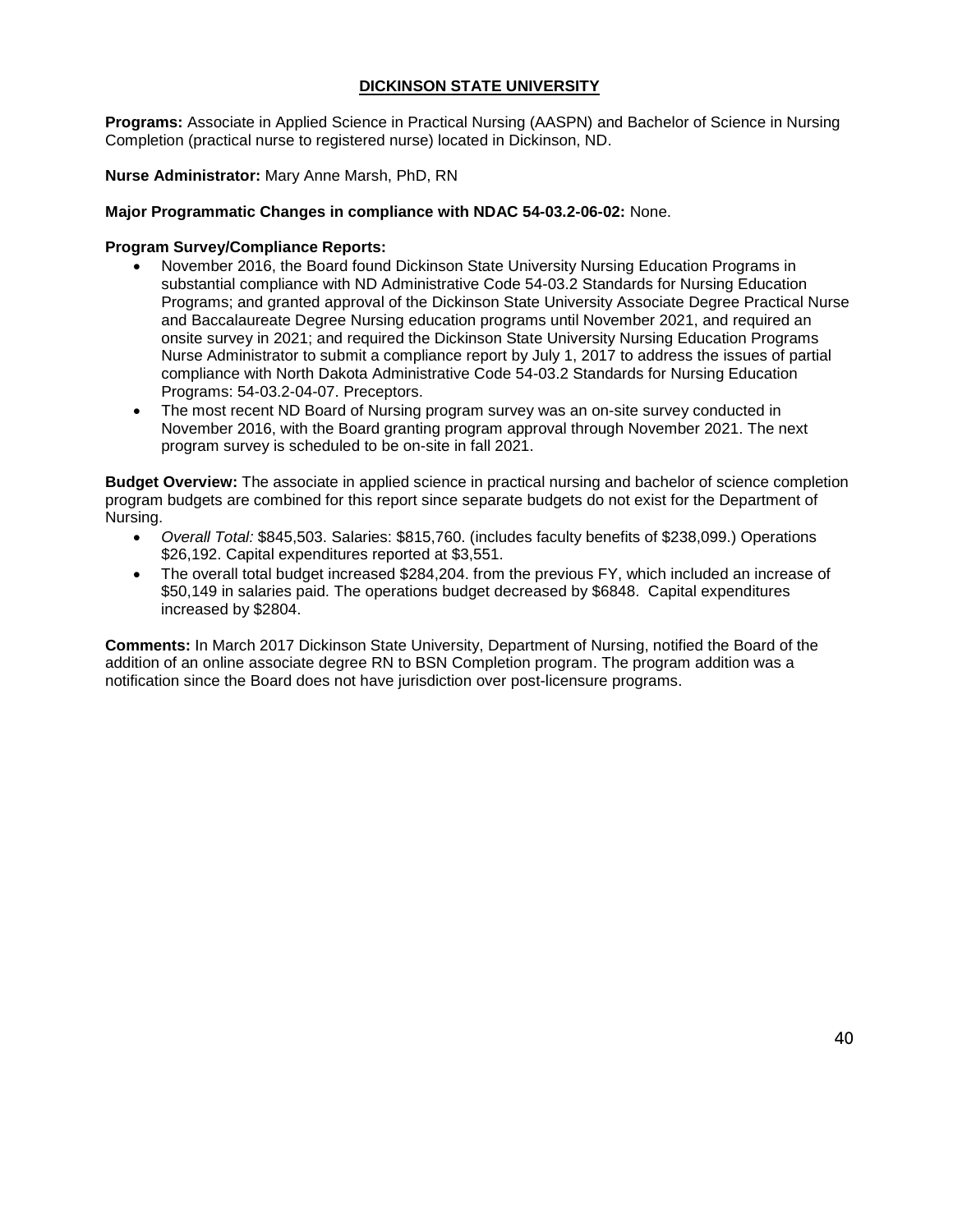#### **MINOT STATE UNIVERSITY**

**Program:** Bachelor of Science in Nursing located in Minot, ND.

**Nurse Administrator:** Nicola Roed, DNP, RN, CNE

#### **Major Programmatic Changes in compliance with NDAC 54-03.2-06-02:**

• Minot State University, BSN Program, provided notification to the Board of Accreditation Commission for Education in Nursing (ACEN) continued accreditation and removal of conditions placed since survey completed in March 2014.

**Program Survey/Compliance Reports:** None. The most recent ND Board of Nursing program survey was an on-site survey conducted in March 2016, with the Board granting program approval through March 2021. The next program survey is a paper/interim survey scheduled to be in January 2021.

#### **Budget Overview:**

- *Overall Total:* \$1,044,669. Salaries: \$1,016,909. Operations \$27,760. No capital expenditures reported.
- The overall total budget decreased \$82,269. from the previous FY, which included a decrease of \$74,372 in salaries paid. The operations budget decreased by \$7,897. There was no change to capital expenditures.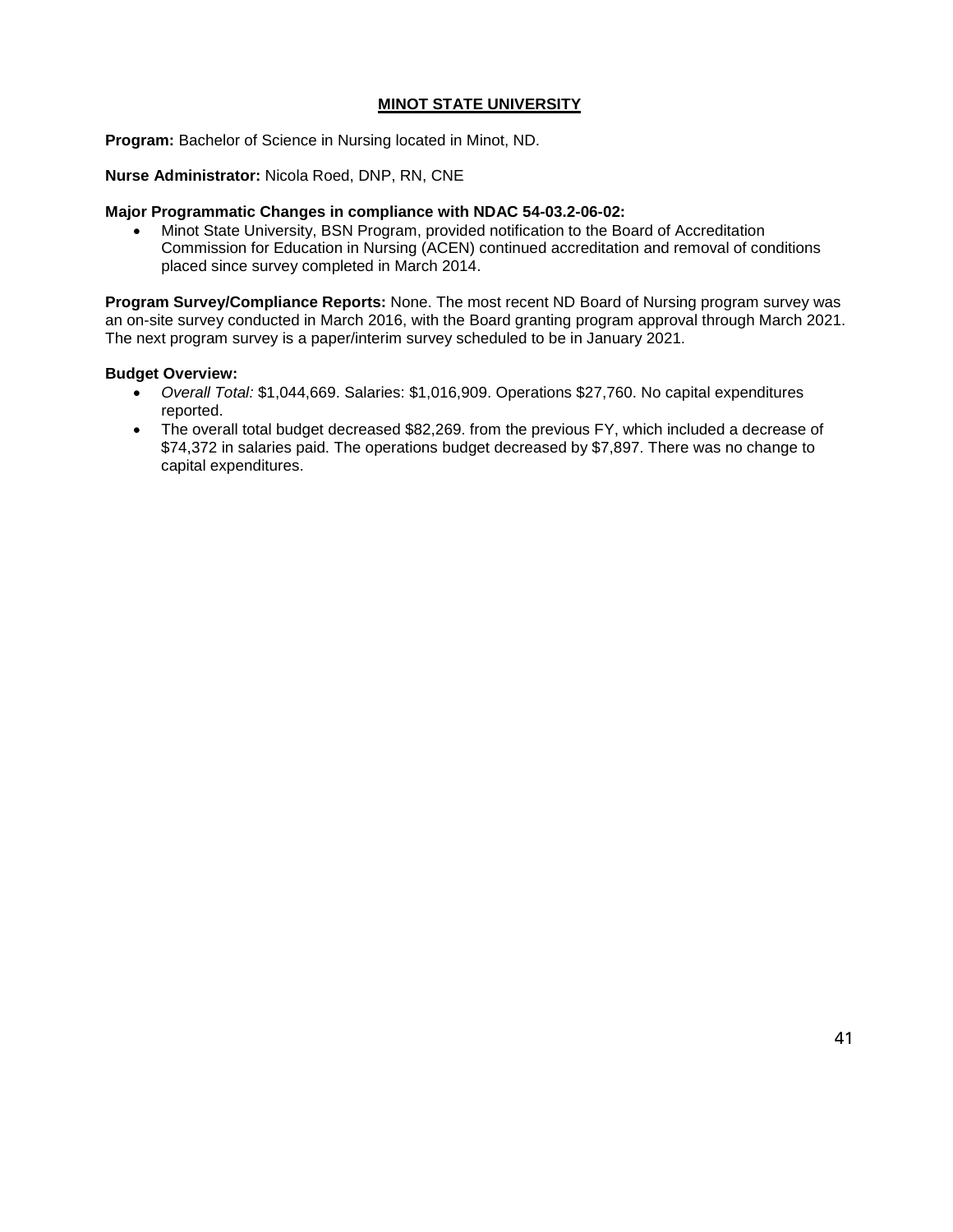## **NORTH DAKOTA STATE COLLEGE OF SCIENCE**

**Programs:** Associate in Applied Science Practical Nursing (AASPN) and Associate in Science in Nursing (ASN) Completion located in Wahpeton, ND.

## **Nurse Administrator:** Barbara Diederick, MSN, RN

## **Major Programmatic Changes in compliance with NDAC 54-03.2-06-02:**

- July 2016, the Board approved the North Dakota State College of Science, AASPN program request to move to a one-year practical nurse diploma program, and end the current associate degree practical nurse program after last class graduates May 2018 to comply with ACEN requirements for continued accreditation.
- November 2016, the Board approved the North Dakota State College of Science, Department of Nursing request for the addition of a two-year standalone Associate of Applied Science (AAS) Registered Nursing Program.
- November 2016, the Board approved the North Dakota State College of Science, Department of Nursing request for the deletion of the one-year Practical Nursing Diploma Program and continuation of the AASPN program.
- November 2016, the Board approved the North Dakota State College of Science, Associate in Nursing, Registered Nursing Program curriculum major programmatic change to move Role Transition course.
- March 2017, the Board approved the North Dakota State College of Science, Associate of Applied Science, Registered Nurse Program curriculum request to add Microbiology course.
- May 2017, the Board approved the North Dakota State College of Science, Department of Nursing request for the addition of an Associate of Applied Science Practice Nurse Program satellite site in Fargo, ND.

## **Program Survey/Compliance Reports:**

- November 2016, the Board found the Compliance Report submitted by the NDSCS Associate Degree Practical Nurse and Associate Degree Nursing Programs' Nurse Administrator addressing the deficiency of partial compliance with 54-03.2-03-01. Administrator Responsibilities. met the standard; and found the NDSCS Associate Degree Practical Nurse and Associate Degree Nursing Programs' in substantial compliance with ND Administrative Code 54-03.2; and continued full approval of the NDSCS Associate Degree Practical Nurse and Associate Degree Nursing Programs' until May 2021 as granted May 19, 2016 and required an onsite survey in 2021.
- The most recent ND Board of Nursing program survey was a paper/interim survey conducted in May 2016, with the Board granting program approval through May 2021. The next program survey is scheduled to be on-site in spring 2021.

**Budget Overview:** The associate in applied science practical nursing and associate in science nursing completion program budgets are combined for this report since separate budgets do not exist for the Department of Nursing.

- *Overall Total:* \$985,264. Salaries: \$970,864. Operations \$14,400. No capital expenditures reported.
- The overall total budget increased \$84,252 from the previous FY, which included an increase of \$83,542 in salaries paid. The operations budget increased slightly by \$710.

**Comments:** Plans for NDSCS Department of Nursing to implement a diploma practical nurse program in place of the AASPN program changed when ACEN made changes to their 2017 Standards and Criteria that no longer required practical nurse programs to decrease their credit hours to a standard number. In response to a positive needs study of the Fargo-Moorhead area and following approval by administration and the North Dakota Board of Nursing, North Dakota State College of Science (NDSCS), AASPN Program will begin offering an outreach site in Fargo, ND beginning spring 2018. NDSCS has had eight outreach cohorts in the Fargo-Moorhead area in the past seventeen years.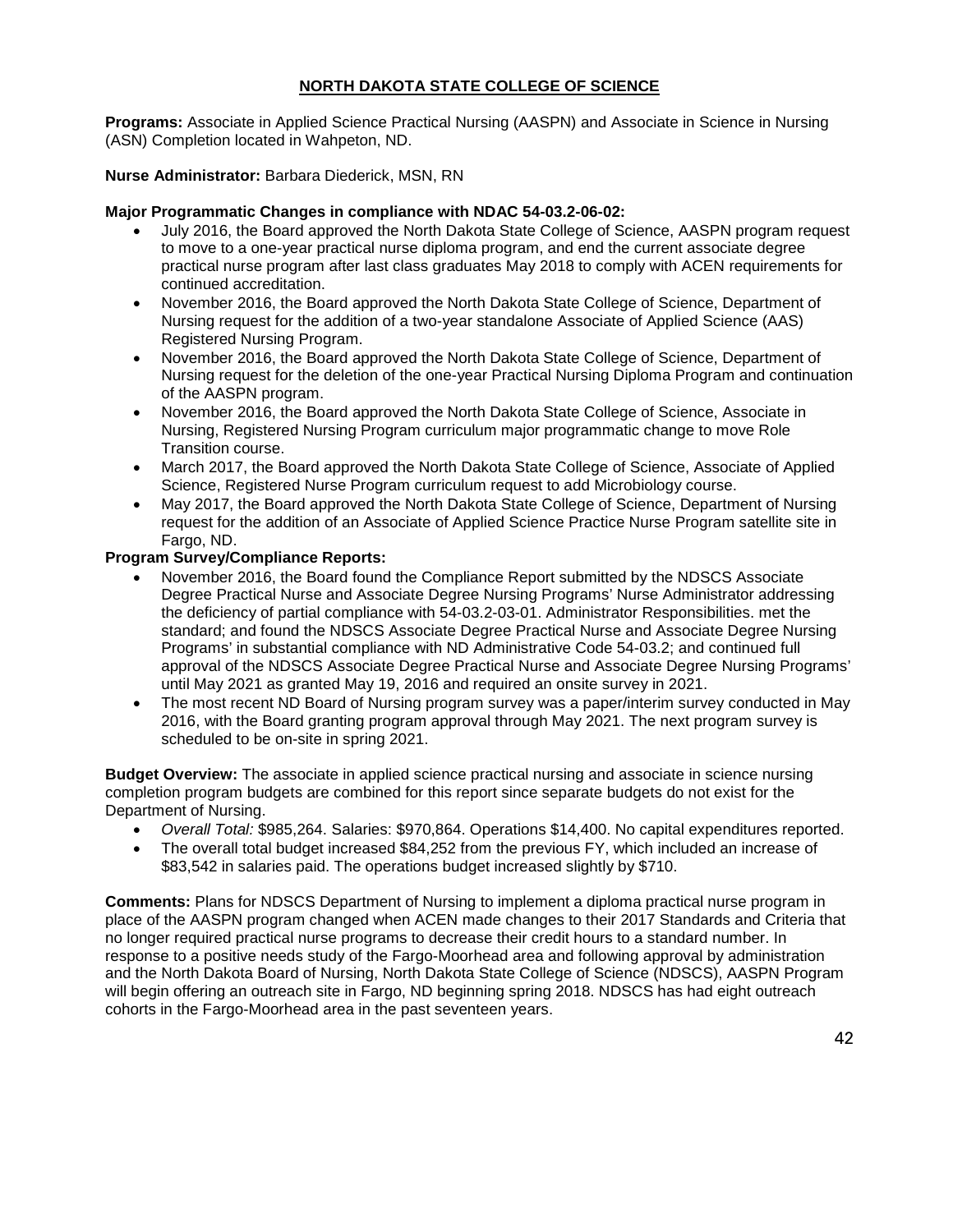## **NORTH DAKOTA STATE UNIVERSITY**

**Program:** Bachelor of Science in Nursing (BSN), LPN to BSN, BSN to Doctor of Nursing Practice (DNP), Family Nurse Practitioner located in Fargo, ND.

### **Nurse Administrator:** Carla Gross, PhD, RN

### **Major Programmatic Changes in compliance with NDAC 54-03.2-06-02:**

- July 2016, the Board approved the North Dakota State University request for major programmatic changes to the school of nursing vision and mission statements and new core values.
- July 2016, the Board approved the North Dakota State University request for curriculum major programmatic changes for the BSN to DNP Program additions and deletion of courses.
- July 2016, the Board approved the North Dakota State University request for curriculum major programmatic changes for the LPN to BSN program additions and deletions of courses.
- May 2017, the Board approved the North Dakota State University, School of Nursing, LPN to BSN Program request for curriculum major programmatic change to research courses and addition of a clinical course.
- May 2017, North Dakota State University, School of Nursing, provided notification to the Board of change of program director at the Bismarck site effective January 1, 2017.

### **Program Survey/Compliance Reports:**

- May 2017, the Board found the North Dakota State University Baccalaureate and Doctorate Degree Nursing Education Programs in substantial compliance with ND Administrative Code 54-03.2. Standards for Nursing Education Programs; and granted full approval of the North Dakota State University Baccalaureate and Doctorate Degree Nursing Education Programs until May 2022 and required an onsite survey in 2022.
- The most recent ND Board of Nursing program survey was a paper/interim survey conducted in May 2017, with the Board granting program approval through May 2022. The next program survey is scheduled to be on-site in spring 2022.

**Budget Overview:** The baccalaureate and doctor of nursing practice program budgets are combined for this report since separate budgets do not exist for the School of Nursing. The operations budget does not include student fees or development funds.

- *Overall Total:* \$4,684,468. Salaries: \$4,555,683. Operations \$125,785. No capital expenditures reported.
- The overall total budget decreased \$76,372. from the previous FY, which included a decrease of \$57,393 in salaries paid. The operations budget decreased by \$21,979. There was no change to capital expenditures.

**Comments:** The acquisition of a second baccalaureate program site in July 2014 has continued to necessitate numerous major programmatic changes for the School of Nursing. The SON has experienced dramatic change over the past three academic years while the nurse administrator and faculty from the Bismarck and Fargo sites have completed an enormous amount of work created by the merging of two strong prelicensure programs.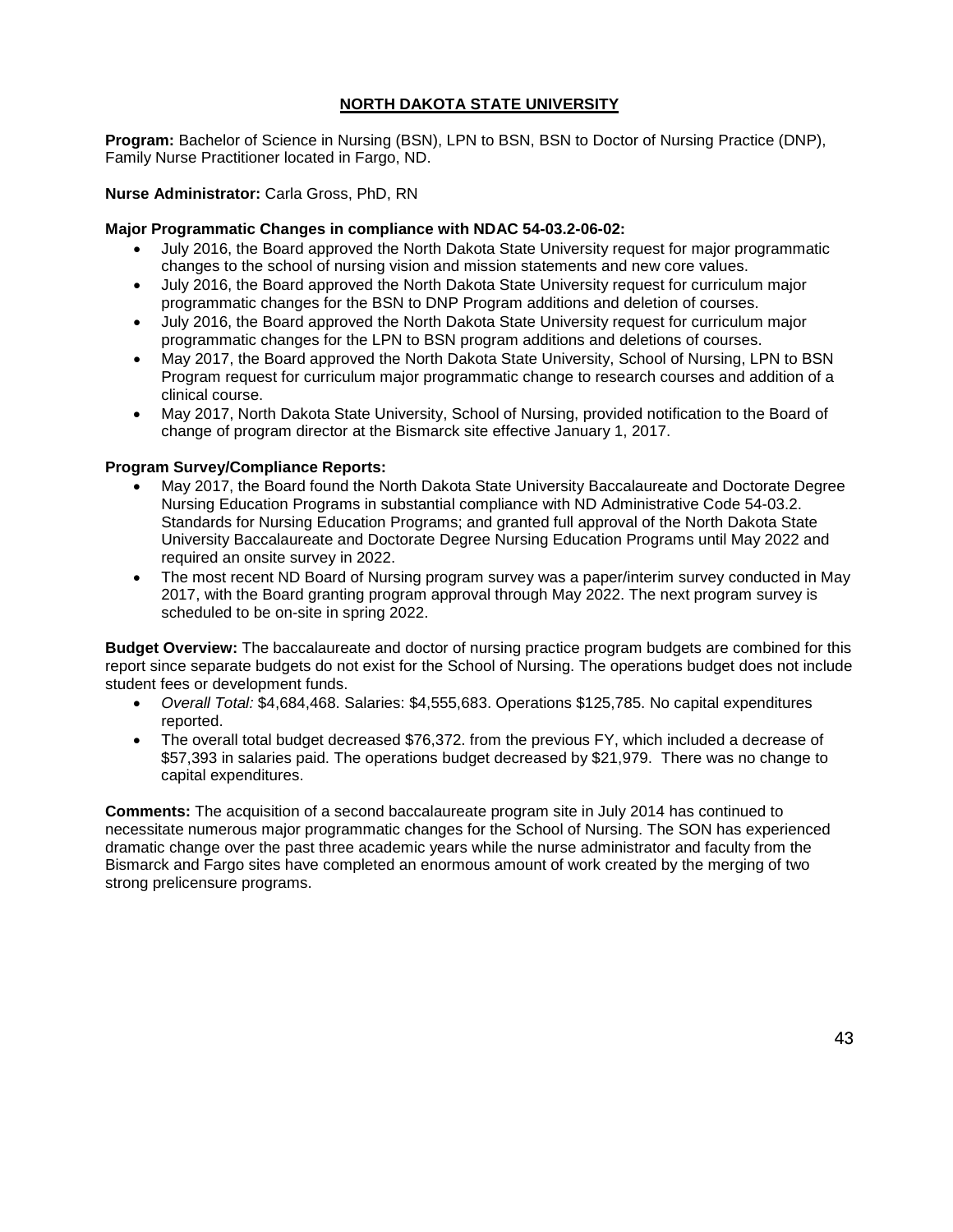### **RASMUSSEN COLLEGE**

**Program:** Bachelor of Science in Nursing (BSN), Accelerated Bachelor of Science in Nursing (A-BSN) located in Fargo, ND.

**Nurse Administrator:** Robert Muster, PhD, RN

### **Major Programmatic Changes in compliance with NDAC 54-03.2-06-02:** None.

**Program Survey/Compliance Reports:** The most recent ND Board of Nursing program survey was for initial program approval conducted in June 2017. The Board will consider survey findings and the request for initial program approval at the July 2017 Board meeting.

**Comments:** In January 2017 Rasmussen College, SON submitted NDBON required documents for review in support of opening a new accelerated baccalaureate (A-BSN) nursing education program at the College's Fargo, ND campus. The program plans to have two entrance options; traditional and second degree. The Rasmussen College, SON addition of a nursing education program in ND is in response to nursing workforce shortages in ND as well as the Institute of Medicine (IOM) recommendation that 80% of nurses hold a baccalaureate degree by 2020. The program was reviewed for initial approval with an onsite survey conducted by Board staff on June 28, 2017. Survey findings will be shared with the Board at the July 2017 Annual meeting for consideration of initial program approval.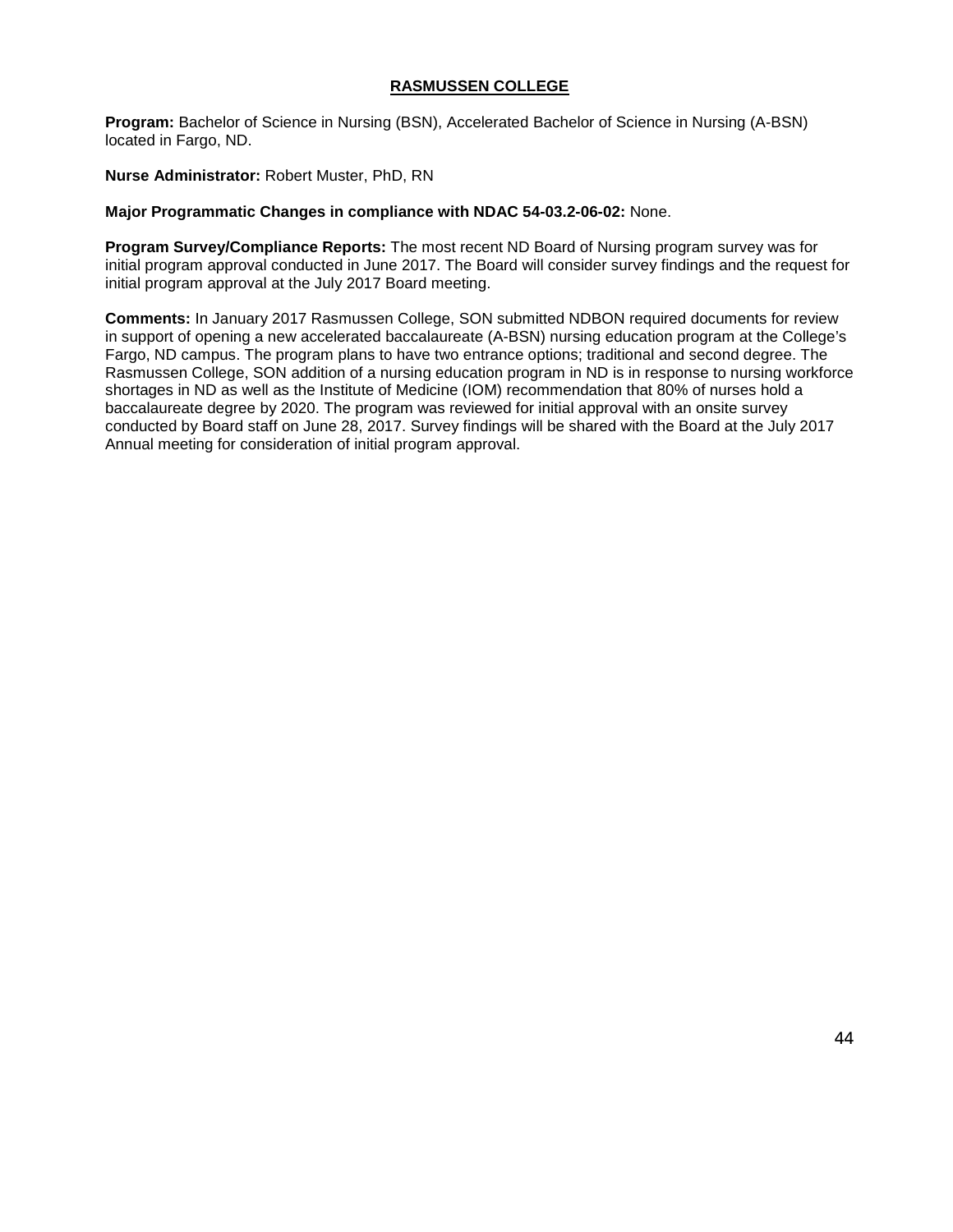## **SITTING BULL COLLEGE**

**Programs:** Associate of Science Practical Nurse (ASPN) located in Fort Yates, ND.

#### **Nurse Administrator:** D'Arlyn Bauer, PhD, RN

#### **Major Programmatic Changes in compliance with NDAC 54-03.2-06-02:** None.

#### **Program Survey/Compliance Reports:**

- November 2016, the Board found the Compliance Report submitted by the Sitting Bull College Associate Degree Practical Nurse Program Nurse Administrator addressing the deficiencies of partial compliance with a) 54-03.2-02-05. Nursing Program Evaluation – meets the standard; and b) 54-03.2-02-06. Financial Support. - partially meets the standard; and found the Sitting Bull College Associate Degree Practical Nurse Program in substantial compliance with ND Administrative Code 54-03.2; and continued full approval of the Sitting Bull College Associate Degree Practical Nurse Program until November 2020 as granted November 19, 2015; and required the Sitting Bull College Associate Degree Practical Nurse Program Nurse Administrator to submit a compliance report by May 1, 2017 to address the issue of partial compliance with North Dakota Administrative Code 54- 03.2 Standards for Nursing Education Programs: 54-03.2-02-06. Financial Support.
- May 2017, the Board found the Compliance Report submitted by the Sitting Bull College Associate Degree Practical Nurse Program Nurse Administrator addressing the deficiency of partial compliance with 54-03.2-02-06 Financial Support. partially Meets the standard; and found the Sitting Bull College Associate Degree Practical Nurse Program in substantial compliance with ND Administrative Code 54-03.2; and continued full approval of the Sitting Bull College Associate Degree Practical Nurse Program until November 2020 as granted November 19, 2015 and required an onsite survey in 2020. Required the Sitting Bull College Associate Degree Practical Nurse Program Nurse Administrator to submit a compliance report by July 10, 2017 to address the issue of partial compliance with North Dakota Administrative Code 54-03.2 Standards for Nursing Education Programs: 54-03.2-02-06. Financial Support.
- The most recent ND Board of Nursing program survey was an onsite survey conducted in November 2015, with the Board granting program approval through November 2020. The next program survey is scheduled to be on-site in fall 2019.

**Budget Overview:** The ASPN program is funded primarily through grants. The Native American Career and Technical Education Program [NACTEP] grant provides the majority of the funding for salaries and supplies. Additional funding comes from Title II, general funds, academics, student fees, and the state of North Dakota through the Higher Education budget for the Nursing Consortium.

- *Overall Total:* \$171,826.22. Salaries: \$153,196.51. Operations \$18,629.71. No capital expenditures reported.
- The overall total budget increased \$2,517.62 from the previous FY, which included an increase of \$3,982.71 in salaries paid. The operations budget decreased slightly by \$1,465.08. There was no change to capital expenditures.

**Comments:** The most recent program survey in November 2015 revealed the need for additional support staff and faculty to ensure program sustainability and promote growth. Although open positions have been advertised since fall 2016, there has been no hiring success. A succession plan completed by the nurse administrator this FY included planned retirement dates for the current nurse administrator and faculty member. Pending retirements will require the program to secure qualified individuals by fall 2017, or the College will face difficult decisions regarding continuation of the program in the future.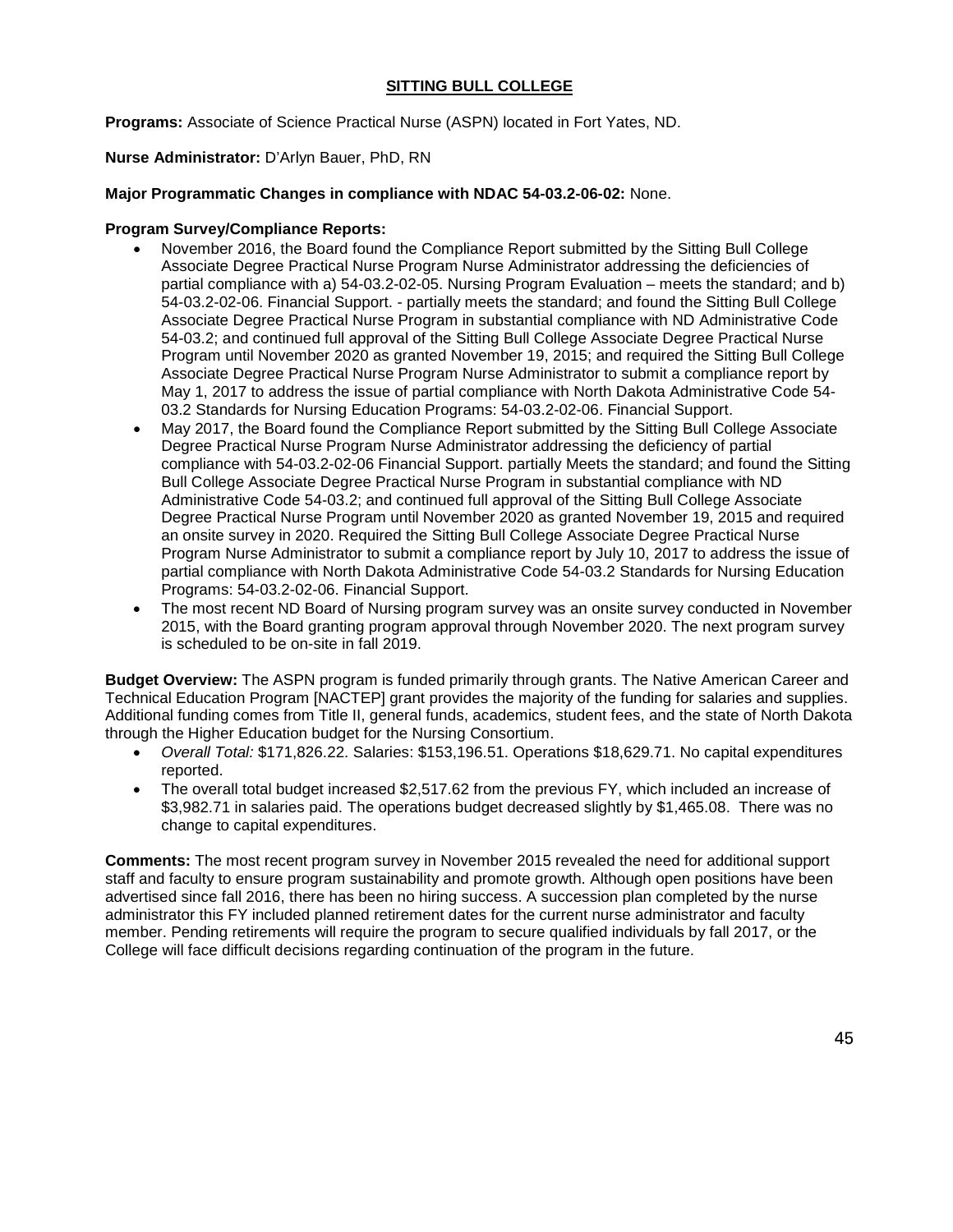### **TURTLE MOUNTAIN COMMUNITY COLLEGE**

**Programs**: Associate of Applied Science Practical Nurse (AASPN) located in Belcourt, ND.

**Nurse Administrator:** Aleta Delorme, MSN, CNM, RN

### **Major Programmatic Changes in compliance with NDAC 54-03.2-06-02:** None.

### **Program Survey/Compliance Reports:**

- July 2016, the Board directed staff to review Turtle Mountain Community College AASPN Program progress and compliance reports addressing issues of partial compliance with NDAC 54-03.2-07-01 Performance of Graduates on Licensing Exam and NDAC 54-03.2-05 Nursing Education Program Evaluation in conjunction with the fall 2016 on-site survey, since the reports were not received by July 15, 2016 as required; and required Turtle Mountain Community College AASPN Program Administrator to inform incoming students for fall 2016 that the program has conditional approval status with the ND Board of Nursing. Board directed staff to conduct an on-site program survey prior to the start of fall 2016 semester.
- August 2016, the Board approved the request from Turtle Mountain Community College AASPN Program for voluntary closure of their nursing program according to NDAC 54-03.2-09-02 upon receipt of a formal letter from the College or as of August 26, 2016, whichever comes first.
- The most recent ND Board of Nursing program survey was an onsite survey conducted in August 2016. The program requested voluntary closure at that time. The Board approved the request.

## **Budget Overview:**

• The following budget information was taken from the July 2016 NDBON Final Survey Report for TMCC, AASPN Program: *Overall Total: \$351,013.* Salary, operations and capital expenditures were not reported separately. The Project HEART (previously Project CHOICE) grant funds continue to provide all resources for the program including faculty and nurse administrator salaries, travel, office, classroom, clinical practice and student supplies. Grant funds through Project HEART were in place beginning January 2016.

**Comments:** In January 2016 Turtle Mountain Community College, AASPN program was placed on Conditional Approval status due to noncompliance with NDAC 54-03.2-02-05. Performance of Graduates on Licensing Exam for three consecutive years, FY 2012-2013 through FY 2014-2015. In July 2016 the Board required staff to conduct an onsite survey prior to the start of fall 2016 semester. Following the onsite survey August 2016, a special Board meeting was convened to review and discuss the TMCC, AASPN program onsite survey findings. At the meeting the Board approved a request from TMCC President Dr. Jim Davis for voluntary closure of the TMCC AASPN Program as of August 26, 2016**.** The College collaborated with Dakota Nursing Program Consortium to transition students to the practical nurse program at Dakota College at Bottineau who had been accepted into the TMCC program and were enrolled to begin fall 2016.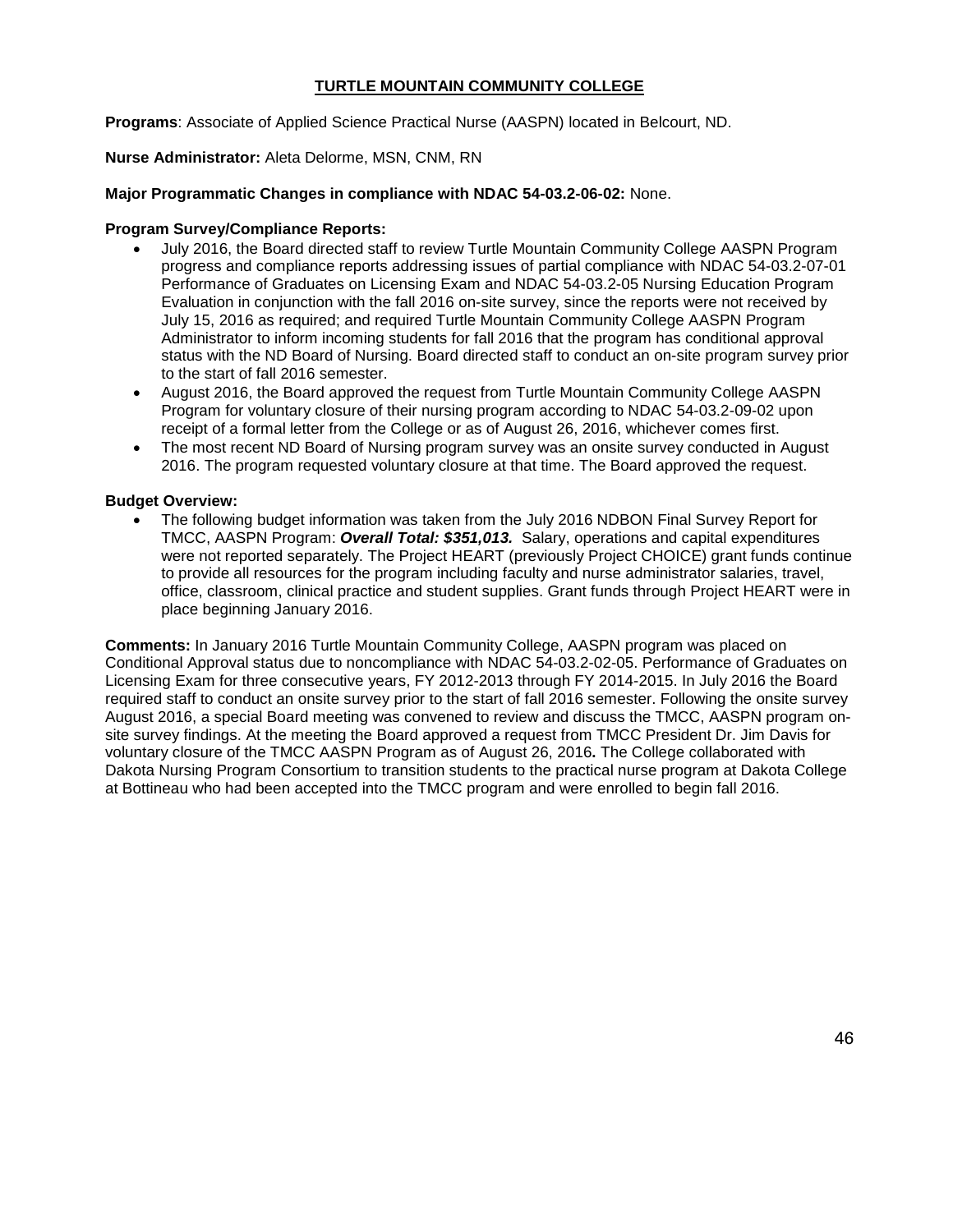## **UNITED TRIBES TECHNICAL COLLEGE**

**Programs**: Associate of Applied Science (AASPN) located in Bismarck, ND.

**Nurse Administrator:** Jan Lynch, MSN, RN

#### **Major Programmatic Changes in compliance with NDAC 54-03.2-06-02:**

- September 2016, United Tribes Technical College, AASPN program provided notification of a change in nursing program administration.
- January 2017, the Board approved the United Tribes Technical College, AASPN program request for a change in course description and nursing major credits as recommended by NDBON surveyors in the October 2016 Paper/Interim program survey.
- March 2017, the Board approved the United Tribes Technical College, Associate Degree Applied Science Practical Nurse Program request for approval for a change to the program's mission statement.
- March 2017, United Tribes Technical College, AASPN program provided notification of a change in non-nurse faculty.

#### **Program Survey/Compliance Reports:**

- November 2016, the Board found the United Tribes Technical College Nursing Education Program to be in partial compliance with ND Administrative Code 54-03.2 Standards for Nursing Education Programs; and placed the United Tribes Technical College Associate Degree Practical Nurse Program on conditional approval status until September 2017, at which time the ND Board of Nursing will determine whether stated deficiencies have been sufficiently corrected; and if a level of substantial compliance is not demonstrated by September 2017, the ND Board of Nursing will determine a course of action, which will include continued conditional approval or withdrawal of Board approval and the setting of a date to discontinue the program; and required a full onsite survey of the United Tribes Technical College Nursing Education Program by spring 2017.
- May 2017, the Board found the United Tribes Technical College Nursing Education Program to be in partial compliance with ND Administrative Code 54-03.2 Standards for Nursing Education Programs; and continue conditional approval status of the United Tribes Technical College Associate Degree Practical Nurse Program until July 2017, at which time the ND Board of Nursing will determine whether stated deficiencies have been sufficiently corrected and determine course of action; and required the United Tribes Technical College Associate Degree Practical Nurse Program Nurse Administrator to submit a compliance report by July 10, 2017 to address the issues of noncompliance with North Dakota Administrative Code 54-03.2 Standards for Nursing Education Programs including: 54-03.2-02-06. Financial Support. 54-03.2-04-01. Faculty Responsibilities.54- 03.2-04-03. Practical or Associate Degree Nurse Education Program Faculty Qualifications. 54-03.2- 04-08. Employment of Academically Unqualified Faculty.54-03.2-07-01.1. Performance of Graduates on Licensing Examination.
- May 2017, the Board approved the United Tribes Technical College, Department of Nursing, Associate of Applied Science Practical Nurse Program request to utilize the NDAC 54-03.2-04-08.1 Faculty Developmental Program for the 2017-2018 academic year through use of NDAC 54-03.2-04- 08 Employment of Academically Unqualified Faculty; 3. Other Circumstances as Approved by the Board as the program has conditional approval from the ND Board of Nursing; and required the UTTC AASPN Program Nurse Administrator to submit a report detailing progress made in hiring qualified faculty and provide current education, mentorship and position information for faculty hired who are enrolled in the Faculty Developmental Program by May 1, 2018.
- The most recent ND Board of Nursing program survey was an onsite survey conducted in April 2017, with the Board granting the program conditional approval through July 2017. The next program survey has not been determined.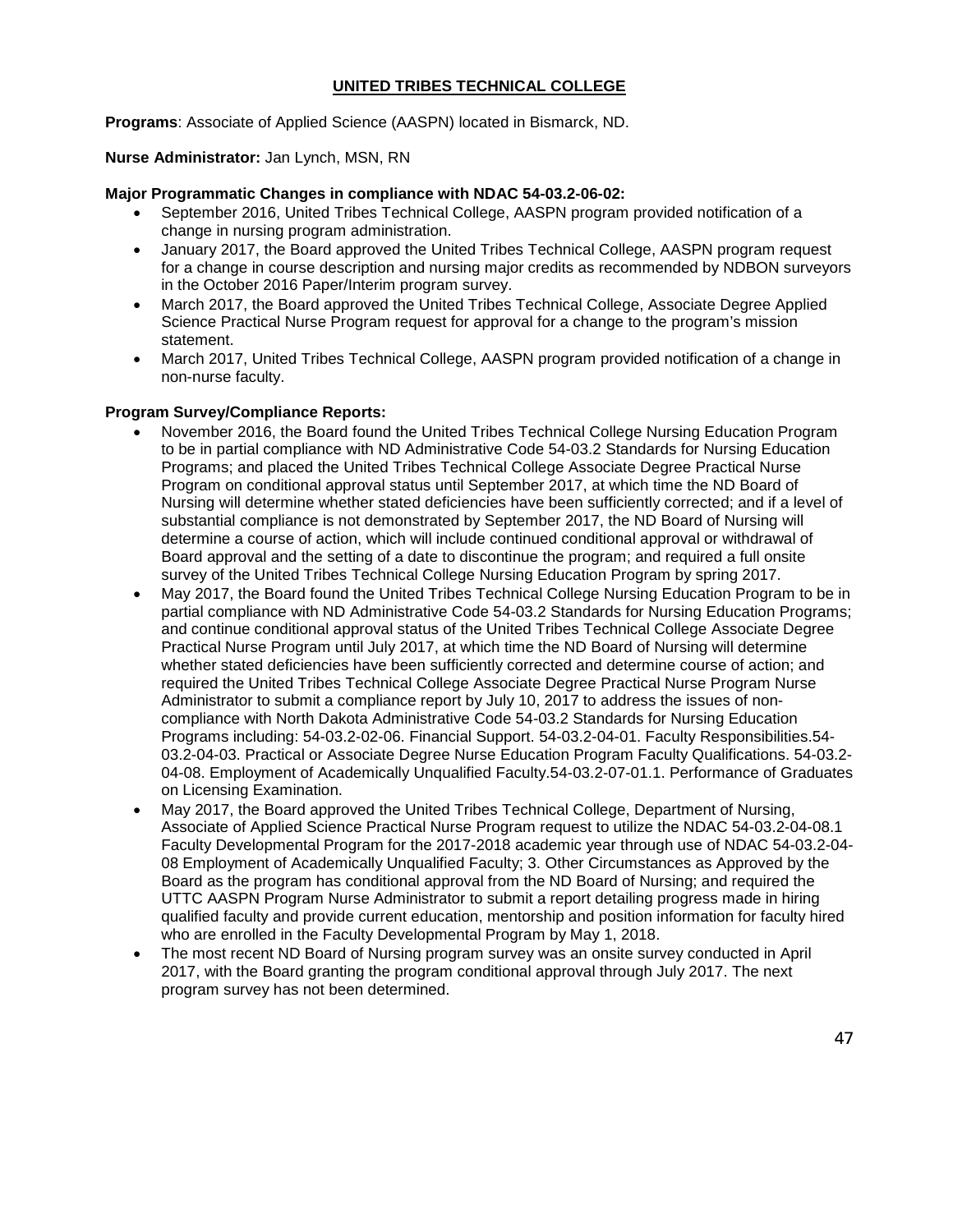## **Budget Overview:**

- *Overall Total:* \$394,513.23. Salaries: \$367,422.42. Operations \$27,090.81. No capital expenditures reported. The salary total includes \$62,789.89 of insurance and fringe benefits. The program consultant fees of \$3,500.00 are included in the operations total.
- The overall total budget decreased \$50,404.77 from the previous FY, which included a decrease of \$21,403.58 in salaries paid. The operations budget decreased by \$21,001.19 and capital expenditures decreased by \$8,000.

**Comments:** United Tribes Technical College, AASPN program was placed on conditional approval status in November 2016 following completion of the Paper/Interim program Survey. Board surveyors were directed to complete an onsite survey of the program in spring 2017. The College and administration voiced ongoing support and increased efforts to assist the newly appointed program nurse administrator. A consultant was hired by the program to assist the nurse administrator to prepare for the survey and to align the program with NDAC rules related to nursing education.

The onsite survey was conducted in April 2017, and in May 2017 the Board continued conditional approval of the program through July of 2017 and required the program to correct identified deficiencies and address these actions in a compliance report due July 10, 2017. The program requested Board approval to utilize the Faculty Developmental Program (FDP) to secure necessary faculty and staff positions, since the program was not eligible due to having conditional approval. The Board approved the programs request to utilize the FDP for the 2017-2018 academic year with updates due May 2018.

## **UNIVERSITY OF JAMESTOWN**

**Program:** Bachelor of Science in Nursing (BSN) located in Jamestown, ND.

**Nurse Administrator:** Jacqueline Mangnall, PhD, RN

## **Major Programmatic Changes in compliance with NDAC 54-03.2-06-02:** None

**Program Survey/Compliance Reports:** None. The most recent ND Board of Nursing program survey was an on-site focused survey conducted in March 2015, following an onsite survey conducted in November 2014. The Board granted program approval through November 2019 following the onsite survey in November, and reaffirmed that approval after the March 2015 focused survey. The next program survey is a paper/interim survey scheduled to be in fall 2019.

#### **Budget Overview:**

- *Overall Total:* \$677,464. Salaries: \$621,718. Operations \$37,698. Capital expenditures reported at 18,048.
- The overall total budget decreased \$33,568. from the previous FY, which included a decrease of \$11,749 in salaries paid. The operations budget increased by \$10,502. Capital expenditures decreased significantly by \$32,252.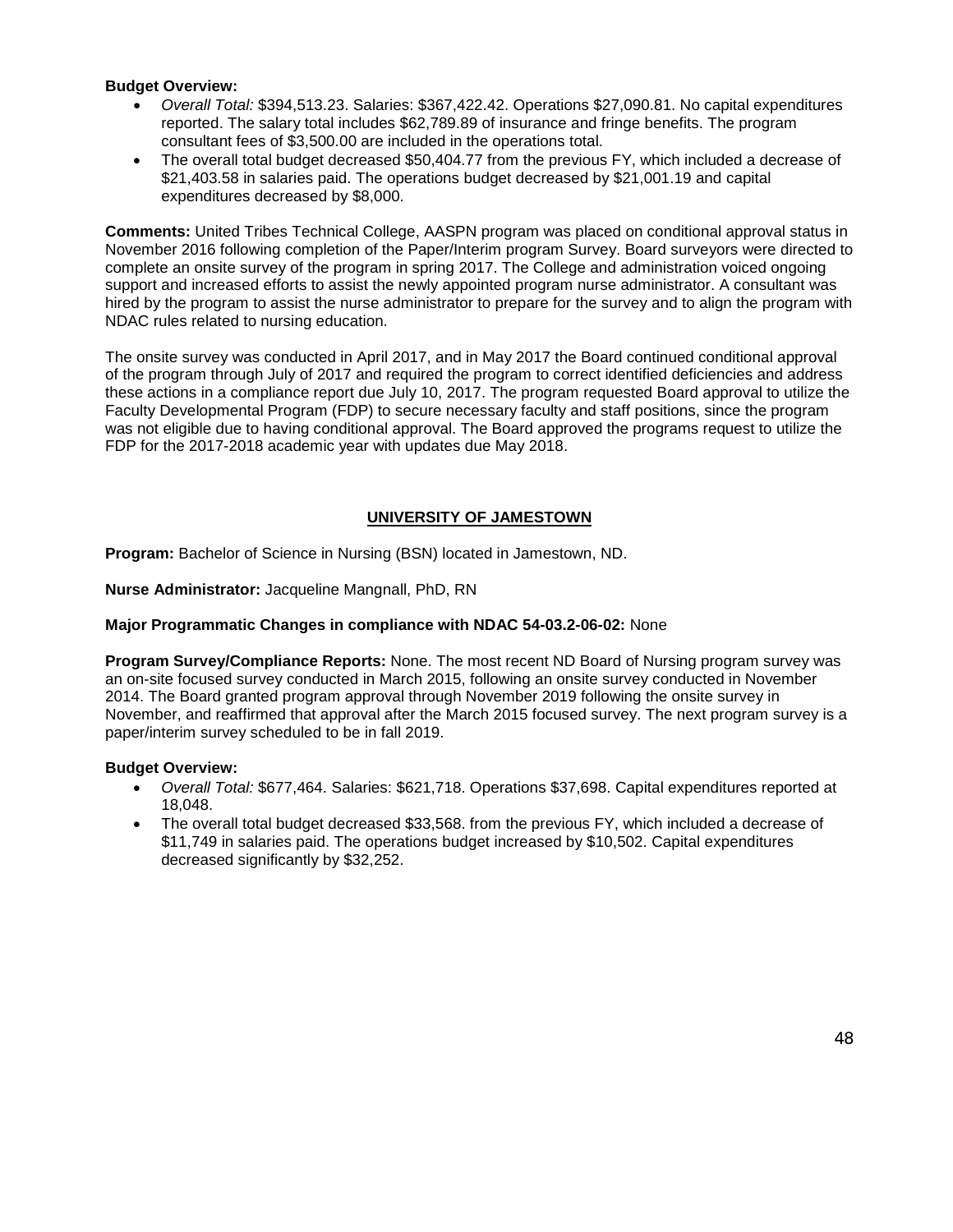## **UNIVERSITY OF MARY**

**Program:** Bachelor of Science in Nursing (BSN), LPN to BSN Completion, Accelerated 2<sup>nd</sup> Degree BSN, BSN to Doctor of Nursing Practice (DNP), Family Nurse Practitioner located in Bismarck, ND.

**Nurse Administrator:** Glenda Reemts, PhD, RN

#### **Major Programmatic Changes in compliance with NDAC 54-03.2-06-02:**

- July 2016, the Board approved the University of Mary, Division of Nursing, change to mission programmatic change request.
- November 2016, the Board approved the University of Mary, Doctor of Nursing Practice, Family Nurse Practitioner overall curriculum design revision programmatic change request.

#### **Program Survey/Compliance Reports**:

- November 2016, the Board approved the staff request to extend the current University of Mary Baccalaureate and Doctorate Degree Nursing Programs' approval from November 2016 to January 2017.
- January 2017, the Board found the University of Mary Nursing Education Programs in substantial compliance with ND Administrative Code 54-03.2 Standards for Nursing Education Programs; and granted full approval of the University of Mary Baccalaureate and Graduate Degree Nursing Education Programs until January 2022, and required an onsite survey in 2022; and required the University of Mary Nursing Education Program's Nurse Administrator to submit a compliance report by March 1, 2017 to address the issues of partial compliance with North Dakota Administrative Code 54-03.2 Standards for Nursing Education Programs: 54-03.2-04-04.1 Doctoral Degree Nurse Education Program Faculty Qualifications.
- March 2017, found the Compliance Report submitted by the University of Mary, Baccalaureate and Doctorate Degree Nursing Programs' Nurse Administrator addressing the deficiency of noncompliance with 54-03.2-04-04.1. Doctoral Degree Nurse Education Program Faculty Qualifications. meets the standard; and found the University of Mary, Baccalaureate and Doctorate Degree Nursing Programs' in substantial compliance with ND Administrative Code 54-03.2; and continued full approval of the University of Mary, Baccalaureate and Doctorate Degree Nursing Programs' until January 2022 as granted January 19, 2017 and required an onsite survey in 2022.
- The most recent ND Board of Nursing program survey was a Paper/Interim survey conducted in January 2017, with the Board granting program approval through January 2022. The next program survey is scheduled to be on-site in fall 2021.

**Budget Overview:** The budgets for the University of Mary, Division of Nursing undergraduate and graduate programs were reported separately, but historically have been reported as combined for this report.

- *Overall Undergraduate Program Total:* \$1,479,083. Salaries: \$1,339,757. Operations \$139,326. No capital expenditures were reported.
- *Overall Graduate Program Total:* \$920,509. Salaries: \$881,210. Operations \$39,299. No capital expenditures reported.
- The overall total budget for the combined undergraduate and graduate program budgets increased \$54,676. from the previous FY, which included an increase of \$206,497 in salaries paid. The operations budget increased by \$36,125. Capital expenditures remained the same.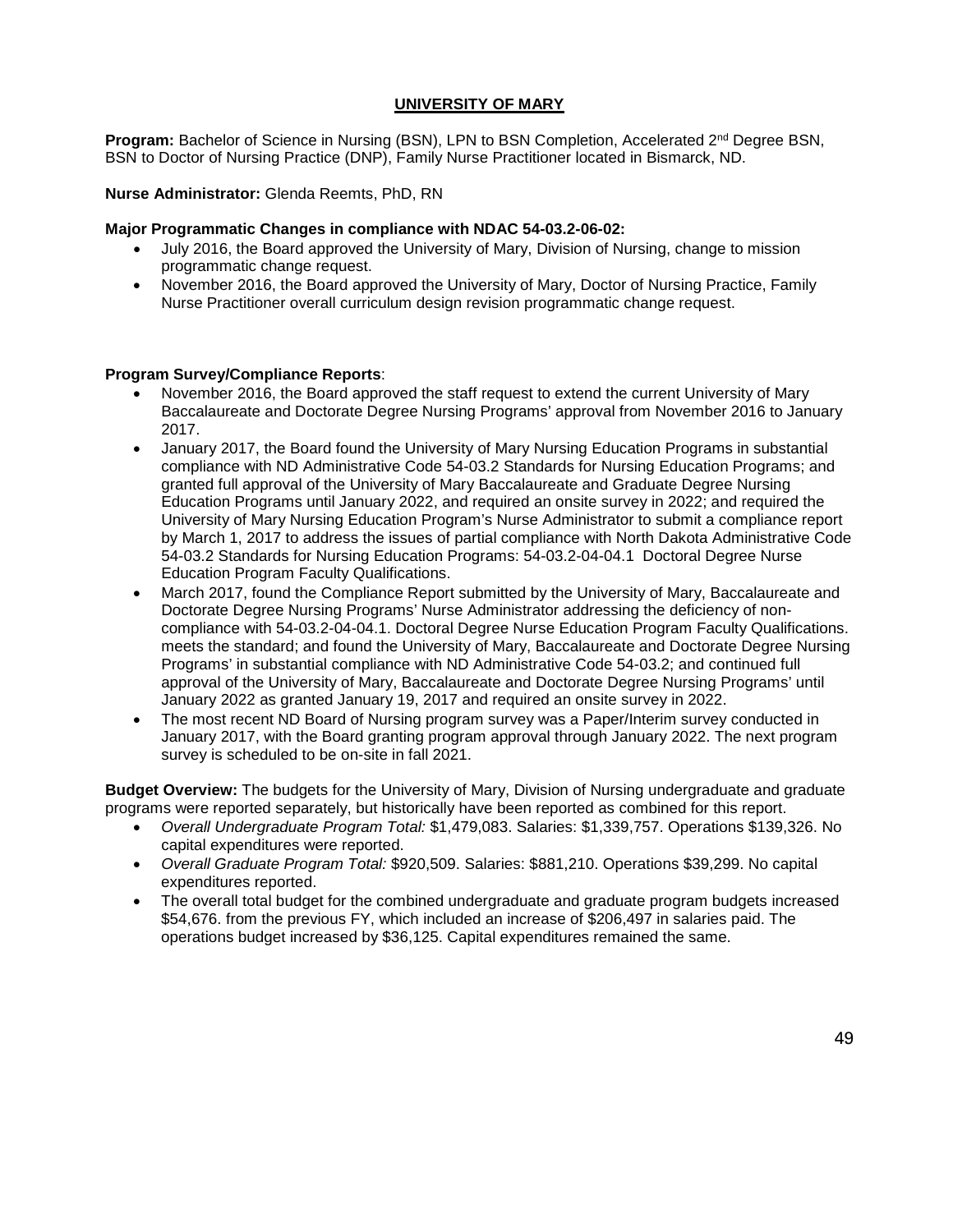## **UNIVERSITY OF NORTH DAKOTA**

**Programs:** Bachelor of Science in Nursing (BSN), Accelerated 2<sup>nd</sup> Degree BSN, Master of Science in Nursing (MSN), with six prelicensure specialties: Nurse Anesthesia, Family Nurse Practitioner, Psychiatric Mental Health Nurse Practitioner, Adult-Gerontology Primary Care Nurse Practitioner, and Advanced Public Health Nurse located in Grand Forks, ND.

**Nurse Administrator**: Gayle Roux, PhD, NP-C, FAAN

#### **Major Programmatic Changes in compliance with NDAC 54-03.2-06-02:** None

#### **Program Survey/Compliance Reports**:

• The most recent ND Board of Nursing program survey was an onsite survey conducted in November 2015, with the Board granting program approval through November 2020. The next program survey is scheduled to be on-site in fall 2019.

**Budget Overview: Salary total includes fringe benefits.** The University of North Dakota, College of Nursing and Professional Studies undergraduate and graduate budgets are combined for this report.

- *Overall Total:* \$5,548,209. Salaries: \$5,110,720. Operations \$437,489. No capital expenditures reported.
- The overall total budget decreased \$489,942. from the previous FY, which included a decrease of \$21,377 in salaries paid. The operations budget decreased by \$468,565. Capital expenditures remained the same.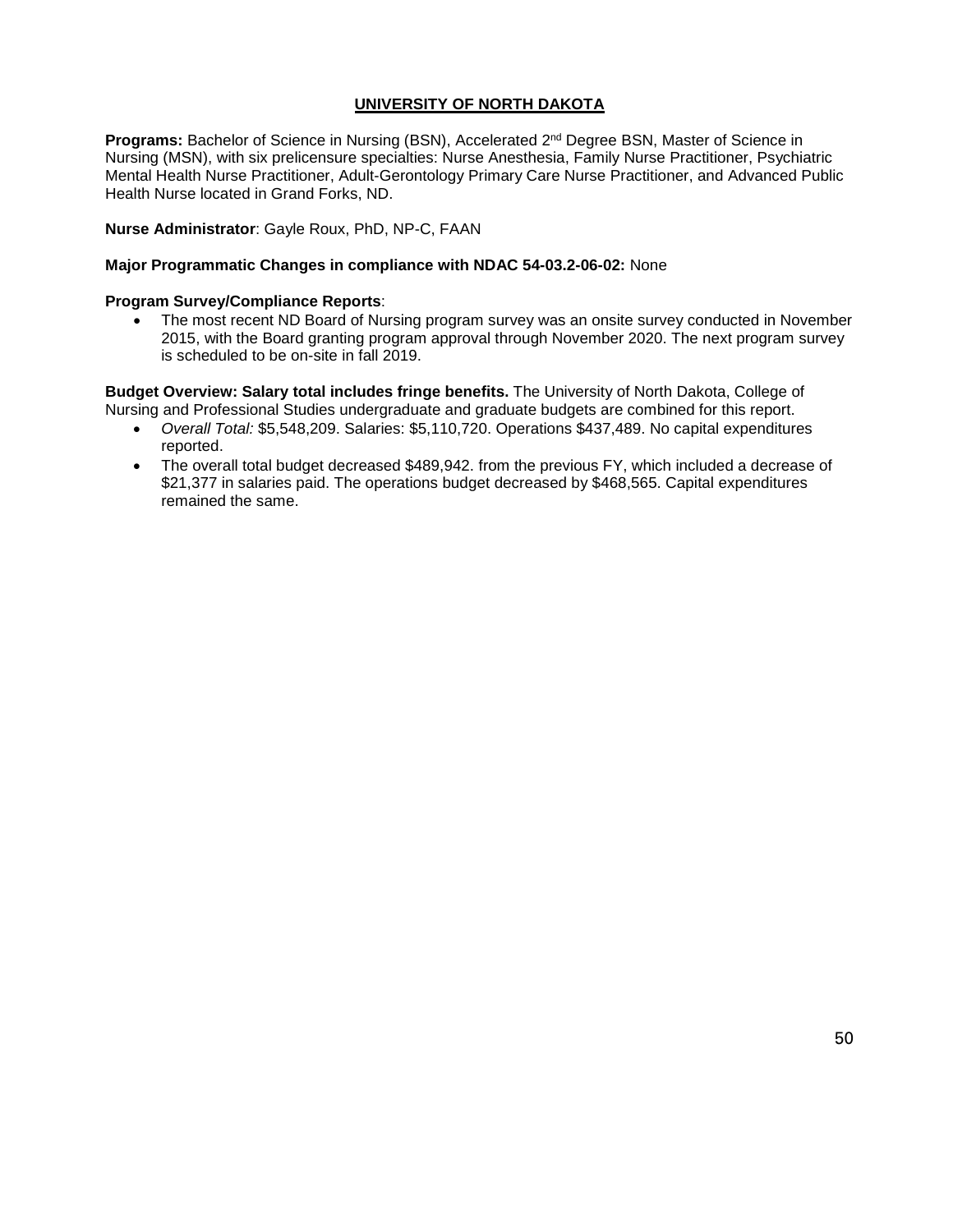| $\overline{\mathsf{O}}$                     | 回<br>回<br>回                                                                                 |        | $\overline{O}$            |
|---------------------------------------------|---------------------------------------------------------------------------------------------|--------|---------------------------|
|                                             |                                                                                             |        |                           |
| 叵                                           |                                                                                             |        |                           |
| 回                                           |                                                                                             |        |                           |
| $\Box$                                      |                                                                                             |        |                           |
| 回  回  回                                     |                                                                                             |        |                           |
|                                             |                                                                                             |        |                           |
|                                             |                                                                                             |        |                           |
|                                             | <b>SECTION THREE</b>                                                                        |        |                           |
| $\overline{\mathbb{F}}$                     |                                                                                             |        |                           |
|                                             |                                                                                             |        |                           |
|                                             |                                                                                             |        |                           |
|                                             | <b>FISCAL YEAR 2016-2017</b>                                                                |        |                           |
|                                             |                                                                                             |        |                           |
|                                             |                                                                                             |        |                           |
|                                             |                                                                                             |        |                           |
|                                             | <b>Distance Nursing Education Program</b><br><b>Recognition</b>                             |        |                           |
|                                             |                                                                                             |        | 回                         |
|                                             |                                                                                             |        | 画                         |
|                                             |                                                                                             |        |                           |
|                                             |                                                                                             |        | 回回回回                      |
|                                             |                                                                                             |        |                           |
|                                             |                                                                                             |        |                           |
|                                             |                                                                                             |        | 回回                        |
|                                             |                                                                                             |        |                           |
|                                             |                                                                                             |        | <u>ā</u>                  |
|                                             |                                                                                             | 51     | $\overline{\blacksquare}$ |
|                                             |                                                                                             |        |                           |
| واواوا والواوا واواوا واواوا واوادا والواوا |                                                                                             |        | <u>ele</u>                |
| $\overline{\mathsf{O}}$                     | 回<br>囘<br>回<br>回<br>回<br>厄<br>回<br>回<br>呾<br>囘<br>回<br>回<br>回<br>回<br>回<br>回<br>囘<br>믿<br>ᄆ | 回<br>回 | .<br>ල                    |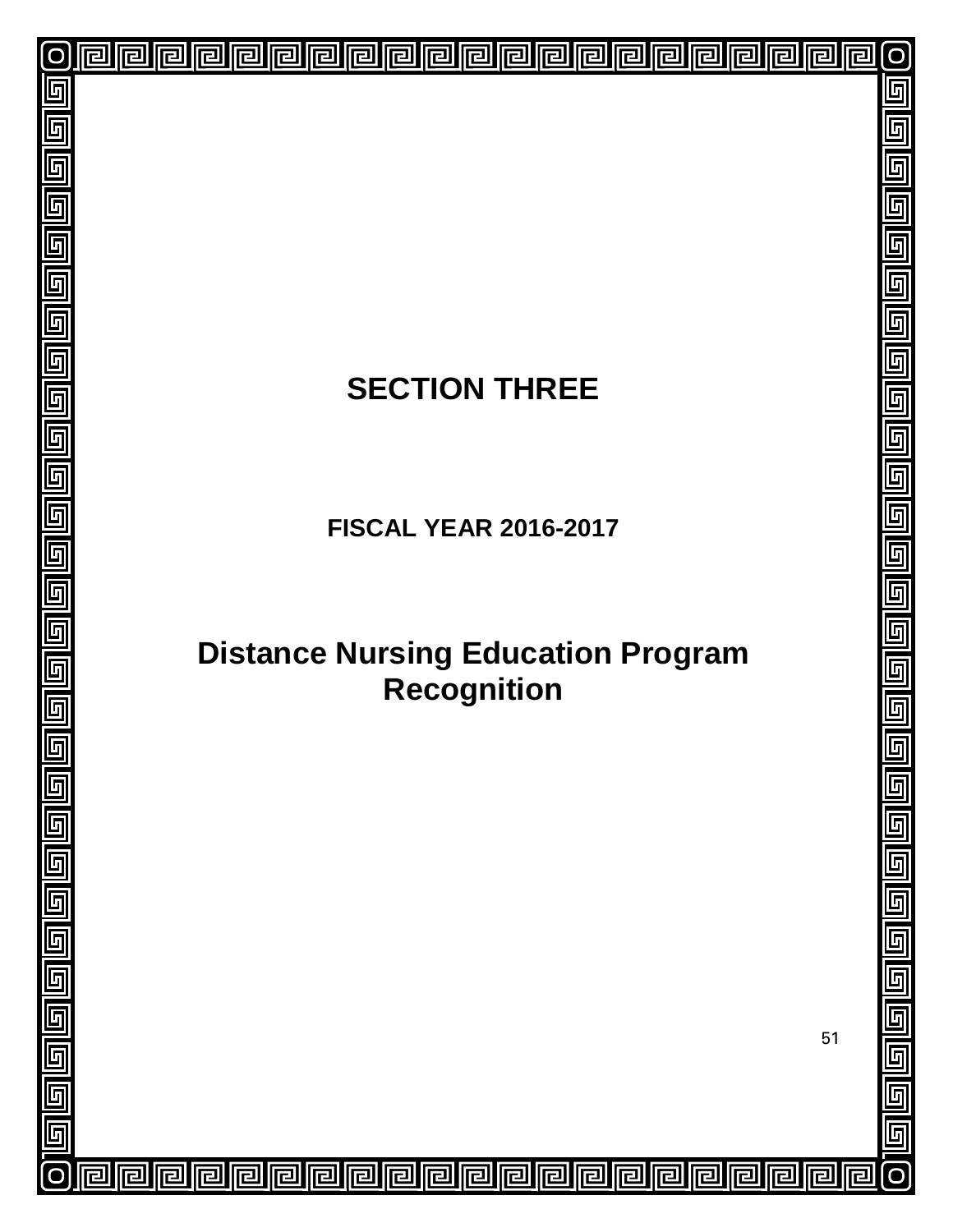## **DISTANCE NURSING EDUCATION PROGRAMS**

## **Out of State Students Completing Clinical Practicum In North Dakota FY 2016-2017**

|                                                              |                |                       | <b>Distance Nursing Education Program Recognition 2016-17</b> |                    |                                          | Change from 2015-16       |                                                                                            |
|--------------------------------------------------------------|----------------|-----------------------|---------------------------------------------------------------|--------------------|------------------------------------------|---------------------------|--------------------------------------------------------------------------------------------|
|                                                              | Fall<br>2016   | <b>Spring</b><br>2017 | <b>Summer</b><br>2017                                         | Total<br>2016-2017 | Percent<br>Per<br>Program<br><b>Type</b> | Total<br>$2015 -$<br>2016 | Number<br>change in<br><b>Student</b><br>Placement<br><b>Numbers</b><br>from 2015-<br>2016 |
| <b>Degree</b><br><b>Offered</b><br><b>Number of Students</b> |                |                       |                                                               |                    |                                          |                           |                                                                                            |
| Diploma PN                                                   | 258            | 296                   | 65                                                            | 619                | 51.2%                                    | 229                       | $+390$                                                                                     |
| ASPN/AASPN                                                   | 0              | 0                     | $\Omega$                                                      | $\bf{0}$           | $0.0\%$                                  | 206                       | $-206$                                                                                     |
| ADN/ASN, RN                                                  | 125            | 231                   | 94                                                            | 450                | 37.2%                                    | 489                       | $-39$                                                                                      |
| LPN to BSN                                                   | 17             | 1                     | 0                                                             | 18                 | 1.5%                                     | $\Omega$                  | $+18$                                                                                      |
| <b>BSN</b>                                                   | 1              | 11                    | 6                                                             | 18                 | 1.5%                                     | 62                        | -44                                                                                        |
| MSN, CRNA                                                    | 10             | 9                     | 5                                                             | 24                 | 2.0%                                     | 17                        | $+7$                                                                                       |
| MSN,<br>FNP/ANP/NNP/<br>WHNP/PMH                             | 21             | 31                    | 20                                                            | 72                 | 6.0%                                     | 47                        | $+25$                                                                                      |
| MSN, CNM                                                     | 0              | 0                     | $\mathbf 0$                                                   | 0                  | $0.0\%$                                  | 0                         | $\Omega$                                                                                   |
| DNP, FNP                                                     | $\overline{2}$ | 4                     | 3                                                             | 9                  | 0.7%                                     | $\Omega$                  | $+9$                                                                                       |
| <b>TOTAL</b>                                                 | 434            | 583                   | 193                                                           | 1210               | 100%                                     | 1051                      | $+159$                                                                                     |

*\*Note that Concordia College, Moorhead, MN is approved by the ND Board of Nursing. Therefore, Concordia College nursing students are not included in the above figures.*

| <b>Distance Education Refresher Course Recognition</b> |                                                         |   |  |  |  |  |  |
|--------------------------------------------------------|---------------------------------------------------------|---|--|--|--|--|--|
|                                                        | Spring 2017<br><b>Fall 2016</b><br>Summer 2017<br>Total |   |  |  |  |  |  |
|                                                        | <b>Number of Students</b>                               |   |  |  |  |  |  |
| LPN                                                    | O                                                       | 0 |  |  |  |  |  |
| <b>RN</b>                                              |                                                         |   |  |  |  |  |  |
| ΓΟΤΑL                                                  |                                                         |   |  |  |  |  |  |